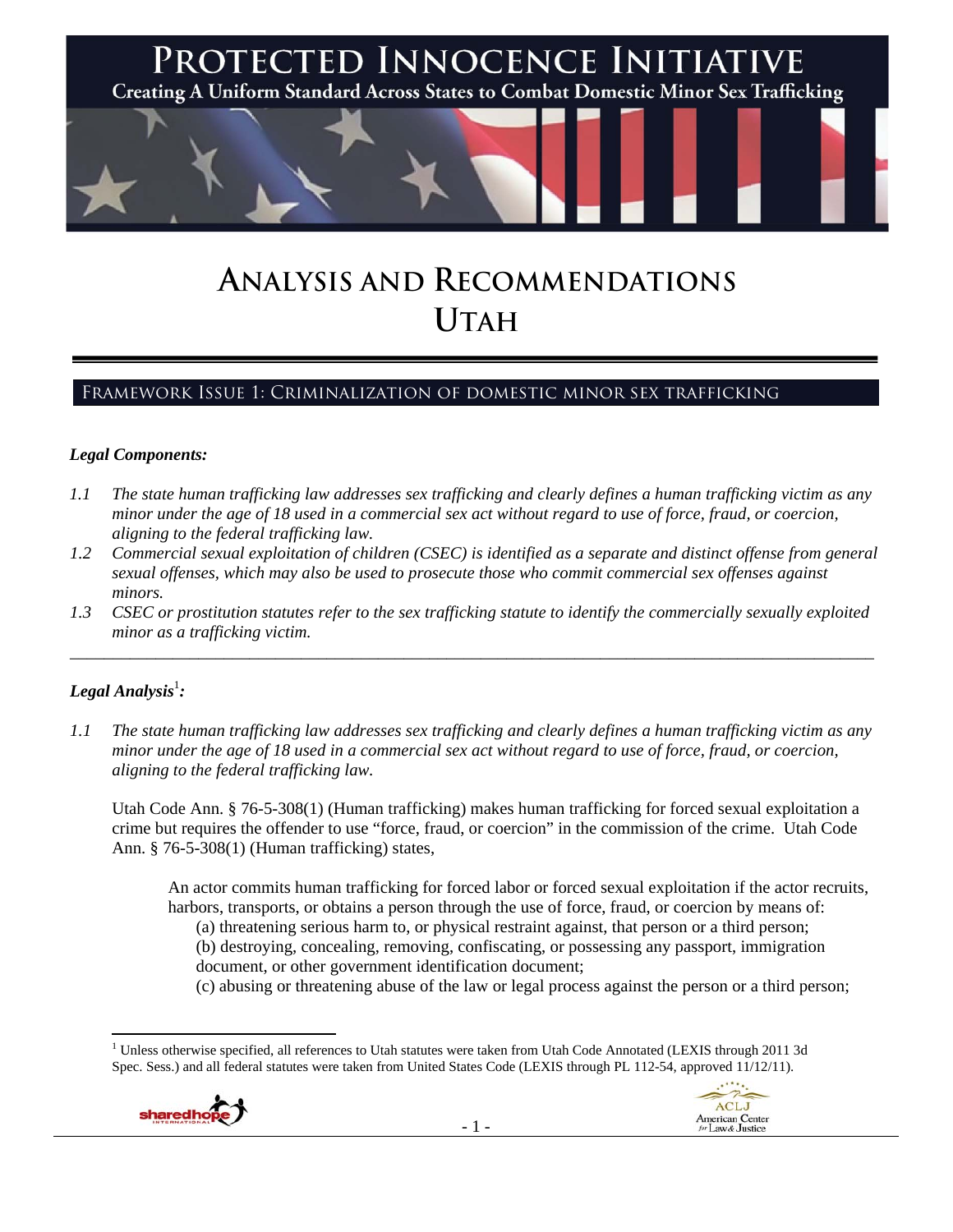(d) using a condition of a person being a debtor due to a pledge of the debtor's personal services or the personal services of a person under the control of the debtor as a security for debt where the reasonable value of the services is not applied toward the liquidation of the debt or the length and nature of those services are not respectively limited and defined; or

(e) using a condition of servitude by means of any scheme, plan, or pattern intended to cause a person to believe that if the person did not enter into or continue in a condition of servitude, that person or a third person would suffer serious harm or physical restraint, or would be threatened with abuse of legal process.

Utah Code Ann. § 76-5-308(2)(b) further expounds by stating that "[h]uman trafficking for forced sexual exploitation includes all forms of forced commercial sexual activity, including forced sexually explicit performance, forced prostitution, forced participation in the production of pornography, forced performance in strip clubs, and forced exotic dancing or display." Pursuant to Utah Code Ann. § 76-5-309(1) (Human trafficking and human smuggling—Penalties), "Human trafficking for forced labor and human trafficking for forced sexual exploitation are each a second degree felony, except under Section 76-5-310."

Utah Code Ann. § 76-5-310(1), which establishes the crime of aggravated human trafficking for forced sexual exploitation and enhances the penalty for trafficking under certain circumstances, states,

An actor commits aggravated human trafficking for forced labor or forced sexual exploitation or aggravated human smuggling if, in the course of committing a human trafficking or human smuggling offense under Section 76-5-309, the offense:

- (a) results in the death of the trafficked or smuggled person;
- (b) results in serious bodily injury of the trafficked or smuggled person;
- (c) involves:
	- (i) rape under Section 76-5-402;
	- (ii) rape of a child under Section 76-5-402.1;
	- (iii) object rape under Section 76-5-402.2;
	- (iv) object rape of a child under Section 76-5-402.3;
	- (v) forcible sodomy under Section 76-5-403;
	- (vi) sodomy on a child under Section 76-5-403.1;
	- (vii) aggravated sexual abuse of a child under Section 76-5-404.1; or
	- (viii) aggravated sexual assault under 76-5-405;
- (d) involves more than ten victims in a single episode of human trafficking or human smuggling; or
- (e) involves a victim who is held against the victim's will for longer than 180 consecutive days.

Utah Code Ann. § 76-5-310(2) (Aggravated human trafficking and aggravated human smuggling—Penalties) further provides, "An actor commits aggravated human trafficking for forced labor or forced sexual exploitation if the offense involves a victim who is younger than 18 years of age at the time of the commission of the offense of trafficking." A conviction under Utah Code Ann. § 76-5-310 is punishable as a first degree felony by 5 years to life imprisonment and a possible fine not to exceed \$10,000.<sup>2</sup> Utah Code Ann. §§ 76-5-310(4)(a), 76-3-203(1), 76-3-301(1)(a). In contrast, a conviction under Utah Code Ann. § 76-5-308 (Human trafficking),

<sup>(4) \$1,000</sup> for a class C misdemeanor conviction or for an infraction conviction.





 <sup>2</sup> Utah Code Ann. § 76-3-301(2) (Fines of persons) provides, "This section does not apply to a corporation, association, partnership, government, or governmental instrumentality." Utah Code Ann. § 76-3-302 (Fines of corporations, associations, partnerships, or government instrumentalities) provides,

A corporation, association, partnership, or governmental instrumentality shall pay a fine for an offense defined in this code for which no special corporate fine is specified. The fine shall not exceed:

<sup>(1) \$20,000</sup> for a felony conviction;

<sup>(2) \$10,000</sup> for a class A misdemeanor conviction;

<sup>(3) \$5,000</sup> for a class B misdemeanor conviction; and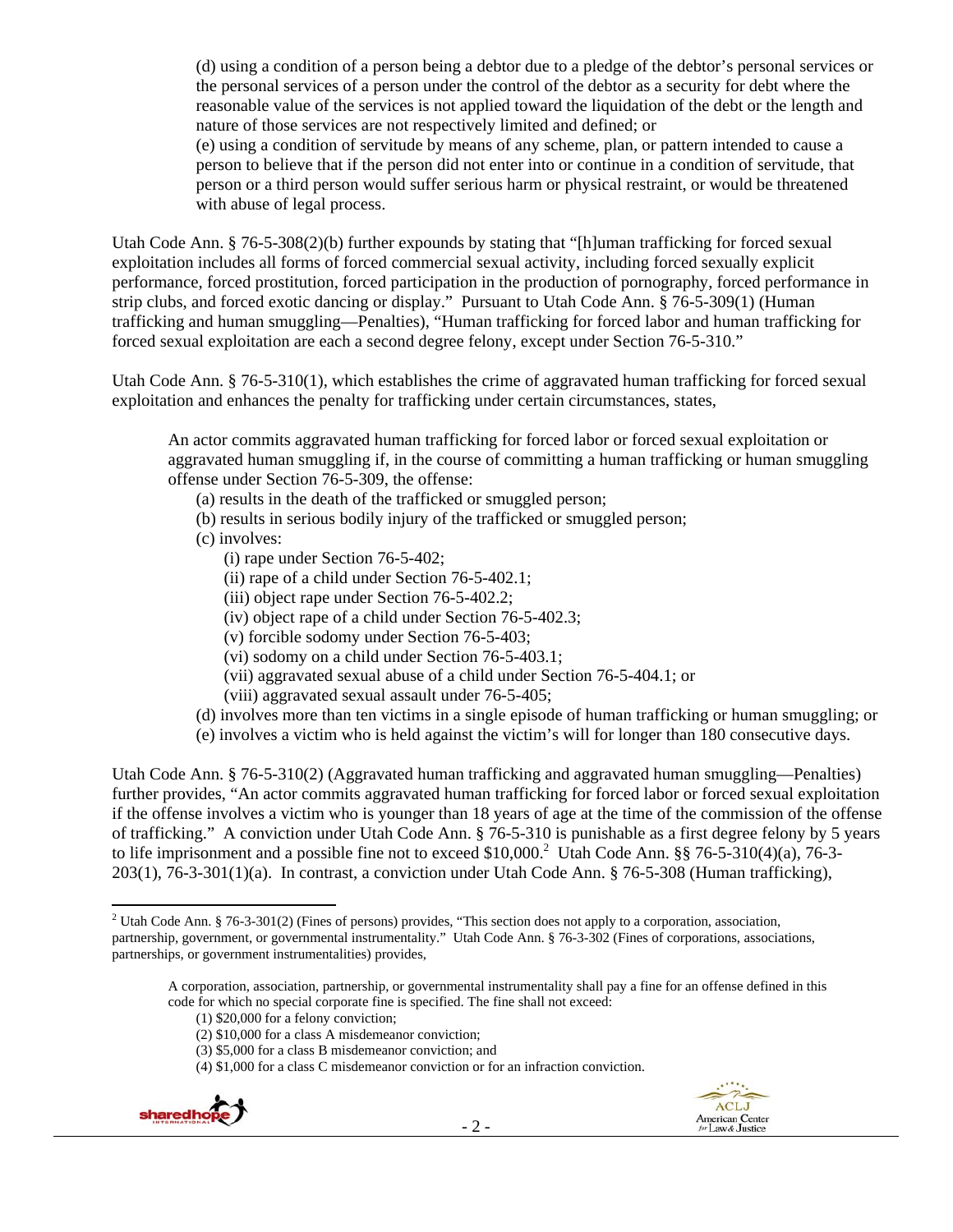applicable when the victim trafficked for forced sexual exploitation is an adult, is punishable as a second degree felony by imprisonment for 1–15 years and a possible fine not to exceed \$10,000. Utah Code Ann. §§ 76-5- 309(1), 76-3-203(2), 76-3-301(1)(a).

- 1.1.1 Recommendation: Amend Utah Code Ann. § 76-5-310(2) (Aggravated human trafficking and aggravated human smuggling—Penalties) by eliminating the requirement to prove force, fraud, or coercion in the sex trafficking of minors.<sup>3</sup>
- *1.2 Commercial sexual exploitation of children (CSEC) is identified as a separate and distinct offense from general sexual offenses, which may also be used to prosecute those who commit commercial sex offenses against minors.*

Utah has several statutes specifically criminalizing CSEC, including the following:

- 1. Under Utah Code Ann. § 76-10-1306(1)(b) (Aggravated exploitation of prostitution), a person who commits the act of exploiting prostitution<sup>4</sup> will be guilty of aggravated exploitation if "the person procured, transported, or persuaded or with whom he shares the proceeds of prostitution is under eighteen years of age." A conviction under Utah Code Ann. § 76-10-1306(1)(b) is punishable as a second degree felony by imprisonment for 1–15 years and a possible fine not to exceed \$10,000. Utah Code Ann. §§ 76-10-1306(2), 76-3-203(2), 76-3-301(1)(a).
- 2. Utah Code Ann. § 76-5-404.1(4)(i) (Sexual abuse of a child—Aggravated sexual abuse of a child) states the following:

(4) A person commits aggravated sexual abuse of a child when in conjunction with the offense [of sexual abuse under Utah Code Ann. § 76-5-404.1(2)<sup>5</sup>] any of the following circumstances have been charged and admitted or found true in the action for the offense:

(i) the accused encouraged, aided, allowed, or benefited from acts of prostitution or sexual acts by the victim with any other person, or sexual performance by the victim before any other person.

. . . .

A person commits sexual abuse of a child if, under circumstances not amounting to rape of a child, object rape of a child, sodomy upon a child, or an attempt to commit any of these offenses, the actor touches the anus, buttocks, or genitalia of any child, the breast of a female child, or otherwise takes indecent liberties with a child, or causes a child to take indecent liberties with the actor or another with intent to cause substantial emotional or bodily pain to any person or with the intent to arouse or gratify the sexual desire of any person regardless of the sex of any participant.





 <sup>3</sup> Subsequent recommendations in this report referring to the human state trafficking laws are predicated upon the

recommendations contained in Section 1.1 being previously or simultaneously implemented. 4

Utah Code Ann. § 76-10-1305(1) (Exploiting Prostitution) states,

<sup>(1)</sup> A person is guilty of exploiting prostitution if he:

<sup>(</sup>a) procures an inmate for a house of prostitution or place in a house of prostitution for one who would be an inmate;

<sup>(</sup>b) encourages, induces, or otherwise purposely causes another to become or remain a prostitute;

<sup>(</sup>c) transports a person into or within this state with a purpose to promote that person's engaging in prostitution or procuring or paying for transportation with that purpose;

<sup>(</sup>d) not being a child or legal dependent of a prostitute, shares the proceeds of prostitution with a prostitute pursuant to their understanding that he is to share therein; or

<sup>(</sup>e) owns, controls, manages, supervises, or otherwise keeps, alone or in association with another, a house of prostitution or a prostitution business. 5

 $5$  Utah Code Ann. § 76-5-404.1(2) provides,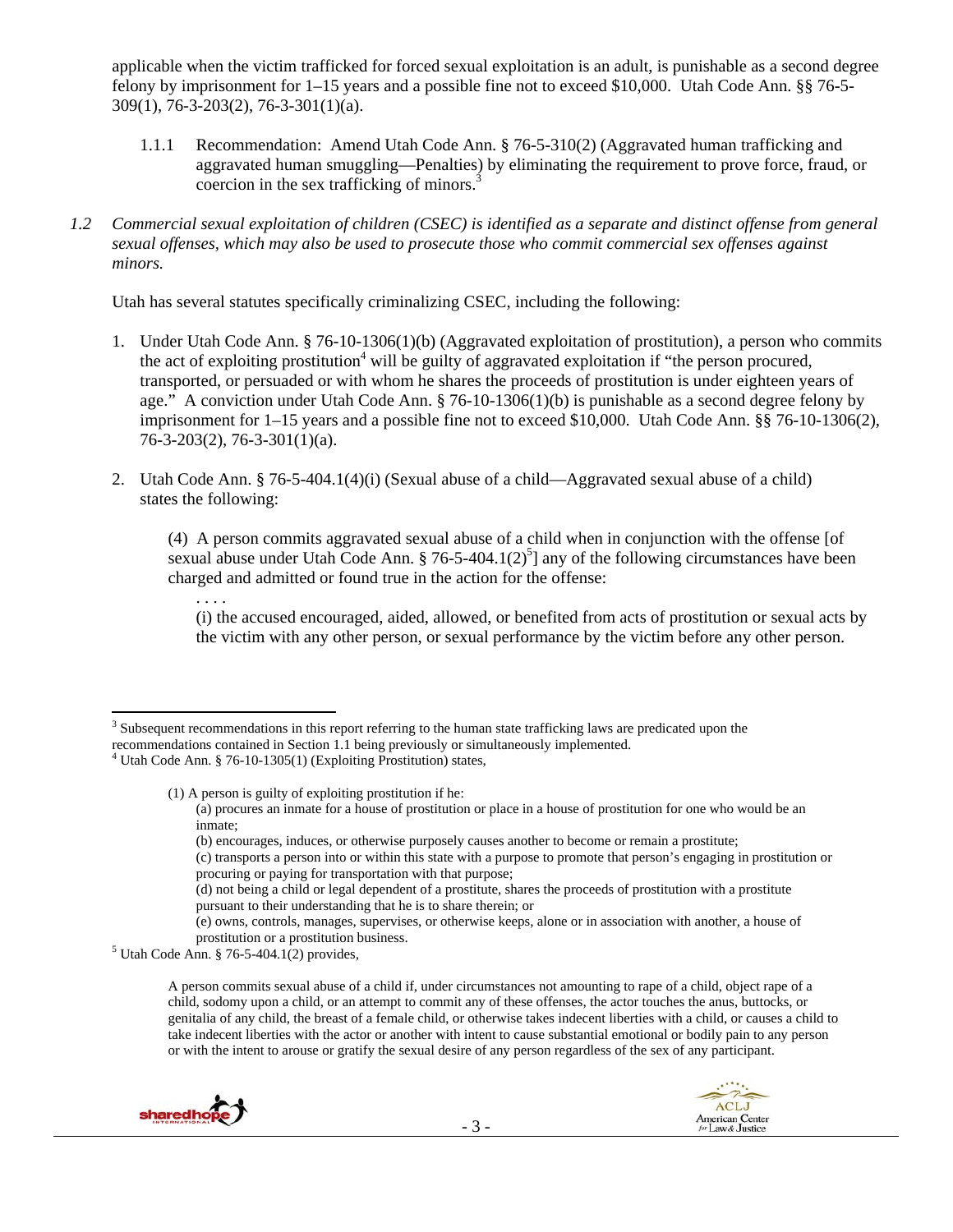Utah Code Ann. § 76-5-404.1(4) applies only where the victim is under the age of 14. Utah Code Ann. § 76-5-404.1(1). A conviction under Utah Code Ann. § 76-5-404.1(4) is punishable as a first degree felony by 15 years to life imprisonment, unless the defendant "caused serious bodily injury" during the commission of the crime or has a prior conviction for a "grievous sexual offense," in which case a conviction is punishable by life imprisonment without the possibility of parole. Utah Code Ann. § 76-5- 404.1(5). However, offenders who have not been previously convicted of a "grievous sexual offense," even those who have "caused serious bodily injury" during the commission of aggravated sexual abuse of a child, are eligible to receive lesser sentences<sup>6</sup> if the court determines that it "is in the interests of justice" and states those reasons on the record. Utah Code Ann. § 76-5-404.1(6). The defendant is also subject to a possible fine not to exceed \$10,000. Utah Code Ann. § 76-3-301(1)(a).

- 3. Utah Code Ann. § 76-5b-201 (Sexual exploitation of a minor—Offenses) criminalizes a variety of conduct related to the sexual exploitation of a minor through child pornography. Specifically, Utah Code Ann. § 76-5b-201(1) provides the following:
	- (1) A person is guilty of sexual exploitation of a minor:
		- (a) when the person:
			- $(i)$  knowingly produces, possesses, or possesses with intent to distribute child pornography;<sup>7</sup> or (ii) intentionally distributes or views child pornography; or
		- (b) if the person is a minor's parent or legal guardian and knowingly consents to or permits the minor to be sexually exploited as described in Subsection (1)(a).

A conviction under this statute is punishable as a second degree felony by imprisonment for  $1-15$ years and a possible fine not to exceed \$10,000. Utah Code Ann. §§ 76-5b-201(2), 76-3-203(2), 76-  $3-301(1)(a)$ .

Several other laws, while non-commercial in nature, may also apply in cases of commercial sexual exploitation of a child.

1. Utah Code Ann. § 76-5-401.1 (2) (Sexual abuse of a minor) states,

(2) A person commits sexual abuse of a minor if the person is seven years or more older than the minor and, under circumstances not amounting to rape, in violation of Section 76-5-402, object rape, in violation of Section 76-5-402.2, forcible sodomy, in violation of Section 76-5-403, aggravated sexual assault, in violation of Section 76-5-405, unlawful sexual activity with a minor, in violation of Section

(a) the production of the visual depiction involves the use of a minor engaging in sexually explicit conduct;

(b) the visual depiction is of a minor engaging in sexually explicit conduct; or

(c) the visual depiction has been created, adapted, or modified to appear that an identifiable minor is engaging in sexually explicit conduct.





  $6$  Utah Code Ann. § 76-5-404.1(6) specifically provides,

<sup>(6)</sup> If, when imposing a sentence under Subsection (5)(a) [aggravated sexual abuse of a child] or (b) [aggravated sexual abuse of a child causing serious bodily injury], a court finds that a lesser term than the term described in Subsection  $(5)(a)$  or (b) is in the interests of justice and states the reasons for this finding on the record, the court may impose a term of imprisonment of not less than:

<sup>(</sup>a) for purposes of Subsection (5)(b), 15 years and which may be for life;

<sup>(</sup>b) for purposes of Subsection  $(5)(a)$  or  $(b)$ ;

<sup>(</sup>i) ten years and which may be for life; or

<sup>(</sup>ii) six years and which may be for life.

<sup>&</sup>lt;sup>7</sup> Utah Code Ann. § 76-5b-103(1) (Definitions) defines "child pornography" as

any visual depiction, including any live performance, photograph, film, video, picture, or computer or computergenerated image or picture, whether made or produced by electronic, mechanical, or other means, of sexually explicit conduct, where: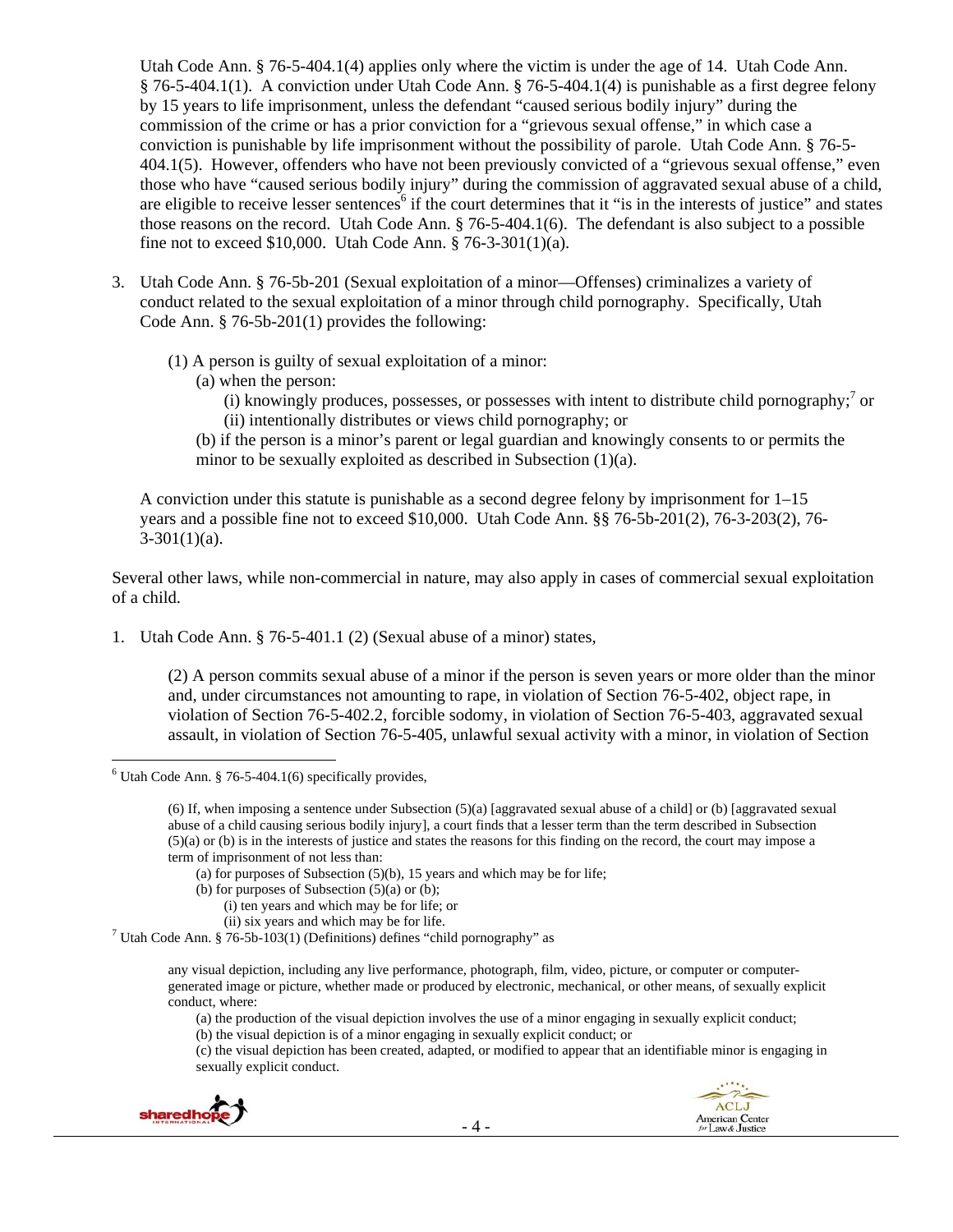76-5-401, or an attempt to commit any of those offenses, the person touches the anus, buttocks, or any part of the genitals of the minor, or touches the breast of a female minor, or otherwise takes indecent liberties with the minor, or causes a minor to take indecent liberties with the actor or another person, with the intent to cause substantial emotional or bodily pain to any person or with the intent to arouse or gratify the sexual desire of any person regardless of the sex of any participant.

Pursuant to subsection (1), "minor" means "a person who is 14 years of age or older, but younger than 16 years of age, at the time the sexual activity described in this section occurred." A conviction under this statute is punishable as a Class A misdemeanor by imprisonment up to 1 year and a possible fine not to exceed \$2,500. Utah Code Ann. §§ 76-5-401.1(3), 76-3-204(1), 76-3-301(1)(c).

2. Utah Code Ann. § 76-5-404.1(4) (Sexual abuse of a child—Aggravated sexual abuse of a child) states the following:

A person commits aggravated sexual abuse of a child when in conjunction with the offense [of sexual abuse under Utah Code Ann. § 76-5-404.1(2) $^{8}$ ] any of the following circumstances have been charged and admitted or found true in the action for the offense:

(a) the offense was committed by the use of a dangerous weapon as defined in Section 76-1-601, or by force, duress, violence, intimidation, coercion, menace, or threat of harm, or was committed during the course of a kidnaping;

. . .

(d) the accused used, showed, or displayed pornography or caused the victim to be photographed in a lewd condition during the course of the offense;

(e) the accused, prior to sentencing for this offense, was previously convicted of any felony, or of a misdemeanor involving a sexual offense;

(f) the accused committed the same or similar sexual act upon two or more victims at the same time or during the same course of conduct;

(g) the accused committed, in Utah or elsewhere, more than five separate acts, which if committed in Utah would constitute an offense described in this chapter, and were committed at the same time, or during the same course of conduct, or before or after the instant offense; . . . .

Utah Code Ann. § 76-5-404.1(4) applies only where the victim is under the age of 14. Utah Code Ann. § 76-5-404.1(1). A conviction under Utah Code Ann. § 76-5-404.1(4) is punishable as a first degree felony<sup>9</sup> by 15 years to life imprisonment, unless the defendant "caused serious bodily injury" during the

 <sup>8</sup> See supra note 5.<br><sup>9</sup> Pursuant to Utah (

. . . (6) Section 76-5-402.1, rape of a child;

(8) Section 76-5-402.3, object rape of a child;

(10) Section 76-5-403.1, sodomy on a child;

. . . (12) Subsections 76-5-404.1(4) and (5), aggravated sexual abuse of a child;



. . .

. . .





<sup>&</sup>lt;sup>9</sup> Pursuant to Utah Code Ann. § 76-3-406 (Crimes for which probation, suspension of sentence, lower category of offense, or hospitalization may not be granted),

Notwithstanding Sections 76-3-201 and 77-18-1 and Title 77, Chapter 16a, Commitment and Treatment of Mentally Ill Persons, except as provided in Section 76-5-406.5, probation shall not be granted, the execution or imposition of sentence shall not be suspended, the court shall not enter a judgment for a lower category of offense, and hospitalization shall not be ordered, the effect of which would in any way shorten the prison sentence for any person who commits a capital felony or a first degree felony involving: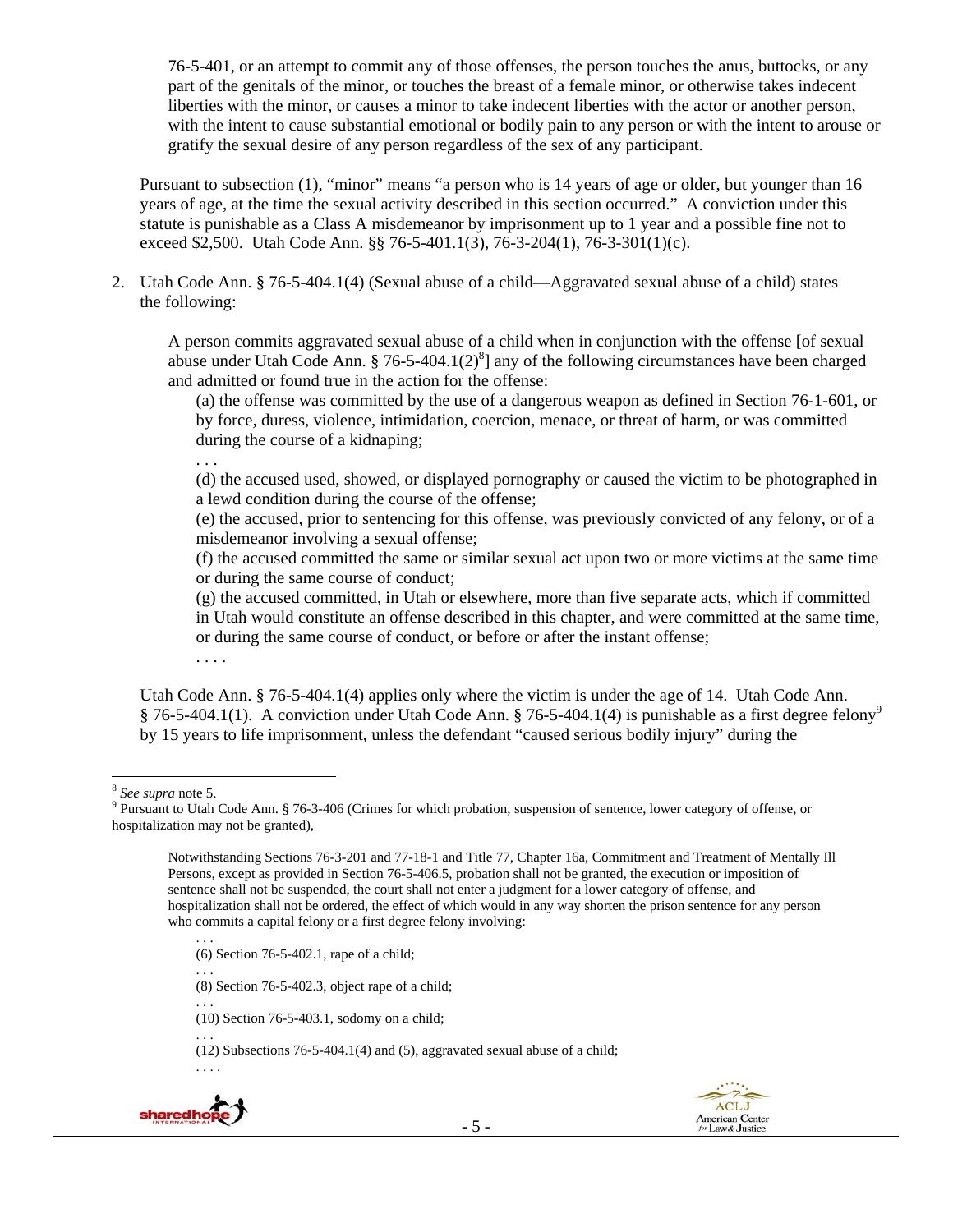commission of the crime or has a prior conviction for a "grievous sexual offense," in which case a conviction is punishable by life imprisonment without the possibility of parole. Utah Code Ann. § 76-5- 404.1(5). However, offenders who have not been previously convicted of a "grievous sexual offense," even those who have "caused serious bodily injury" during the commission of aggravated sexual abuse of a child, are eligible to receive lesser sentences<sup>10</sup> if the court determines that it "is in the interests of justice." Utah Code Ann. § 76-5-404.1(6). Additionally, the court may order the defendant to pay a fine not to exceed \$10,000. Utah Code Ann. § 76-3-301(1)(a).

3. Utah Code Ann. § 76-5-401.2(2) (Unlawful sexual conduct with a 16 or 17 year old) states,

A person commits unlawful sexual conduct with a minor [who is 16 or 17 years old] if, under circumstances not amounting to [rape, object rape, forcible sodomy, forcible sexual abuse, aggravated sexual assault, or any attempt to commit one of these offenses], an actor who is ten or more years older than the minor at the time of the sexual conduct:

(a) has sexual intercourse with the minor;

(b) engages in any sexual act with the minor involving the genitals of one person and the mouth or anus of another person, regardless of the sex of either participant;

(c) causes the penetration, however slight, of the genital or anal opening of the minor by any foreign object, substance, instrument, or device, including a part of the human body, with the intent to cause substantial emotional or bodily pain to any person or with the intent to arouse or gratify the sexual desire of any person, regardless of the sex of any participant; or

. . . .

A conviction under Utah Code Ann.  $\S 76-5-401.2(2)(a)$ –(c) is punishable as a third degree felony by imprisonment up to 5 years and a possible fine not to exceed \$5,000. Utah Code Ann. §§ 76-5- 401.2(4), 76-3-203(3), 76-3-301(1)(b), (c), 76-3-204(1).

- 4. Pursuant to Utah Code Ann. § 76-5-402.1(1), (2) (Rape of a child), any person who engages in "sexual intercourse with a child under the age of  $14$ " is guilty of a first degree felony.<sup>11</sup> A conviction under this statute is punishable by 25 years to life imprisonment. Utah Code Ann. § 76-5-402.1(2)(a). However, if the "trier of fact finds that . . . during the commission of the rape of a child, the defendant caused serious bodily injury to another or . . . was previously convicted of a grievous sexual offense," the punishment is enhanced to life imprisonment without the possibility of parole. Utah Code Ann. § 76-5-402.1(2)(b). The defendant is also subject to a possible fine not to exceed \$10,000. Utah Code Ann. § 76-3-301(1)(a).
- 5. Utah Code Ann. § 76-5-402.3(1)(Object rape of a child—Penalty) states,

A person commits object rape of a child when the person causes the penetration or touching, however slight, of the genital or anal opening of a child who is under the age of 14 by any foreign object, substance, instrument, or device, not including a part of the human body, with intent to cause substantial emotional or bodily pain to the child or with the intent to arouse or gratify the sexual desire of any person.

A conviction under this statute is punishable as a first degree felony by imprisonment for 25 years to life imprisonment.<sup>12</sup> Utah Code Ann. § 76-5-402.3(2). However, if the "trier of fact finds that ... during the commission of the object rape of a child, the defendant caused serious bodily injury to another or . . . was previously convicted of a grievous sexual offense," the punishment is enhanced to

<sup>10</sup> *See supra* note 6. 11 *See supra* note 9. 12 *See supra* note 9.



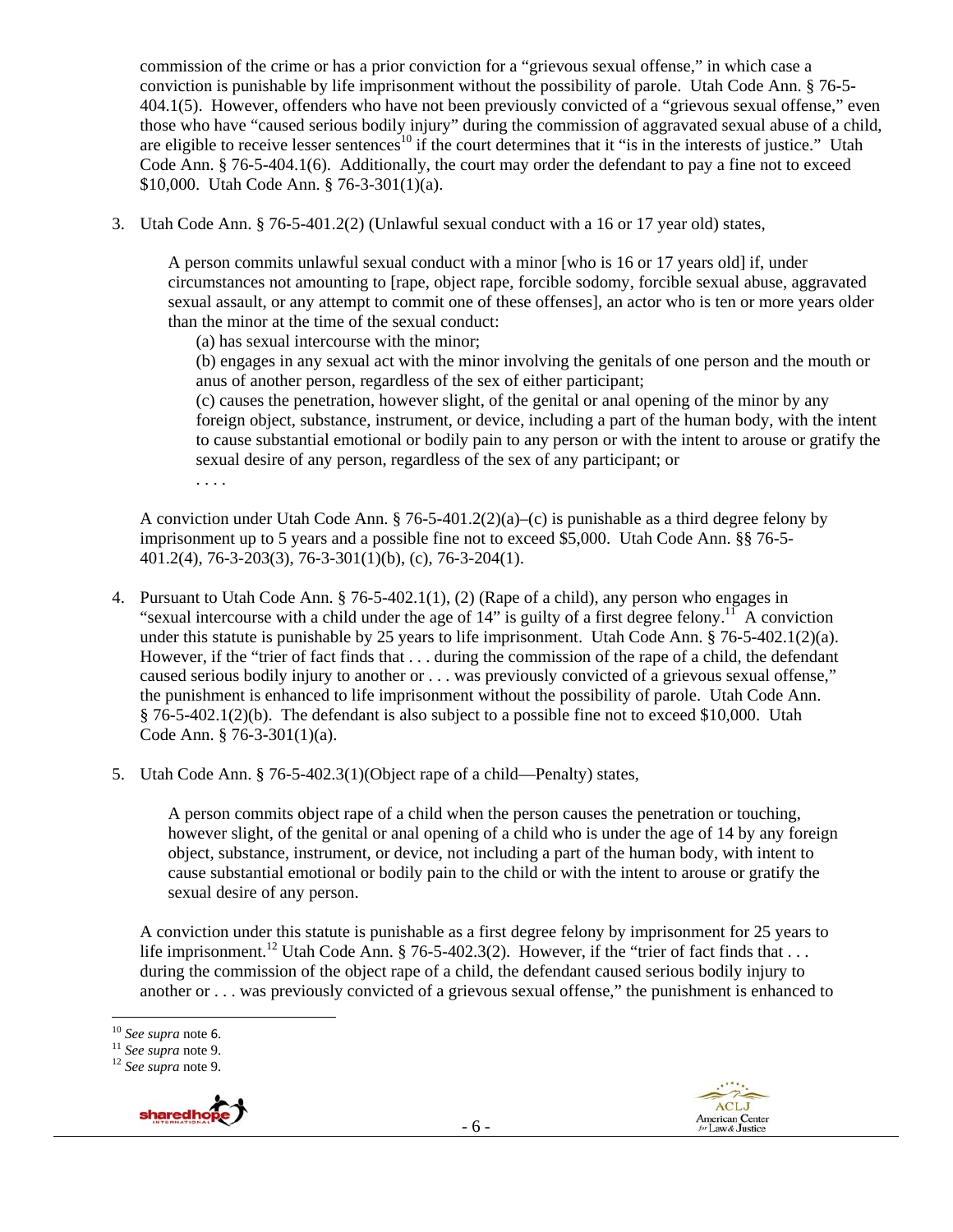life imprisonment without the possibility of parole. Utah Code Ann. § 76-5-402.3(2). The defendant is also subject to a possible fine not to exceed \$10,000. Utah Code Ann. § 76-3-301(1)(a).

6. Utah Code Ann. § 76-9-702.5(1) (Lewdness involving a child) states,

(1) A person is guilty of lewdness involving a child if the person under circumstances not amounting to rape of a child, object rape of a child, sodomy upon a child, sexual abuse of a child, aggravated sexual abuse of a child, or an attempt to commit any of those offenses, intentionally or knowingly does any of the following to, or in the presence of a child who under 14 years of age:

(a) performs an act of sexual intercourse or sodomy;

. . .

(d) under circumstances not amounting to sexual exploitation of a child under Section 76-5b-201 causes a child under the age of 14 to expose his or her genitals, anus, or breast, if female, to the actor, with the intent to arouse or gratify the sexual desire of the actor or the child; or (e) performs any other act of lewdness.

A conviction under this statute is punishable as a Class A misdemeanor by 1 year imprisonment and a possible fine not to exceed \$2,500. Utah Code Ann. §§ 76-9-702.5(2), 76-3-204(1), 76-3-301(1)(c). However, if the defendant is a "a sex offender as defined in [Utah Code Ann. § 77-27-21.7 (Sex offender restrictions)13]; or has been previously convicted of a violation of this section[Utah Code Ann. § 76-9-702.5(1)]," it is a third degree felony punishable by imprisonment up to 5 years and a possible fine not to exceed \$5,000. Utah Code Ann. §§ 76-9-702.5(2), 76-3-203(3), 76-3-301(1)(b).

7. Utah Code Ann. § 76-5-401(1), (2) (Unlawful sexual activity with a minor—Elements—Penalties— Evidence of age raised by defendant) makes it unlawful for a defendant to engage in any "unlawful sexual activity with a minor," who is 14–15 years of age

if under circumstances not amounting to [rape, object rape, forcible sodomy, or aggravated sexual assault], the actor:

(a) has sexual intercourse with the minor;

(b) engages in any sexual act with the minor involving the genitals of one person and the mouth or anus of another person, regardless of the sex of either participant; or

(c) causes the penetration, however slight, of the genital or anal opening of the minor by any foreign object, substance, instrument, or device, including a part of the human body, with the intent to cause substantial emotional or bodily pain to any person or with the intent to arouse or gratify the sexual desire of any person, regardless of the sex of any participant.

A conviction under this statute is punishable as a third degree felony by imprisonment up to 5 years and a possible fine not to exceed \$5,000. Utah Code Ann. §§ 76-5-401(3), 76-3-203(3), 76-3- 301(1)(b). However, if "the defendant establishes by a preponderance of the evidence the mitigating factor that the defendant is less than four years older than the minor at the time the sexual activity occurred," a conviction is punishable as a Class B misdemeanor punishable by imprisonment up to 6 months and a possible fine not to exceed \$1,000. Utah Code Ann. §§ 76-5-401(3), 76-3-204(2), 76-3-  $301(1)(d)$ .

 <sup>13</sup> *See infra* Section 2.10.



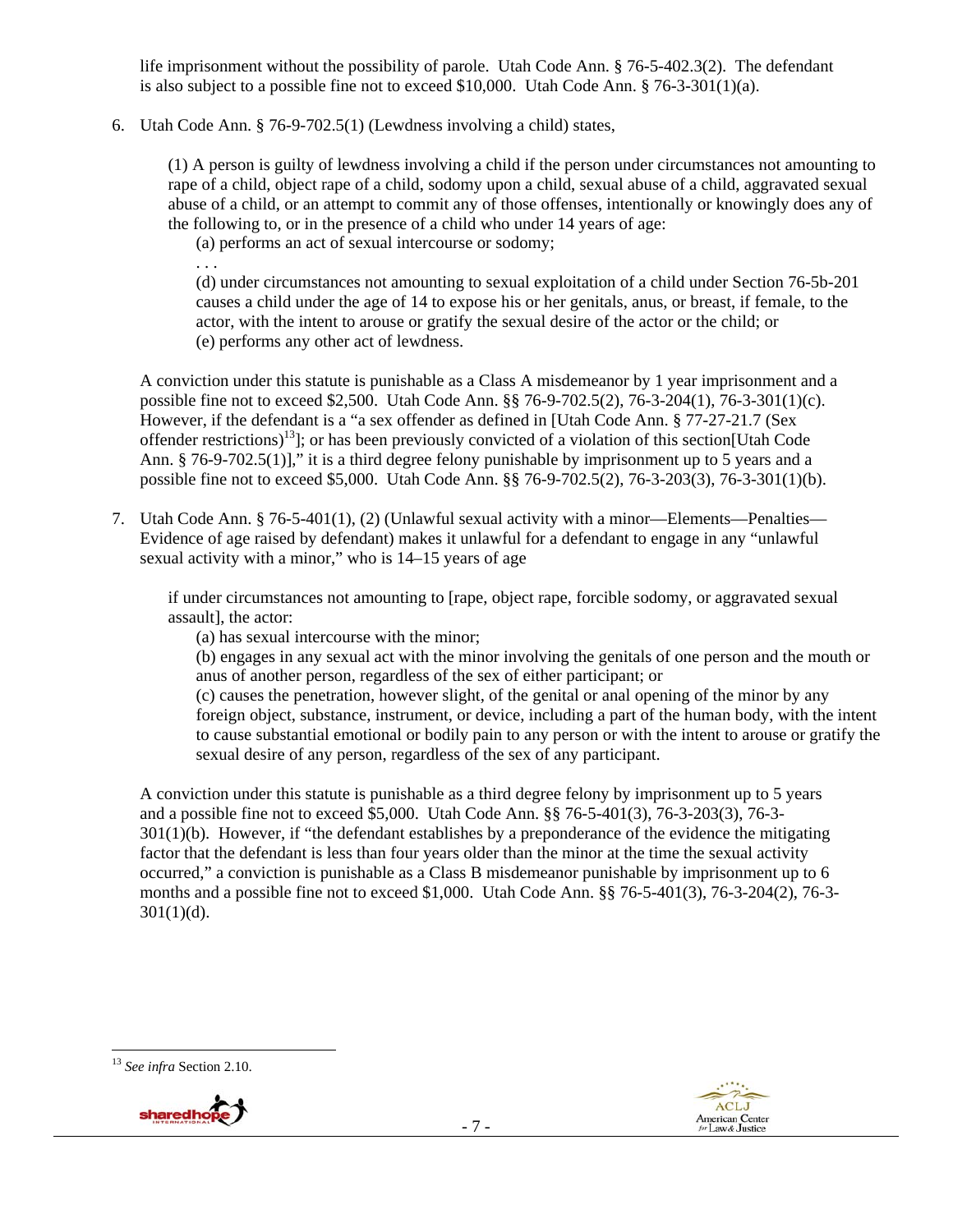## 8. Utah Code Ann. § 76-4-401(2) (Enticing a minor—Elements—Penalties) states,

(a) A person commits enticement of a minor when the person knowingly uses or attempts to use the Internet or text messaging to solicit, seduce, or entice a minor or other person that the actor believes to be a minor to engage in sexual activity which is a violation of state criminal law.

(b) A person commits enticement of a minor when the person knowingly uses the Internet or text messaging to:

(i) initiate contact with a minor or a person the actor believes to be a minor; and (ii) subsequently [initiates contact with a minor or a person the actor believes to be a minor], by any electronic or written means, solicits, seduces, lures, or entices, or attempts to solicit, seduce, lure, or entice the minor or a person the actor believes to be the minor to engage in any sexual activity which is a violation of state criminal law.

Penalties for convictions under Utah Code Ann. § 76-4-401(2) are staggered according to the crime the defendant intended to commit. Utah Code Ann. § 76-4-401(4). Generally, a conviction is a felony one degree lower than the felony intended to be committed (e.g., a defendant who enticed a minor with the intent to commit a second degree felony will be convicted of a third degree felony, etc.). Utah Code Ann. § 76-4-401(4). However, in instances where the defendant has the intent to commit a first degree felony and also has a prior conviction under this statute, the defendant will be guilty of a first degree felony punishable by 3 years to life imprisonment. Utah Code Ann. § 76-4-401(4)(a)(ii).

*1.3 CSEC or prostitution statutes refer to the sex trafficking statute to identify the commercially sexually exploited minor as a trafficking victim.* 

None of Utah's CSEC statutes refer to Utah Code Ann. § 76-5-308 (Human trafficking) or Utah Code Ann. § 76-5-310 (Aggravated human trafficking and aggravated human smuggling—Penalties).

1.3.1 Recommendation: Amend Utah Code Ann. § 76-10-1306(1)(b) (Aggravated exploitation of prostitution), § 76-5-404.1(4)(i) (Sexual abuse of a child—Aggravated sexual abuse of a child), and § 76-5b-201 (Sexual exploitation of a minor—Offenses) to refer to Utah Code Ann. § 76-5-310 (Aggravated human trafficking and aggravated human smuggling—Penalties) to ensure that minor victims of those crimes are properly identified as victims of human trafficking.



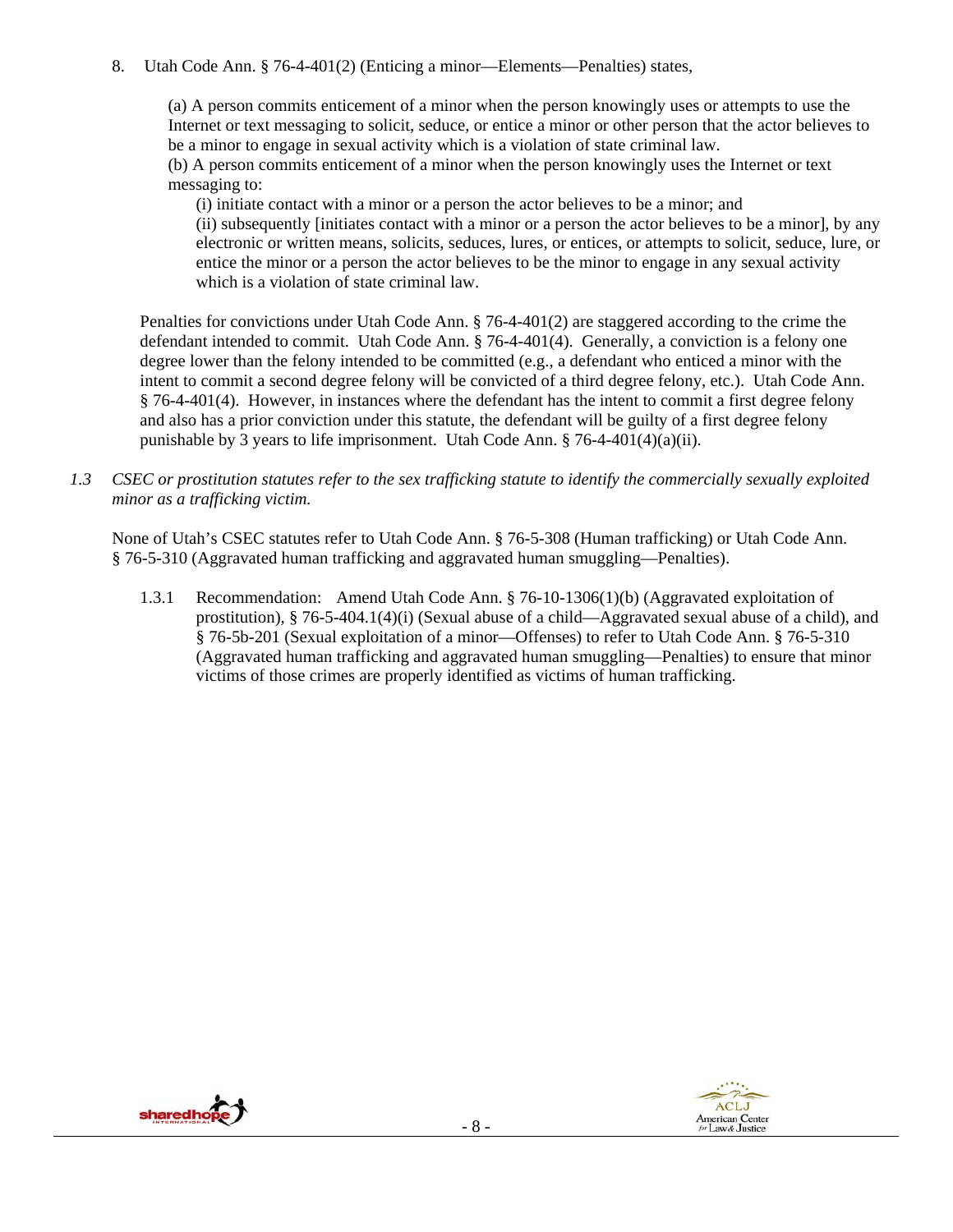#### Framework Issue 2: Criminal provisions for demand

#### *Legal Components:*

- *2.1 The state sex trafficking law can be applied to the buyers of commercial sex acts with a victim of domestic minor sex trafficking.*
- *2.2 Buyers of commercial sex acts with a minor can be prosecuted under CSEC laws.*
- *2.3 Solicitation laws differentiate buying sex acts with an adult and buying sex acts with a minor under 18.*
- *2.4 Penalties for buyers of commercial sex acts with minors are as high as federal penalties.*
- *2.5 Using the Internet to lure, entice, or purchase, or attempt to lure, entice, or purchase commercial sex acts with a minor is a separate crime or results in an enhanced penalty for buyers.*
- *2.6 No age mistake defense is permitted for a buyer of commercial sex acts with any minor under 18.*
- 2.7 Base penalties for buying sex acts with a minor are sufficiently high for all minors under 18 and not reduced for *older minors.*
- *2.8 Financial penalties for buyers of commercial sex acts with minors are sufficiently high to make it difficult for buyers to hide the crime.*
- *2.9 Buying and possessing child pornography carries penalties as high as similar federal offenses.*
- *2.10 Convicted buyers of commercial sex acts with minors and child pornography are required to register as sex offenders.*

\_\_\_\_\_\_\_\_\_\_\_\_\_\_\_\_\_\_\_\_\_\_\_\_\_\_\_\_\_\_\_\_\_\_\_\_\_\_\_\_\_\_\_\_\_\_\_\_\_\_\_\_\_\_\_\_\_\_\_\_\_\_\_\_\_\_\_\_\_\_\_\_\_\_\_\_\_\_\_\_\_\_\_\_\_\_\_\_\_\_\_\_\_\_

# *Legal Analysis:*

*2.1 The state sex trafficking law can be applied to the buyers of commercial sex acts with a victim of domestic minor sex trafficking.*

Utah Code Ann. § 76-5-308<sup>14</sup> (Human trafficking) might apply to buyers of sex with victims of domestic minor sex trafficking through the term "obtain." Federal prosecutors, under the Trafficking Victims Protection Act (TVPA),15 have applied the crime of human trafficking to attempted buyers of commercial sex with minors by charging that the buyers attempted to "obtain"<sup>16</sup> a person under 18 to engage in commercial sex.<sup>17</sup> It is unsettled whether the courts will uphold this interpretation of the TVPA. It is arguable, therefore, that the term "obtain" in Utah's trafficking statute may be similarly applied, and could, therefore, implicate buyers under Utah Code Ann. § 76-5-308. Even if applied, however, the placement of the word "obtain" in Utah Code Ann. § 76-5-308, requires the buyer to use force, fraud, or coercion in committing the crime. This requirement makes it less likely that Utah Code Ann. § 76-5-308 would be applicable against buyers.

2.1.1 Recommendation: Amend Utah Code Ann. § 76-5-308 (Human trafficking) and § 76-5-310 (Aggravated human trafficking and aggravated human smuggling—Penalties) to include unambiguous language to make buyers subject to prosecution for trafficking.

<sup>17</sup> *See, e.g*., Indictment at 1, United States v. Oflyng, No. 09-00084-01-CR-W-SOW (W.D. Mo. Mar. 10, 2009); *see also* News Release, U.S. Department of Justice, Office of the Unites States Attorney for the Western District of Missouri, Human Trafficking Rescue Project, Operation Guardian Angel, Final Defendant Pleads Guilty to Sex Trafficking of a Child, (Dec. 18, 2009), http://www.justice.gov/usao/mow/news2009/mikoloyck.ple.htm.



 $14$  See supra Section 1.1 for a discussion of relevant provisions.

<sup>&</sup>lt;sup>15</sup> Trafficking Victims Protection Act (TVPA) of 2000, Pub. L. No. 106-386, 114 Stat. 1464, 1466 (codified in scattered sections of 18 and 22 U.S.C.).

<sup>16 18</sup> U.S.C. § 1591(a).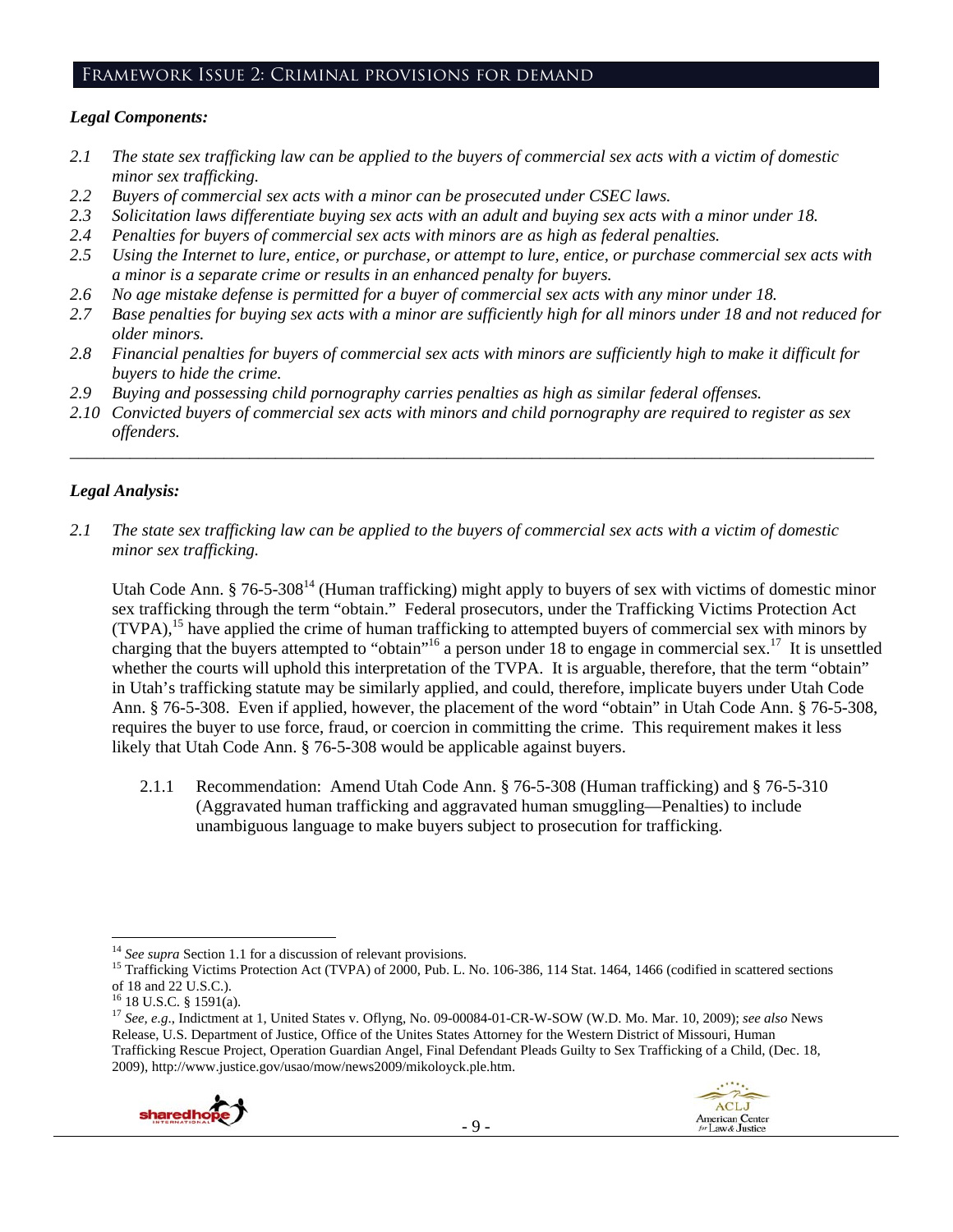## *2.2 Buyers of commercial sex acts with a minor can be prosecuted under CSEC laws.*

In the absence of any law making it a crime to purchase commercial sex acts with a minor specifically, Utah Code Ann. § 76-10-1303 (Patronizing a prostitute) or § 76-10-1313 (Sexual solicitation—Penalty) could be used to prosecute a buyer of commercial sex with a minor, although neither specifically targets the purchase of sex with minors. Utah Code Ann. § 76-10-1303(1) makes it a crime when a person "pays or offers or agrees to pay another person a fee for the purpose of engaging in an act of sexual activity," or "enters or remains in a house of prostitution for the purpose of engaging in sexual activity." Similarly, Utah Code Ann. § 76-10- 1313(1) makes it a crime when a person

(a) offers or agrees to commit any sexual activity with another person for a fee;

(b) pays or offers or agrees to pay a fee to another person to commit any sexual activity; or

(c) with intent to engage in sexual activity for a fee or to pay another person to commit any sexual activity for a fee engages in, offers or agrees to engage in, or requests or directs another to engage in any of the following acts:

(i) exposure of a person's genitals, the buttocks, the anus, the pubic area, or the female breast below the top of the areola;

(ii) masturbation;

(iii) touching of a person's genitals, the buttocks, the anus, the pubic area, or the female breast; or (iv) any act of lewdness.

Convictions under Utah Code Ann. § 76-10-1303(1) or § 76-10-1313(1) are Class B misdemeanors punishable by imprisonment up to 6 months and a possible fine not to exceed \$1,000. Utah Code Ann. §§ 76-10-1303(2), 76-10-1313(3)(a), 76-3-204(2), 76-3-301(1)(d). Additionally, convictions under Utah Code Ann. § 76-10- 1313(1) (Sexual solicitation—Penalty) are Class A misdemeanors if the defendant has either a prior conviction under this section or under a local ordinance that is in compliance with this section.<sup>18</sup> Utah Code Ann. §§ 76-10-1313(3)(b), 76-3-301(1)(c). Class A misdemeanors are punishable by imprisonment up to 1 year and a possible fine not to exceed \$2,500. Utah Code Ann. § 76-3-204(1).

Several sexual offenses also may be used to prosecute certain buyers of commercial sex acts with a minor.<sup>19</sup>

- 2.2.1 Recommendation: Enact a law making it a crime to purchase commercial sex acts with a minor under 18.
- *2.3 Solicitation laws differentiate buying sex acts with an adult and buying sex acts with a minor under 18.*

Utah solicitation laws, Utah Code Ann. § 76-10-1303(1) (Patronizing a prostitute) and § 76-10-1313 (Sexual solicitation—Penalty), do not differentiate between the buying of sex with an adult and the buying of sex with a minor.

2.3.1 Recommendation: Amend Utah Code Ann. § 76-10-1303(1) (Patronizing a prostitute) and § 76-10- 1313 (Sexual solicitation—Penalty) to refer cases of soliciting sex with a minor to Utah Code Ann. § 76-5-310(2) (Aggravated human trafficking and aggravated human smuggling—Penalties) for prosecution.

<sup>&</sup>lt;sup>19</sup> See supra Section 1.2 for a full description of sexual offense laws that may be used to prosecute certain buyers.





<sup>&</sup>lt;sup>18</sup> Utah Code Ann. § 76-10-1307 (Local ordinance consistent with code provisions) states, "An ordinance adopted by a local authority governing prostitution or aiding prostitution shall be consistent with the provisions of this part which govern those matters."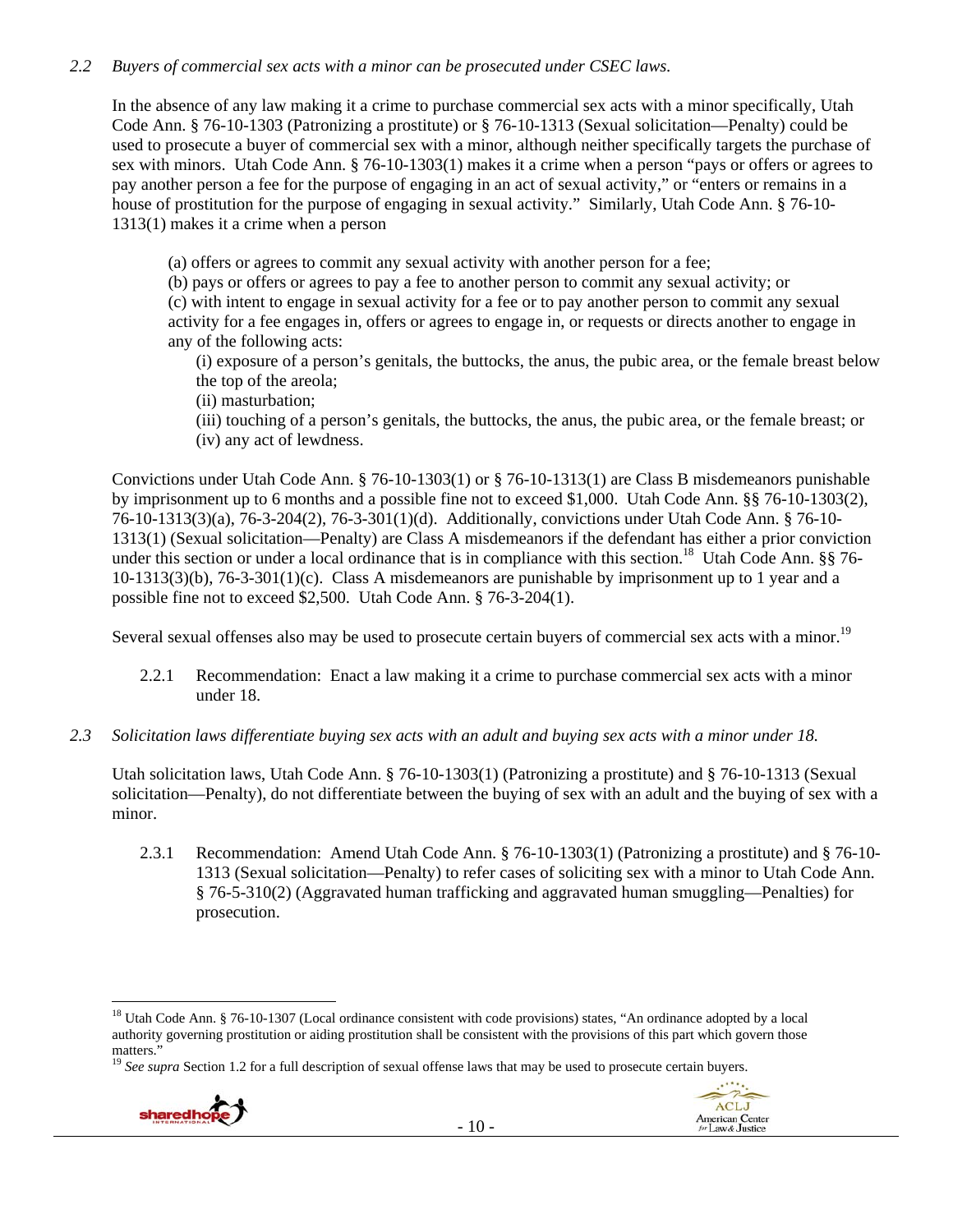### *2.4 Penalties for buyers of commercial sex acts with minors are as high as federal penalties.*

In the absence of an applicable human trafficking or CSEC crime, buyers are likely to be prosecuted under Utah Code Ann. § 76-10-1303(1) (Patronizing a prostitute) or § 76-10-1313(1) (Sexual solicitation). Both are Class B misdemeanors punishable by imprisonment up to 6 months and a possible fine not to exceed \$1,000. Utah Code Ann. §§ 76-10-1303(2), 76-10-1313(3)(a), 76-3-204(2), 76-3-301(1)(d). Additionally, convictions under Utah Code Ann. § 76-10-1313(1) (Sexual solicitation—Penalty) are punishable as Class A misdemeanors if the defendant has either a prior conviction under this section or under a local ordinance that is in compliance with this section.<sup>20</sup> Utah Code Ann. §§ 76-10-1313(3)(b), 76-3-301(1)(c). Class A misdemeanors are punishable by imprisonment up to 1 year and a possible fine not to exceed \$2,500. Utah Code Ann. § 76-3-204(1).

Several sexual offenses may be used to prosecute certain buyers of commercial sex acts with a minor.<sup>21</sup>

Buyers may also be subject to enhanced penalties under certain circumstances. According to Utah's habitual violent offender<sup>22</sup> statute, buyers who have two prior violent felony convictions are subject to an enhanced penalty a conviction for a third violent felony. Utah Code Ann. § 76-3-203.5(2) (Habitual violent offender— Definition—Procedure—Penalty) states,

(2) If a person is convicted in this state of a violent felony by plea or by verdict and the trier of fact determines beyond a reasonable doubt that the person is a habitual violent offender under this section, the penalty for a:

(a) third degree felony is as if the conviction were for a first degree felony;

- (b) second degree felony is as if the conviction were for a first degree felony; or
- (c) first degree felony remains the penalty for a first degree penalty except:

(i) the convicted person is not eligible for probation; and

(ii) the Board of Pardons and Parole shall consider that the convicted person is a habitual

violent offender as an aggravating factor in determining the length of incarceration.

Pursuant to Utah Code Ann. § 76-3-203.5(1)(c)(i), a "violent felony" is defined as

 (i) any of the following offenses, or any attempt, solicitation, or conspiracy to commit any of the following offenses punishable as a felony:

(Q) rape of a child, Section 76-5-402.1; (R) object rape, Section 76-5-402.2; (S) object rape of a child, Section 76-5-402.3; . . . (W) aggravated sexual abuse of a child or sexual abuse of a child, Section 76-5-404.1; . . . (Y) sexual exploitation of a minor, Section 76-5b-201; . . . .

Furthermore, Utah Code Ann. § 76-3-407(2) (Repeat and habitual sex offenders—Additional prison term for prior felony convictions) states that defendants who are being charged with a sexual offense<sup>23</sup> and have a

. . .

 $23$  Utah Code Ann. § 76-3-407(1)(b) defines "sexual offense" as





 $20$  See supra note 18.

to the supplement of the section 1.2 for a full description of sexual offense penalties.<br>
<sup>21</sup> See supper Section 1.2 for a full description of sexual offense penalties.<br>
<sup>22</sup> "Habitual violent offender" is defined as "a previous occasions has been convicted of a violent felony and committed to either prison in Utah or an equivalent correctional institution of another state or of the United States either at initial sentencing or after revocation of probation." Utah Code Ann. § 76-3-203.5(b).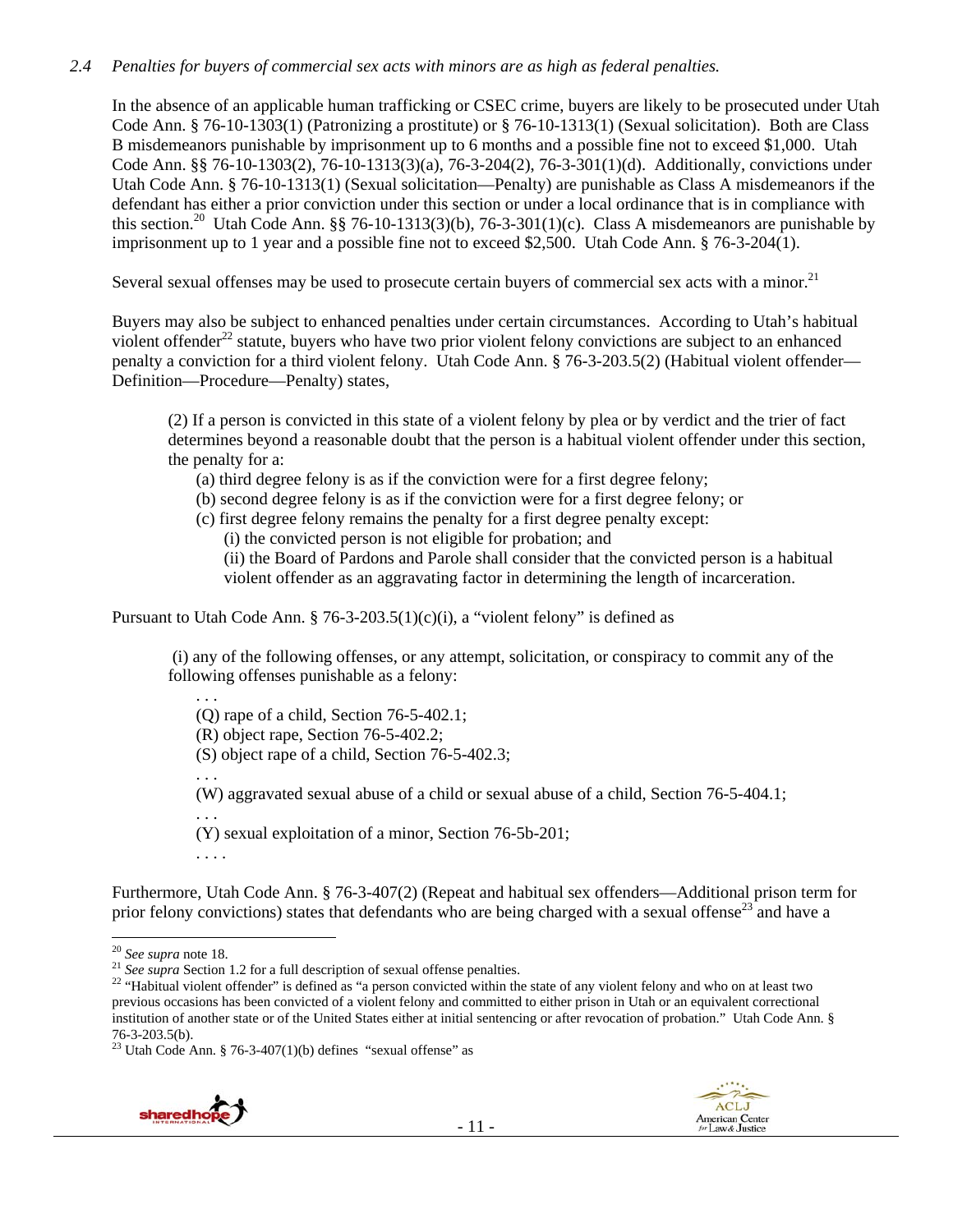previous conviction for a sexual offense<sup>24</sup> may be subject to the maximum penalty plus an additional 5 year penalty for "each conviction of the defendant for a prior sexual offense that arose from a separate criminal episode." This additional term is "in addition to, and consecutive to, any other prison term served by the defendant." Utah Code Ann. § 76-3-407(3).

In comparison, if the victim is under the age of 14, a conviction under the TVPA for child sex trafficking is punishable by 15 years to life imprisonment and a fine not to exceed \$250,000. 18 U.S.C. §§ 1591(b)(1), 3559(a)(1), 3571(b)(3). If the victim is between the ages of 14–17, a conviction is punishable by 10 years to life imprisonment and a fine not to exceed \$250,000. 18 U.S.C. §§ 1591(b)(2),  $3559(a)(1)$ ,  $3571(b)(3)$ . A conviction is punishable by mandatory life imprisonment, however, if the buyer has a prior conviction for a federal sex offense<sup>25</sup> against a minor. 18 U.S.C. § 3559(e)(1). To the extent buyers can be prosecuted under other federal CSEC laws,<sup>26</sup> a conviction is punishable by penalties ranging from a fine not to exceed \$250,000 to life imprisonment and a fine not to exceed \$250,000.<sup>27</sup>

*2.5 Using the Internet to lure, entice, or purchase, or attempt to lure, entice, or purchase commercial sex acts with a minor is a separate crime or results in an enhanced penalty for buyers.* 

Although Utah Code Ann. § 76-4-401(2) (Enticing a minor—Elements—Penalties) is not explicitly commercial in nature, it states that

(a) A person commits enticement of a minor when the person knowingly uses or attempts to use the Internet or text messaging to solicit, seduce, lure, or entice a minor or another person that the actor believes to be a minor to engage in any sexual activity which is a violation of state criminal law.

(i) an offense that is a felony of the second or third degree, or an attempted offense, which attempt is a felony of the second or third degree, described in Title 76, Chapter 5, Part 4, Sexual Offenses;

<u> Andrewski politika (za obrazu pod predsjednika u predsjednika u predsjednika u predsjednika (za obrazu pod p</u>

(iii) a felony offense of enticing a minor over the Internet, Section 76-4-401;

(iv) a felony attempt to commit an offense described in Subsection  $(1)(b)(ii)$  or (iii); or

(v) an offense in another state, territory, or district of the United States that, if committed in Utah, would constitute an

offense described in Subsections (1)(b)(i) through (iv). <sup>24</sup> Utah Code Ann. § 76-3-407(1)(a) defines "prior sexual offense" as

(i) a felony offense described in Title 76, Chapter 5, Part 4, Sexual Offenses;

(ii) sexual exploitation of a minor, Section 76-5b-201;

(iii) a felony offense of enticing a minor over the Internet, Section 76-4-401;

(iv) a felony attempt to commit an offense described in Subsections  $(1)(a)(i)$  through (iii); or

(v) an offense in another state, territory, or district of the United States that, if committed in Utah, would constitute an offense described in Subsections  $(1)(a)(i)$  through  $(iv)$ .

<sup>25</sup> Pursuant to 18 U.S.C. § 3559(e)(2), "federal sex offense" is defined as

an offense under section 1591 [18 USCS § 1591] (relating to sex trafficking of children), 2241 [18 USCS § 2241] (relating to aggravated sexual abuse),  $2242$  [18 USCS § 2242] (relating to sexual abuse),  $2244(a)(1)$  [18 USCS §  $2244(a)(1)$ ] (relating to abusive sexual contact),  $2245$  [18 USCS]

§ 2245] (relating to sexual abuse resulting in death), 2251 [18 USCS § 2251] (relating to sexual exploitation of children), 2251A [18 USCS § 2251A] (relating to selling or buying of children), 2422(b) [18 USCS § 2422(b)] (relating to coercion and enticement of a minor into prostitution), or 2423(a) [18 USCS § 2423(a)] (relating to

transportation of minors). 26 18 U.S.C. §§ 2251A(b) (Selling or buying of children), 2251(a) (Sexual exploitation of children), 2423(a) (Transportation of a minor with intent for minor to engage in criminal sexual activity), 2422(a) (Coercion and enticement), 2252(a)(2), (a)(4) (Certain activities relating to material involving the sexual exploitation of minors).

<sup>27</sup> 18 U.S.C. §§ 2251A(b) (conviction punishable by imprisonment for 30 years to life and a fine), 2251(e) (conviction punishable by imprisonment for 15–30 years and a fine), 2423(a) (conviction punishable by imprisonment for 10 years to life and a fine),  $2422(a)$  (conviction punishable by a fine, imprisonment up to 20 years, or both),  $2252(a)(2)$ , (4) (stating that a conviction under subsection (a)(2) is punishable by imprisonment for  $5-20$  years and a fine, while a conviction under subsection (a)(4) is punishable by imprisonment up to 10 years, a fine, or both); *see also* 18 U.S.C. §§ 3559(a)(1) (classifying all of the above listed offenses as felonies), 3571(b)(3) (providing a fine up to \$250,000 for any felony conviction).





<sup>(</sup>ii) sexual exploitation of a minor, Section 76-5b-201;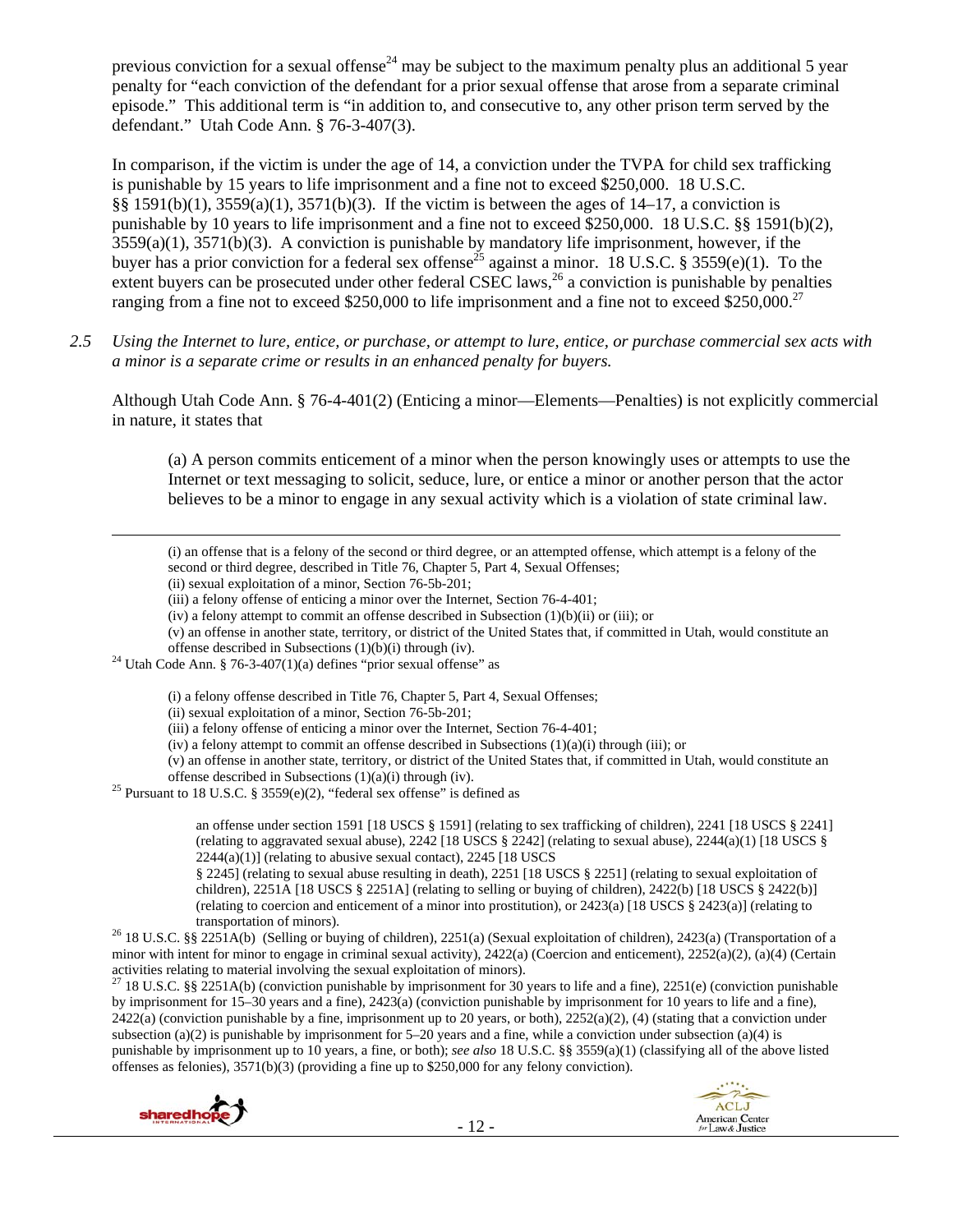(b) A person commits enticement of a minor when the person knowingly uses the Internet or text messaging to:

(i) initiate contact with a minor or a person the actor believes to be a minor; and (ii) subsequently to the action under Subsection  $(2)(b)(i)$ , by any electronic or written means, solicits, seduces, lures, or entices, or attempts to solicit, seduce, lure, or entice the minor or a person the actor believes to be the minor to engage in any sexual activity which is a violation of state criminal law.

Penalties for convictions under Utah Code Ann. § 76-4-401(2) are staggered according to the crime the defendant intended to commit. Utah Code Ann. § 76-4-401(4). Generally, a conviction is punishable as a felony one degree lower than the felony intended to be committed. Utah Code Ann. § 76-4-401(4). However, in instances where the defendant has the intent to commit a first degree felony and also has a prior conviction under this statute, the defendant will be guilty of a first degree felony punishable by 3 years to life imprisonment. Utah Code Ann.  $\S$  76-4-401(4)(a)(ii).

2.5.1 Recommendation: Enact a law that makes it a distinct crime to use the Internet to commit or attempt to commit CSEC and trafficking offenses.

### *2.6 No age mistake defense is permitted for a buyer of commercial sex acts with any minor under 18.*

In the absence of a human trafficking or CSEC offense criminalizing the purchase of commercial sex acts with a minor, Utah Code Ann. § 76-10-1303(1) (Patronizing a prostitute) and § 76-10-1313 (Sexual solicitation— Penalty) are the most applicable offenses to apply to a buyer of sex with a minor. These offenses apply regardless of the age of the person solicited, making a mistake of age defense inapplicable in these crimes.

In contrast, Utah Code Ann. § 76-2-304.5(1) (Mistake as to victim's age not a defense) expressly prohibits a defendant from asserting a defense that he "mistakenly believed the victim to be 14 years of age or older at the time of the alleged offense or was unaware of the victim's true age" for certain sexual offenses, including Utah Code Ann. § 76-5-301.1 (Child kidnapping), § 76-5-402.1 (Rape of a child), § 76-5-402.3 (Object rape of a child), § 76-5-403.1 (Sodomy on a child), § 76-5-404.1 (Sexual abuse of a child), or § 76-5-404.1(4) (Aggravated sexual abuse of a child). Additionally, Utah Code Ann. § 76-5b-302, states that "[i]t is not a defense to an offense described in this chapter [Utah Code Ann. § 76-5b-201 (Sexual exploitation of minor— Offenses)] that the accused did not know the age of the victim."

- 2.6.1 Recommendation: Amend Utah Code Ann. § 76-5-310 (Aggravated human trafficking and aggravated human smuggling—Penalties) to prohibit the use of a mistake of age defense by buyers of commercial sex with minors.
- *2.7 Base penalties for buying sex acts with a minor are sufficiently high for all minors under 18 and not reduced for older minors.*

Utah Code Ann. § 76-5-404.1 (Sexual abuse of a child—Aggravated sexual abuse of a child) only applies if the victim is under 14 years old. Utah Code Ann. § 76-5-404.1(1). A conviction under Utah Code Ann. § 76-5- 404.1(4) is a first degree felony punishable by 15 years to life imprisonment, unless the defendant "caused serious bodily injury" during the commission of the crime or has a prior conviction for a "grievous sexual offense," in which case a conviction is punishable by life imprisonment without the possibility of parole. Utah Code Ann. § 76-5-404.1(5). However, defendants who have "caused serious bodily injury" during the commission of aggravated sexual abuse of a child are eligible to receive lesser sentences<sup>28</sup> if the court determines that it "is in the interests of justice" and states the reasons why on the record. Utah Code Ann. § 76-

<sup>28</sup> *See supra* note 6.

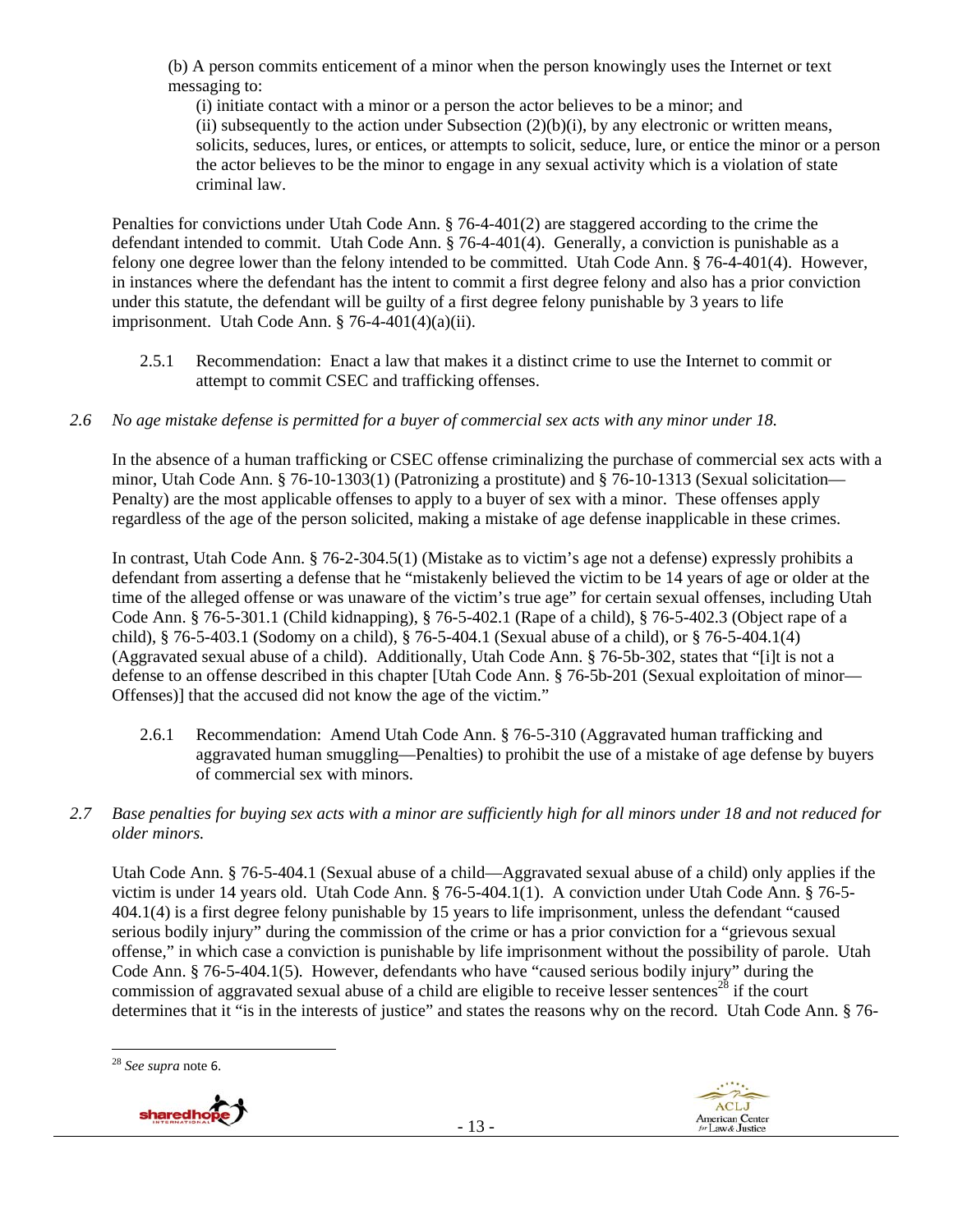5-404.1(6). The defendant is also subject to a possible fine not to exceed \$10,000. Utah Code Ann. § 76-3- 301(1)(a). A conviction under Utah Code Ann. § 76-5-401.2(2)(a)–(c) (Unlawful sexual conduct with a 16 or 17 year old) is punishable as a third degree felony by imprisonment up to 5 years and a possible fine not to exceed \$5,000. Utah Code Ann. §§ 76-5-401.2(4), 76-3-203(3), 76-3-301(1)(b), (c), 76-3-204(1).

#### *2.8 Financial penalties for buyers of commercial sex acts with minors are sufficiently high to make it difficult for buyers to hide the crime.*

In the absence of an applicable human trafficking or CSEC crime, buyers are likely to be prosecuted under Utah Code Ann. § 76-10-1303(1) (Patronizing a prostitute) or § 76-10-1313(1) (Sexual solicitation). Both are Class B misdemeanors subject to a possible fine not to exceed \$1,000. Utah Code Ann. §§ 76-10-1303(2), 76-10- 1313(3)(a), 76-3-204(2), 76-3-301(1)(d). Additionally, convictions under Utah Code Ann. § 76-10-1313(1) (Sexual solicitation—Penalty) are punishable as Class A misdemeanors if the defendant has either a prior conviction under this section or under a local ordinance that is in compliance with this section.<sup>29</sup> Utah Code Ann. §§ 76-10-1313(3)(b), 76-3-301(1)(c). Class A misdemeanors are subject to a possible fine not to exceed \$2,500. Utah Code Ann. § 76-3-204(1).

Certain sexual offenses may apply to prosecute buyers in situations of commercial sexual exploitation. Buyers convicted under Utah Code Ann. § 76-5-404.1(2) (Sexual abuse of a child—Aggravated sexual abuse of a child) may be required to pay a fine not to exceed \$10,000. Utah Code Ann. §§ 76-5-404.1(2), (3), 76-3-301(1)(a).

To the extent that a buyer causes a victim to suffer pecuniary damages, $30$  the court may order the buyer to make restitution to the victim pursuant to Utah Code Ann. § 77-38a-301 (Restitution—Convicted defendant may be required to pay), which authorizes the court to order "a convicted defendant to make restitution." Utah Code Ann. § 77-38a-302(1) (Restitution criteria), states in part, "When a defendant is convicted of criminal activity that has resulted in pecuniary damages, in addition to any other sentence it may impose, the court shall order that the defendant make restitution to victims $31$  of crime as provided in this chapter, or for conduct for which the defendant has agreed to make restitution as part of a plea disposition."

## *2.9 Buying and possessing child pornography carries penalties as high as similar federal offenses.*

Utah Code Ann. § 76-5b-201(1)(a) (Sexual exploitation of a minor—Offenses) makes it a crime for a person to "knowingly . . . possess[] . . . child pornography; or [to] intentionally . . . view[] child pornography  $\ldots$  . . .<sup>332</sup> A conviction under Utah Code Ann. § 76-5b-201(1) is a second degree felony punishable by imprisonment for 1–15 years and a possible fine not to exceed \$10,000. Utah Code Ann. §§ 76-5b-201(2), 76-3-203(2), 76-3-301(1)(a).

In comparison, a federal conviction for possession of child pornography $^{33}$  is generally punishable by imprisonment for 5–20 years and a fine not to exceed \$250,000.<sup>34</sup> Subsequent convictions, however, are punishable by imprisonment up to 40 years and a fine not to exceed  $$250,000.<sup>35</sup>$ 

<sup>2252</sup>A(a)(2)–(3) (Certain activities relating to material constituting or containing child pornography), 1466A(a), (b) (Obscene visual representations of the sexual abuse of children).





<sup>&</sup>lt;sup>29</sup> See supra note 18.<br><sup>30</sup> Pursuant to Utah Code Ann. § 77-38a-102(6), a victim's pecuniary damages include

all demonstrable economic injury, whether or not yet incurred, which a person could recover in a civil action arising out of the facts or events constituting the defendant's criminal activities and includes the fair market value of property taken, destroyed, broken, or otherwise harmed, and losses including lost earnings and medical expenses, but excludes

punitive or exemplary damages and pain and suffering. 31 "Victim" is defined as "any person whom the court determines has suffered pecuniary damages as a result of the defendant's criminal activities" and it "may not include a codefendant or accomplice." Utah Code Ann. § 77-38a-102(14).<br><sup>32</sup> See supra note 7.<br><sup>33</sup> 18 U.S.C. §§ 2252(a)(2), (a)(4) (Certain activities relating to material involving th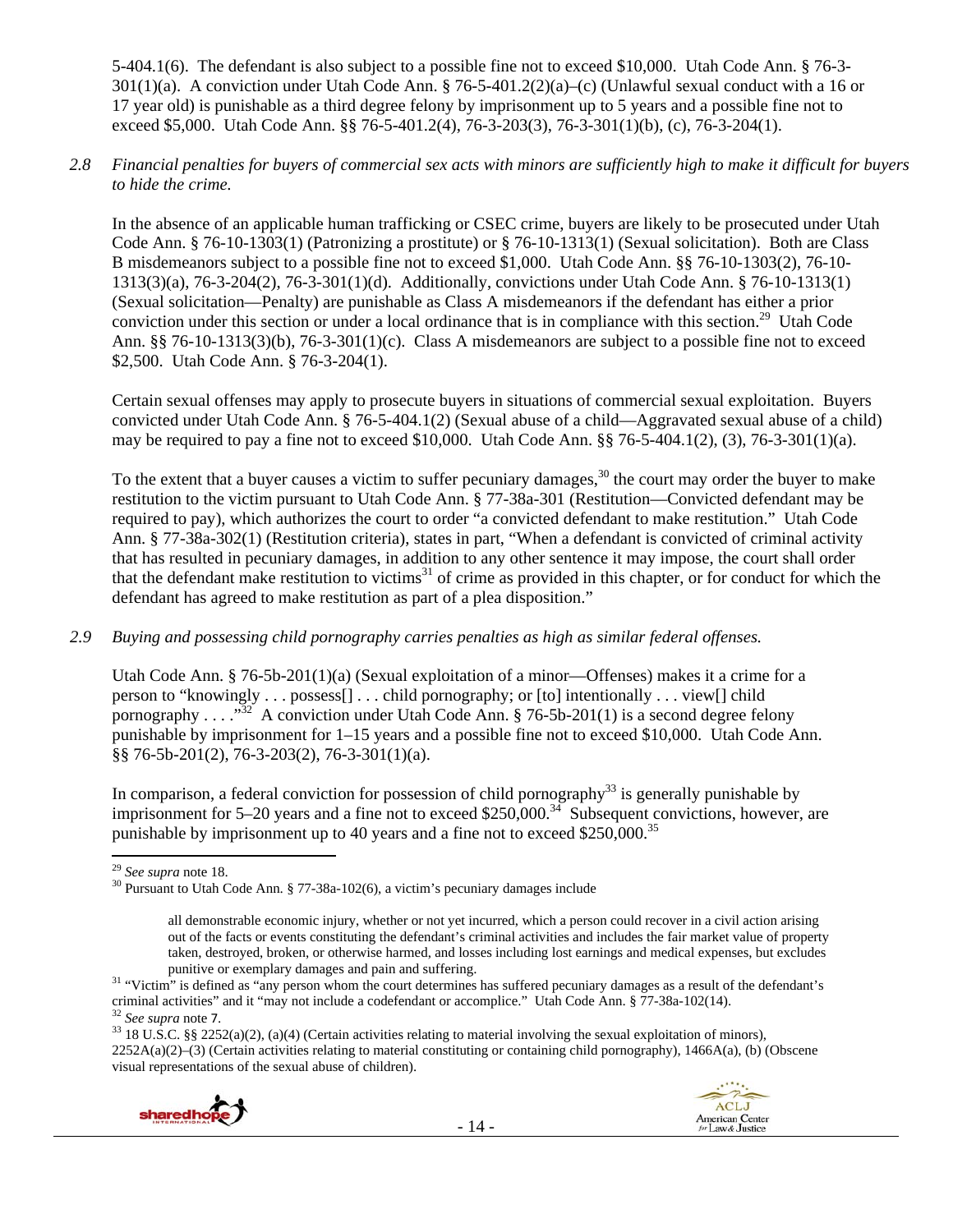*2.10 Convicted buyers of commercial sex acts with minors and child pornography are required to register as sex offenders.* 

Under Utah law, "offenders," which include sex offenders, fall under Utah's sex offender registration statute. Utah Code Ann. § 77-27-21.5(1)(i), (12). Utah Code Ann. § 77-27-21.5(1)(n)(i) (Sex and kidnap offenders—Registration—Information system—Law enforcement and courts to report—Penalty—Effect of expungement) defines "sex offender" in part as

any person . . .

(i) convicted in this state of:

(A) a felony or class A misdemeanor violation of Section 76-4-401, enticing a minor;

(C) a felony violation of Section 76-5-401, unlawful sexual activity with a minor;

(D) Section 76-5-401.1, sexual abuse of a minor;

(E) Section 76-5-401.2, unlawful sexual conduct with a 16 or 17 year old;

. . .

. . .

. . .

(G) Section 76-5-402.1, rape of a child;

(H) Section 76-5-402.2, object rape;

(I) Section 76-5-402.3, object rape of a child;

(M) Section 76-5-404.1, sexual abuse of a child or aggravated sexual abuse of a child;

. . . (P) Section 76-5b-201, sexual exploitation of a minor;

. . . (U) Section 76-9-702.5, lewdness involving a child;

. . . (X) attempting, soliciting, or conspiring to commit any felony offense listed in Subsection  $(1)(n)(i);$ 

. . . .

2.10.1 Recommendation: Amend Utah Code Ann. § 77-27-21.5(1)(n)(i) (Sex and kidnap offenders— Registration—Information system—Law enforcement and courts to report—Penalty—Effect of expungement) to include § 76-10-1303 (Patronizing a prostitute) and § 76-10-1313 (Sexual solicitation) as offenses for which a convicted offender is required to register as a sex offender when the victim is a minor under 18.

 $35\,18$  U.S.C. §§ 2252(b) (stating if a person has a prior conviction under subsection (a)(2), or a list of other statutes, a conviction is punishable by a fine and imprisonment for 15–40 years, but if a person has a prior conviction under subsection (a)(4), or a list of other statutes, a conviction is punishable by a fine and imprisonment for  $10-20$  years),  $2252A(b)(1)$  (stating if a person has a prior conviction under subsection (a)(2), (a)(3), or a list of other statutes, a conviction is punishable by a fine and imprisonment for 15–40 years), 1466A(a), (b) (stating that the penalty scheme for section 2252A(b) applies); *see also* 18 U.S.C. §§ 3559(a)(1) (classifying all of the above listed offenses as felonies), 3571(b)(3) (providing a fine up to \$250,000 for any felony conviction).





 34 18 U.S.C. §§ 2252(b) (stating that a conviction under subsection (a)(2) is punishable by imprisonment for 5–20 years and a fine, while a conviction under subsection (a)(4) is punishable by imprisonment up to 10 years, a fine, or both),  $2252A(b)(1)$  (a conviction is punishable by imprisonment for  $5-20$  years and a fine),  $1466A(a)$ , (b) (stating that a conviction under subsection (a) is "subject to the penalties provided in section 2252A(b)(1)," imprisonment for 5–20 years and a fine, while a conviction under subsection (b) is "subject to the penalties provided in section 2252A(b)(2)," imprisonment up to 10 years, a fine, or both); *see also* 18 U.S.C. §§ 3559(a)(1) (classifying all of the above listed offenses as felonies), 3571(b)(3) (providing a fine up to \$250,000 for any felony conviction).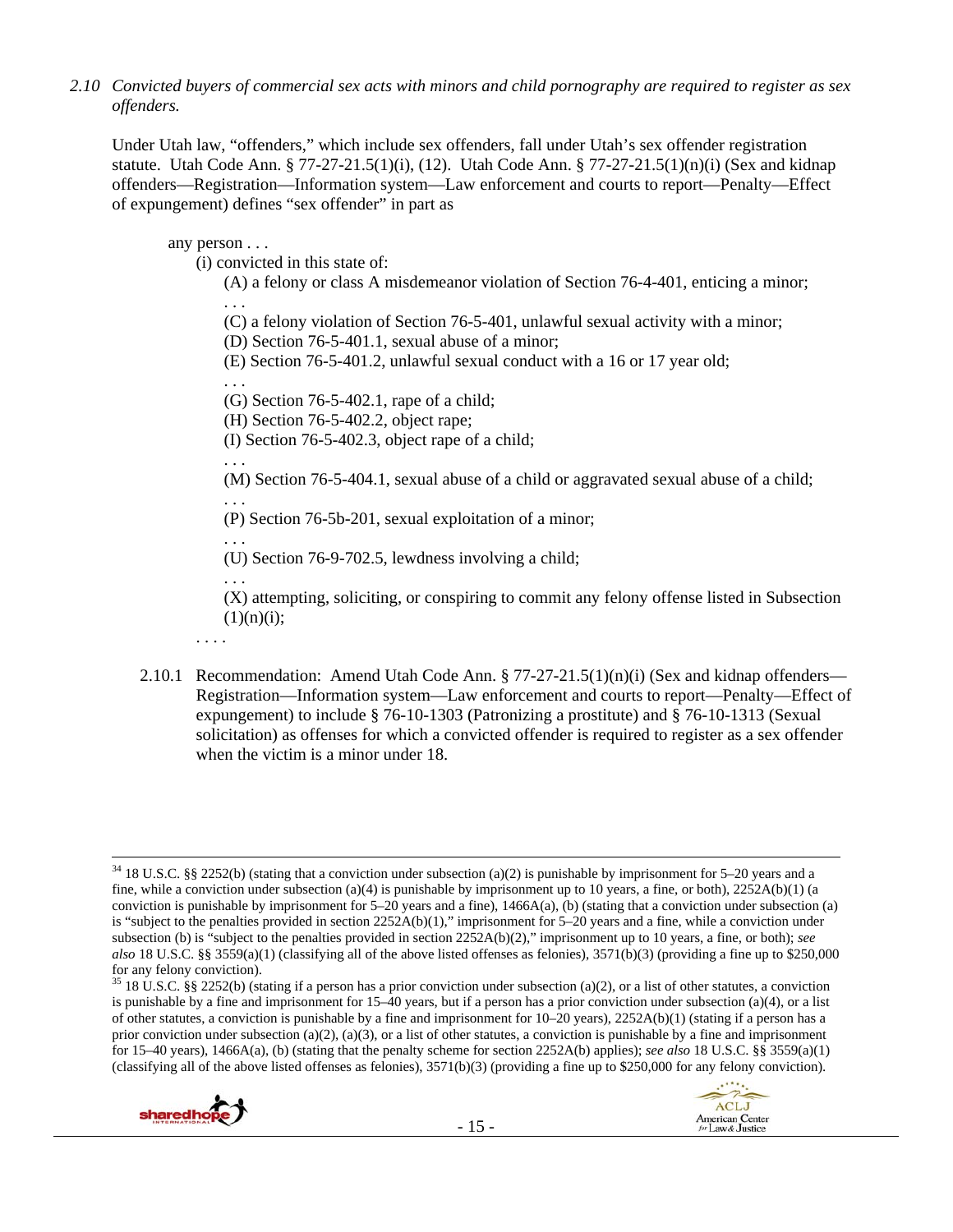#### Framework Issue 3: Criminal provisions for traffickers

#### *Legal Components:*

- *3.1 Penalties for trafficking a child for sexual exploitation are as high as federal penalties.*
- *3.2 Creating and distributing child pornography carries penalties as high as similar federal offenses.*
- *3.3 Using the Internet to lure, entice, recruit or sell commercial sex acts with a minor is a separate crime or results in an enhanced penalty for traffickers.*
- *3.4 Financial penalties for traffickers, including asset forfeiture, are sufficiently high.*
- *3.5 Convicted traffickers are required to register as sex offenders.*
- *3.6 Laws relating to termination of parental rights for certain offenses include sex trafficking or CSEC offenses in order to remove the children of traffickers from their control and potential exploitation. \_\_\_\_\_\_\_\_\_\_\_\_\_\_\_\_\_\_\_\_\_\_\_\_\_\_\_\_\_\_\_\_\_\_\_\_\_\_\_\_\_\_\_\_\_\_\_\_\_\_\_\_\_\_\_\_\_\_\_\_\_\_\_\_\_\_\_\_\_\_\_\_\_\_\_\_\_\_\_\_\_\_\_\_\_\_\_\_\_\_\_\_\_\_*

#### *Legal Analysis:*

*3.1 Penalties for trafficking a child for sexual exploitation are as high as federal penalties.*<sup>36</sup>

A trafficker convicted of domestic minor sex trafficking may be prosecuted under Utah Code Ann. § 76-5-310 (Aggravated human trafficking and aggravated human smuggling—Penalties), a first degree felony punishable by 5 years to life imprisonment and a possible fine not to exceed \$10,000. Utah Code Ann. §§ 76-5-310(4)(a), 76-3-203(1), 76-3-301(1)(a). A trafficker may also be prosecuted under Utah Code Ann. § 76-10-1306 (Aggravated exploitation of prostitution), a second degree felony punishable by imprisonment for 1–15 years and a possible fine not to exceed \$10,000. Utah Code Ann. §§ 76-3-201(2), 76-3-301(1)(a). Traffickers prosecuted under Utah Code Ann. § 76-5b-201(1)(a) (Sexual exploitation of a minor—Offenses), a second degree felony, are subject to imprisonment for 1–15 years and a possible fine not to exceed \$10,000. Utah Code Ann. §§ 76-5b-201(2), 76-3-203(2), 76-5-301(1)(a).

Additionally, to the extent that a trafficker can be found to have "cause[d] a child to take indecent liberties" with another person, a trafficker may be prosecuted under Utah Code Ann. § 76-5-404.1(4)(i) (Sexual abuse of a child—Aggravated sexual abuse of a child), which states that

[a] person commits aggravated sexual abuse of a child when in conjunction with the offense [of sexual abuse under Utah Code Ann. § 76-5-404.1(2)]<sup>37</sup> . . . any of the following circumstances have been charged and admitted or found true in the action for the offense:

(i) the accused encouraged, aided, allowed, or benefited from acts of prostitution or sexual acts by the victim with any other person, or sexual performance by the victim before any other person.

A conviction under Utah Code Ann. § 76-5-404.1(4) is a first degree felony punishable by 15 years to life imprisonment, unless the defendant "caused serious bodily injury" during the commission of the crime or has a prior conviction for a "grievous sexual offense," in which case a conviction is punishable by life imprisonment without the possibility of parole. Utah Code Ann. § 76-5-404.1(5). However, offenders who have not been previously convicted of a "grievous sexual offense," even those who have "caused serious bodily injury" during the commission of aggravated sexual abuse of a child, are eligible to receive lesser sentences<sup>38</sup> if the court determines that it "is in the interests of justice" and states why on the



<sup>. . . .</sup> 

<sup>&</sup>lt;sup>36</sup> See discussion the statutory text of relevant provisions listed in this section *supra* Sections 1.1 and 1.2. <sup>37</sup> See *supra* note 5. <sup>38</sup> See *supra* note 6.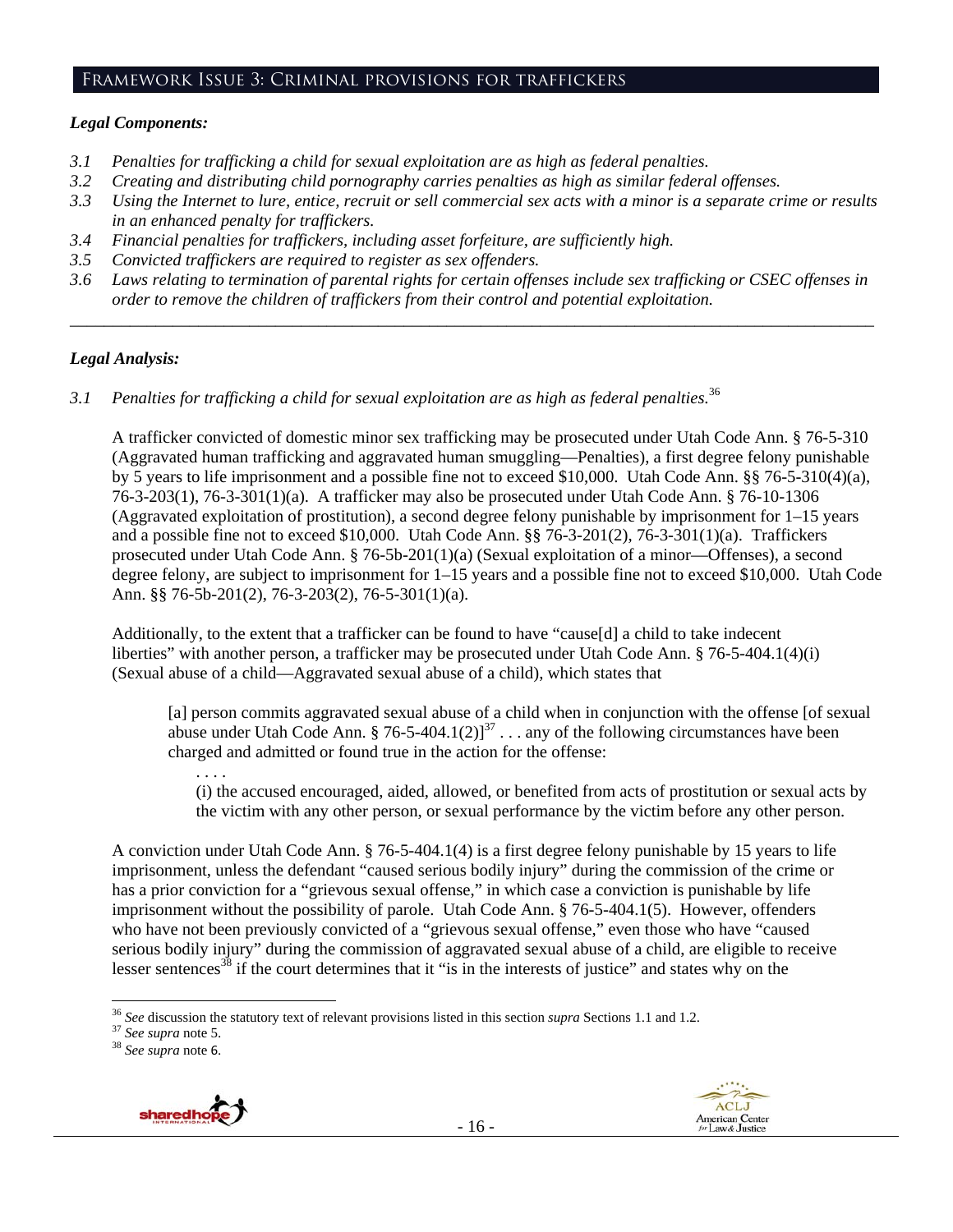record. Utah Code Ann. § 76-5-404.1(6). The defendant is also subject to a possible fine not to exceed \$10,000. Utah Code Ann. § 76-3-301(1)(a).

Utah Code Ann. § 76-5-302(1)(b)(vi) (Aggravated kidnapping) makes it a first degree felony for a trafficker to, among other things, "in the course of committing unlawful detention or kidnapping, . . . act[] with [the] intent . . . to commit a sexual offense as described in [Utah Code Ann. § 76-5-404.1(4) (Sexual abuse of a child— Aggravated sexual abuse of a child)]." Both kidnapping under Utah Code Ann. § 76-5-301(1) and unlawful detention under Utah Code Ann. § 76-5-304(1) must be committed "intentionally or knowingly, without authority of law, and against the will of the victim." A conviction under Utah Code Ann. § 76-5-302(1) is punishable by 15 years to life imprisonment and a possible fine not to exceed \$10,000, unless the trafficker "caused serious bodily injury" in the commission of the offense or has a prior conviction for a "grievous sexual offense," in which case the trafficker may receive life imprisonment without the possibility of parole. Utah Code Ann. §§ 76-5-302(3), 76-3-203(1), 76-3-301(1)(a). However, in instances where a convicted defendant caused "serious bodily injury," or has no prior sex offense convictions, the court may imprison the defendant for a lesser term (either 10 years to life imprisonment or 6 years to life imprisonment) if "the interests of justice" so require and the court states the reasons why on the record. Utah Code Ann. § 76-5-302(4).

A trafficker also may face penalties under Utah Code Ann. § 76-10-1304 (Aiding prostitution), which makes it unlawful for a person to

(a) solicit[] a person to patronize a prostitute;

(b) procure[] or attempt[] to procure a prostitute for a patron;

(c) lease[] or otherwise permit[] a place controlled by the actor, alone or in association with another, to be used for prostitution or the promotion of prostitution; or

(d) solicit[], receive[], or agree[] to receive any benefit for doing any of the acts prohibited by [Utah Code Ann. § 76-10-1304].

A first conviction under Utah Code Ann. § 76-10-1304(1) is punishable as a Class B misdemeanor by imprisonment for up to 6 months and a possible fine not to exceed \$1,000. Utah Code Ann. §§ 76-10- 1304(2), 76-3-204(2), 76-3-301(1)(d). "However, a person who is convicted a second time, and on all subsequent convictions, under this section or under a local ordinance adopted in compliance with Section 76-10-1307 is guilty of a Class A misdemeanor," punishable by imprisonment up to 1 year and a possible fine not to exceed \$2,500. Utah Code Ann. §§ 76-10-1304(2), 76-3-204(1), 76-3-301(1)(c). Traffickers may also be prosecuted under Utah's Pattern of Unlawful Activity Act, Utah Code Ann. § 76- 10-1601 et. seq. Pursuant to Utah Code Ann. § 76-10-1603 (Unlawful acts),

(1) It is unlawful for any person who has received any proceeds derived, whether directly or indirectly, from a pattern of unlawful activity in which the person has participated as a principal, to use or invest, directly or indirectly, any part of that income, or the proceeds of the income, or the proceeds derived from the investment or use of those proceeds, in the acquisition of any interest in, or the establishment or operation of, any enterprise.

(2) It is unlawful for any person through a pattern of unlawful activity to acquire or maintain, directly or indirectly, any interest in or control of any enterprise.

(3) It is unlawful for any person employed by or associated with any enterprise to conduct or participate, whether directly or indirectly, in the conduct of that enterprise's affairs through a pattern of unlawful activity.

(4) It is unlawful for any person to conspire to violate any provision of Subsection (1), (2), or (3).





<u> 1989 - Johann Stoff, amerikansk politiker (d. 1989)</u>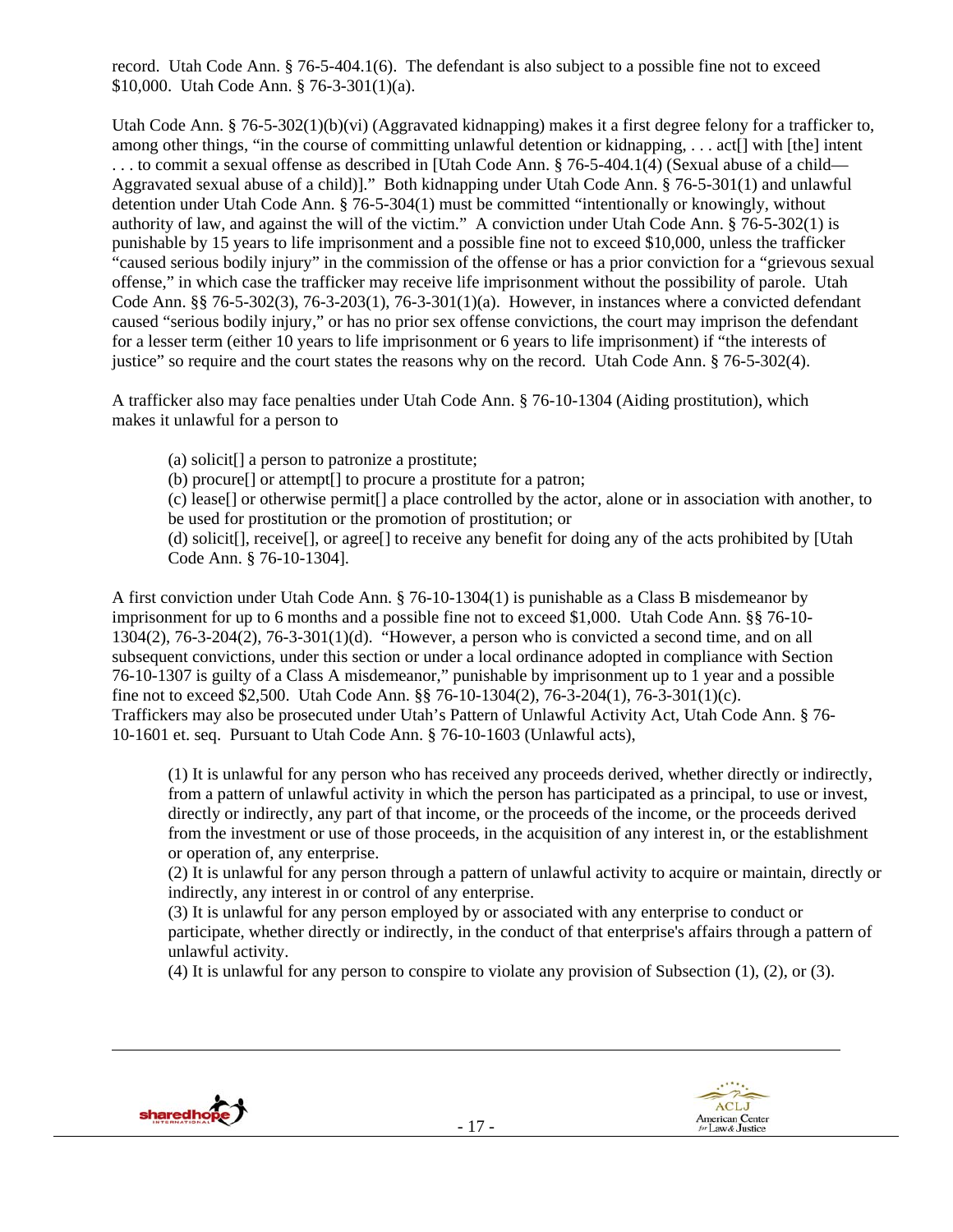For purposes of the Pattern of Unlawful Activity Act, Utah Code Ann. § 76-10-1602(2) defines a "pattern of unlawful activity" as

[E]ngaging in conduct which constitutes the commission of at least three episodes of unlawful activity, which episodes are not isolated, but have the same or similar purposes, results, participants, victims, or methods of commission, or otherwise are interrelated by distinguishing characteristics. Taken together, the episodes shall demonstrate continuing unlawful conduct and be related either to each other or to the enterprise. At least one of the episodes comprising a pattern of unlawful activity shall have occurred after July 31, 1981. The most recent act constituting part of a pattern of unlawful activity as defined by this part shall have occurred within five years of the commission of the next preceding act alleged as part of the pattern.

"Unlawful activity," is defined in Utah Code Ann. § 76-10-1602(4), as "to directly engage in conduct or to solicit, request, command, encourage, or intentionally aid another person to engage in conduct which would constitute any offense described by" certain listed crimes, "or to attempt or conspire to engage in an act which would constitute any of those offenses, regardless of whether the act is in fact charged or indicted by any authority or is classified as a misdemeanor or a felony." The listed crimes include violations of Utah Code Ann. § 76-5b-201 (Sexual exploitation of a minor—Offenses), § 76-10-1302 (Prostitution), § 76-10-1304 (Aiding prostitution), § 76-10-1305 (Exploiting prostitution), and § 76-10-1306 (Aggravated exploitation of prostitution). Utah Code Ann. § 76-10-1602(4) (n), (4)(aaaa)–(dddd). A conviction under Utah Code Ann. § 76-10-1603 is a second degree felony punishable by imprisonment for 1–15 years and a possible fine not to exceed \$10,000 or any other amount not exceeding twice the proceeds the trafficker obtained from the commission of the crime. Utah Code Ann. §§ 76-10-1603.5(1), (3), 76-3-203(2), 76-3-301(1)(a). Pursuant to Utah Code Ann. § 76-10-1603.5(1), traffickers convicted under section 1603 of the Pattern of Unlawful Activity Act may also be ordered to forfeit $39$ 

(a) any interest acquired or maintained in violation of any provision of Section 76-10-1603; (b) any interest in, security of, claim against, or property or contractual right of any kind affording a source of influence over any enterprise which the person has established, operated, controlled, conducted, or participated in the conduct of in violation of Section 76-10-1603; and (c) any property constituting or derived from the net proceeds which the person obtained, directly or indirectly, from the conduct constituting the pattern of unlawful activity or from any act or conduct constituting the pattern of unlawful activity proven as part of the violation of any provision of Section 76-10-1603.

Lastly, traffickers may face prosecution under Utah Code Ann. § 76-10-1903(1) (Money laundering), which states,

A person commits the offense of money laundering who:

(a) transports, receives, or acquires the property which is in fact proceeds of the specified unlawful activity, knowing that the property involved represents the proceeds of some form of unlawful activity;

- (i) real property, including things growing on, affixed to, and found in land; and
- (ii) tangible and intangible personal property including money, rights, privileges, interests, claims, and securities of any kind; but

<sup>(</sup>b) does not include property exchanged or to be exchanged for services rendered in connection with the defense of the charges or any related criminal case.



  $39$  Utah Code Ann. § 76-10-1603.5(4) further states,

Property subject to forfeiture in accordance with the procedures and substantive protections of Title 24, Chapter 1, Utah Uniform Forfeiture Procedures Act:

<sup>(</sup>a) includes: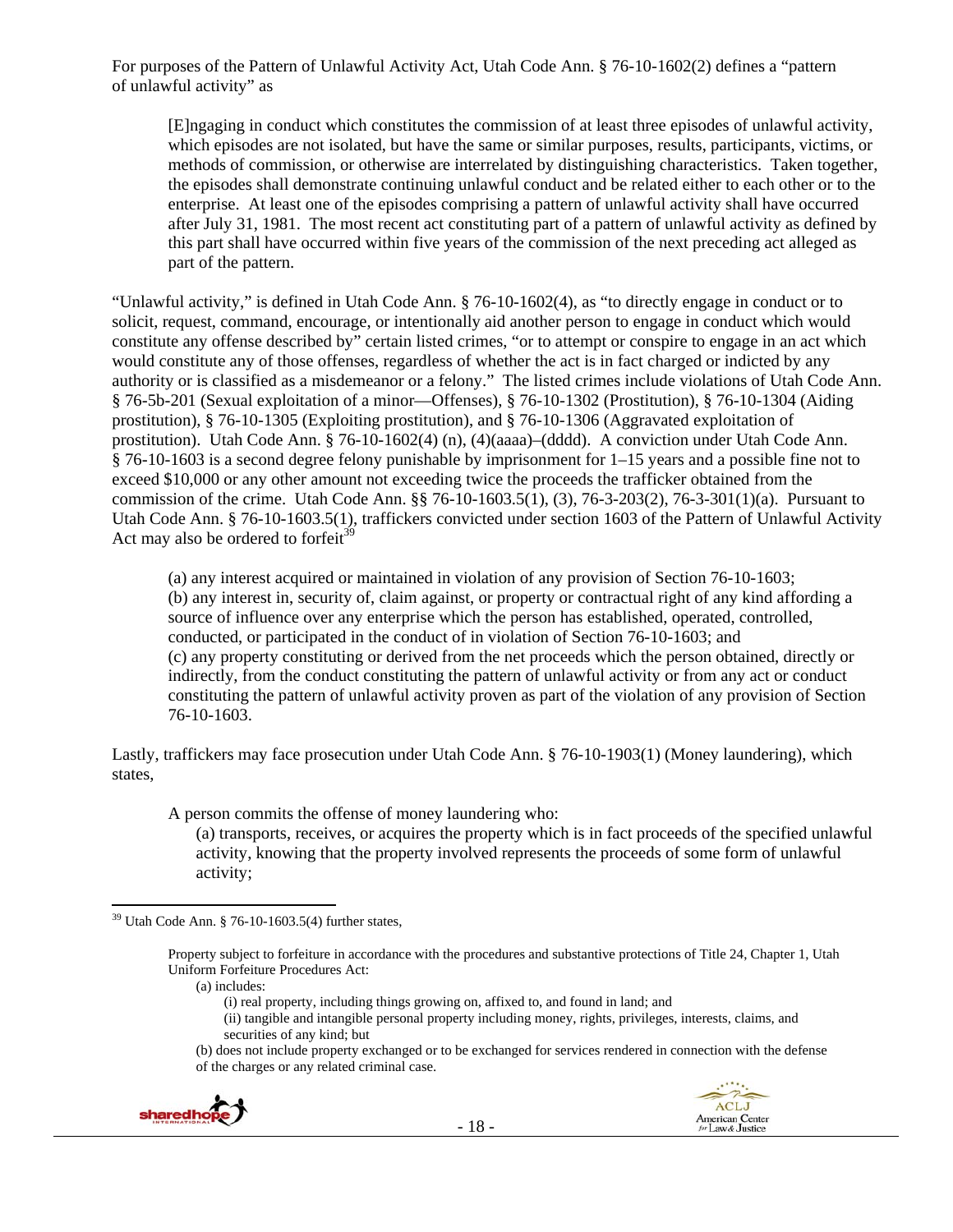(b) makes proceeds of unlawful activity available to another by transaction, transportation, or other means, knowing that the proceeds are intended to be used for the purpose of continuing or furthering the commission of specified unlawful activity;

(c) conducts a transaction knowing the property involved in the transaction represents the proceeds of some form of unlawful activity with the intent:

(i) to promote the unlawful activity;

- (ii) to conceal or disguise the nature, location, source, ownership, or control of the property; or
- (iii) to avoid a transaction reporting requirement under this chapter or under federal law; or
- (d) knowingly accepts or receives property which is represented to be proceeds of unlawful activity.

"Specified unlawful activity" includes "any unlawful activity defined as an unlawful activity in Section 76-10- 1602," which includes violations of Utah Code Ann. § 76-5b-201 (Sexual exploitation of a minor—Offenses), § 76-10-1304 (Aiding prostitution), § 76-10-1305 (Exploiting prostitution), and § 76-10-1306 (Aggravated exploitation of prostitution). Utah Code Ann. §§ 76-10-1902(12), 76-10-1602(4) (n), (4)(aaaa)–(dddd). A conviction under Utah Code Ann. § 76-10-1903(1)(a), (b), or (c) is punishable as a second degree felony by imprisonment for 1–15 years and a possible fine not to exceed \$10,000, while a conviction under Utah Code Ann. § 76-10-1903(1)(d) (Knowingly accepting or receiving property) is punishable as a third degree felony by imprisonment up to 5 years and a possible fine not to exceed \$5,000. Utah Code Ann. §§ 76-10-1904, 76-3-  $203(2)$ , (3), 76-3-301(1)(a), (b).

Traffickers may also be criminally liable under Utah Code Ann. § 76-3-203.1 (Offenses committed in concert with two or more persons or in relation to a criminal street gang—Notice—Enhanced penalties), which provides for enhanced penalties in the commission of certain offenses outlined in Utah Code Ann. § 76-3-203.1(5), including the following:

(d) kidnapping and related offenses under Title 76, Chapter 5, Part 3, Kidnapping, Trafficking, and Smuggling;

(e) any felony sexual offense under Title 76, Chapter 5, Part 4, Sexual Offenses;

(f) sexual exploitation of a minor as defined in Section 76-5b-201;

. . .

(q) pornographic and harmful material sand performance offenses under Title 76, Chapter 10 , Part 12, Pornographic and Harmful Materials and Performances;

(r) prostitution and related offenses under Title 76, Chapter 10, Part 13, Prostitution;

. . .

(t) any violation of Title 76, Chapter 10, Part 16, Pattern of Unlawful Activity Act;

. . .

(v) any violation of Title 76, Chapter 10, Part 19, Money Laundering and Currency Transaction Reporting Act;

. . . .

Utah Code Ann. § 76-3-203.1 provides in part,

(2) A person who commits any offense listed in Subsection (5) is subject to an enhanced penalty for the offense as provided in Subsection (4) if the trier of fact finds beyond a reasonable doubt that the person acted:

(a) in concert with two or more persons;  $40$ 

(b) "In concert with two or more persons" means:



<sup>&</sup>lt;sup>40</sup> Utah Code Ann. § 76-3-203.1(1)(b), (c) (Offenses committed in concert with two or more persons or in relation to a criminal street gang—Notice—Enhanced penalties) states,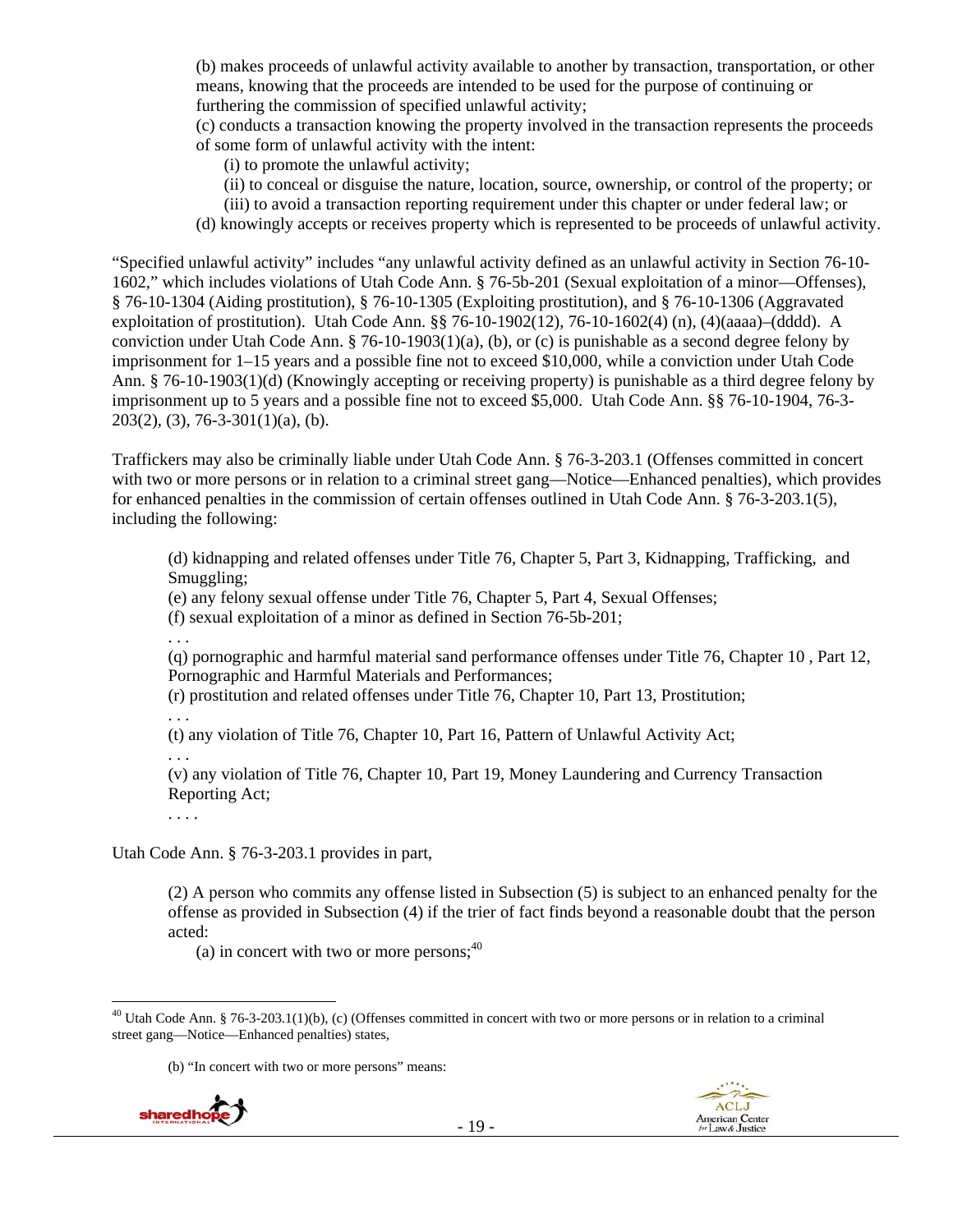(b) for the benefit of, at the direction of, or in association with any criminal street gang<sup>41</sup> as defined in Section 76-9-802; or

(c) to gain recognition, acceptance, membership, or increased status with a criminal street gang as defined in Section 76-9-802.

. . . .

(6) It is not a bar to imposing the enhanced penalties under this section that the persons with whom the actor is alleged to have acted in concert are not identified, apprehended, charged, or convicted, or that any of those persons are charged with or convicted of a different or lesser offense.

Pursuant to Utah Code Ann. § 76-3-203.1(4) enhanced penalties will be classified one level higher than the original penalty, unless the original penalty was classified as a first degree felony.

Traffickers may also be subject to enhanced penalties for repeat offenses under certain circumstances. According to Utah's habitual violent offender statute, buyers who have two prior violent felony convictions are subject to an enhanced penalty a conviction for a third violent felony.<sup>42</sup> Utah Code Ann. § 76-3-203.5(2) (Habitual violent offender—Definition—Procedure—Penalty) states,

(2) If a person is convicted in this state of a violent felony by plea or by verdict and the trier of fact determines beyond a reasonable doubt that the person is a habitual violent offender under this section, the penalty for a:

(a) third degree felony is as if the conviction were for a first degree felony;

(b) second degree felony is as if the conviction were for a first degree felony; or

(c) first degree felony remains the penalty for a first degree penalty except:

(i) the convicted person is not eligible for probation; and

(ii) the Board of Pardons and Parole shall consider that the convicted person is a habitual violent offender as an aggravating factor in determining the length of incarceration.

In comparison, if the victim is under the age of 14, a conviction under the Trafficking Victims Protection Act  $(TVPA)<sup>43</sup>$  for child sex trafficking is punishable by 15 years to life imprisonment and a fine not to exceed \$250,000. 18 U.S.C. §§ 1591(b)(1), 3559(a)(1), 3571(b)(3). If the victim is between the ages of 14–17, a conviction is punishable by 10 years to life imprisonment and a fine not to exceed \$250,000. 18 U.S.C.

<u> Andrewski politika (za obrazu pod predsjednika u predsjednika u predsjednika u predsjednika (za obrazu pod p</u>

(i) the defendant was aided or encouraged by at least two other persons in committing the offense and was aware of this aid or encouragement; and

- (ii) each of the other persons:
	- (A) was physically present; or
- (B) participated as a party to any offense listed in Subsection (5).
- (c) "In concert with two or more persons" means, regarding intent:
	- (i) other persons participating as parties need not have the intent to engage in the same offense or degree of offense as the defendant; and

(ii) a minor is a party if the minor's actions would cause the minor to be a party if the minor were an adult. 41 Utah Code Ann. § 76-9-802(1) (Definitions) defines "criminal street gang" as

an organization, association in fact, or group of three or more persons, whether operated formally or informally: (a) that is currently in operation;

- (b) that has as one of its primary activities the commission of one or more predicate gang crimes;
- (c) that has, as a group, an identifying name or identifying sign or symbol, or both; and

(d) whose members, acting individually or in concert with other members, engage in or have engaged in a pattern

of criminal gang activity. 42Utah Code Ann. § 76-3-203.5(c)(i) defines a "violent felony" as "any of the following offenses, or any attempt, solicitation, or conspiracy to commit any of the following offenses punishable as a felony: . . . (W) aggravated sexual abuse of a child or sexual abuse of a child, Section 76-5-404.1; . . . (Y) sexual exploitation of a minor, Section 76-5b-201; . . . (LL) aggravated exploitation of prostitution under Subsection 76-10-1306(1)(a);  $\dots$ ."

<sup>43</sup> *See supra* note 15.



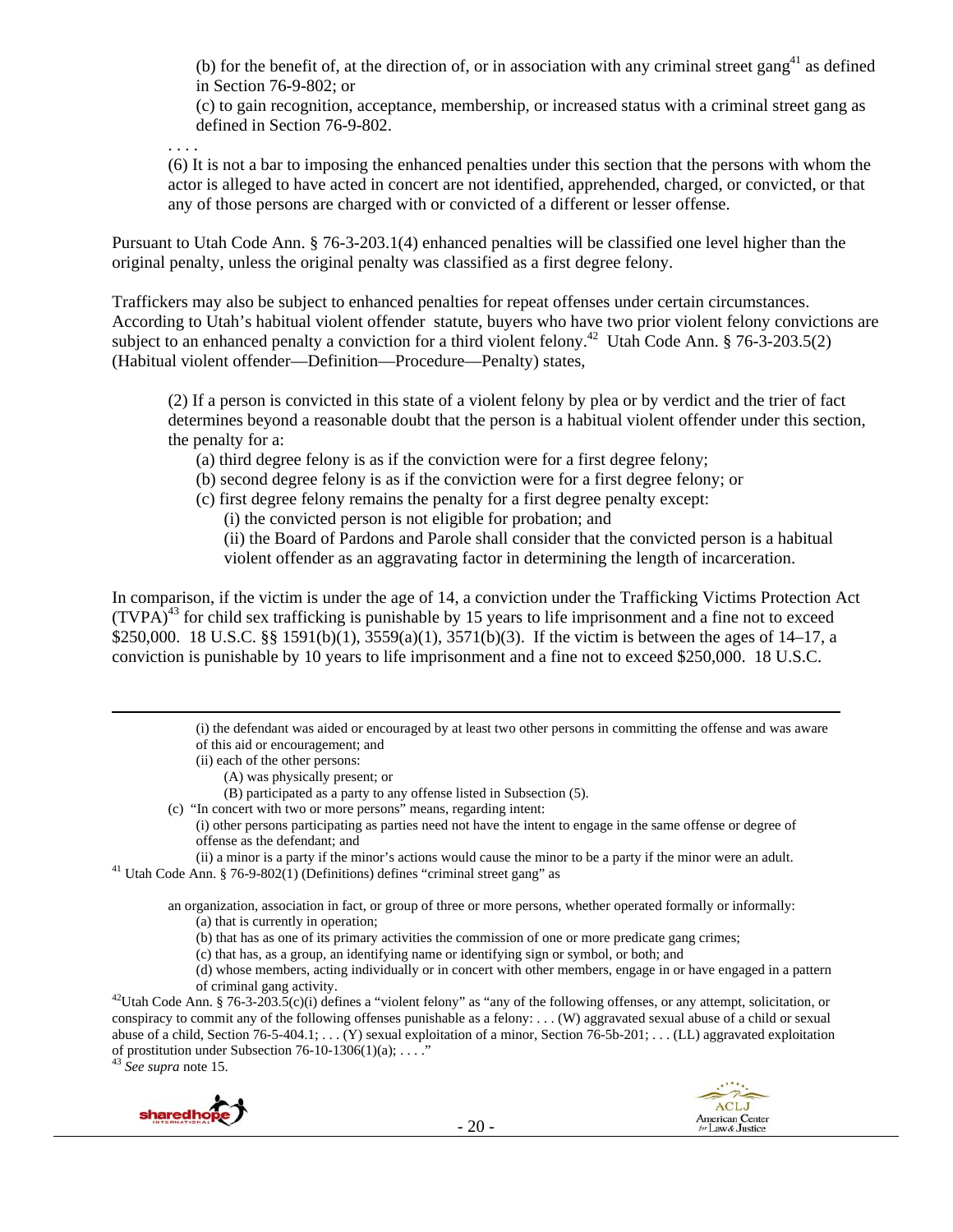§§ 1591(b)(2), 3559(a)(1), 3571(b)(3). A conviction is punishable by mandatory life imprisonment, however, if the trafficker has a prior conviction for a federal sex offense<sup>44</sup> against a minor.

- 3.1.1 Recommendation: Refer cases under Utah Code Ann. § 76-5b-201 (Sexual exploitation of a minor—Offenses), § 76-10-1304 (Aiding prostitution), § 76-10-1305 (Exploiting prostitution), and § 76-10-1306 (Aggravated Exploitation of Prostitution) to Utah Code Ann. § 76-5-310 (Aggravated human trafficking and aggravated human smuggling—Penalties) to ensure traffickers are prosecuted consistently.
- 3.1.2 Recommendation: Amend Utah Code Ann. § 76-10-1602(4) (Pattern of Unlawful Activity Act—Definitions) to include Utah Code Ann. § 76-5-310 (Aggravated human trafficking and aggravated human smuggling—Penalties) within the definition of "unlawful activity."

### *3.2 Creating and distributing child pornography carries penalties as high as similar federal offenses.*

Utah Code Ann. § 76-5b-201(1) (Sexual exploitation of a minor—Offenses) makes it a crime if a person "knowingly produces . . . or possesses with intent to distribute child pornography. . . [or] intentionally distributes child pornography."<sup>45</sup> A conviction under this statute is punishable by imprisonment for 1–15 years and a possible fine not to exceed \$10,000. Utah Code Ann. §§ 76-5b-201(2), 76-3-203(2), 76-3-  $301(1)(a)$ .

In comparison, if the victim is under the age of 14, a conviction under the TVPA for child sex trafficking is punishable by 15 years to life imprisonment and a fine not to exceed \$250,000. 18 U.S.C. §§ 1591(b)(1),  $3559(a)(1)$ ,  $3571(b)(3)$ . If the victim is between the ages of  $14-17$ , a conviction is punishable by 10 years to life imprisonment and a fine not to exceed \$250,000. 18 U.S.C. §§ 1591(b)(2), 3559(a)(1), 3571(b)(3). A conviction is punishable by mandatory life imprisonment, however, if the trafficker has a prior conviction for a federal sex offense<sup>46</sup> against a minor. Additionally, a federal conviction for distribution of child pornography<sup>47</sup> is generally punishable by imprisonment for  $5-20$  years and a fine not to exceed \$250,000.<sup>48</sup> Subsequent convictions, however, are punishable by imprisonment up to 40 years and a fine not to exceed \$250,000.<sup>49</sup>

3.2.1 Recommendation: Amend Utah Code Ann. § 76-5b-201 to raise the penalties to a level closer to the federal pornography statutes.

<sup>45</sup> See supra note 7.<br><sup>46</sup> See supra note 25 for the definition of "federal sex offense."<br><sup>46</sup> I8 U.S.C. §§ 2252(a)(1), (a)(2), (a)(3) (Certain activities relating to material involving the sexual exploitation of minors)  $2252A(a)(2)$ , (a)(3) (Certain activities relating to material constituting or containing child pornography), 1466A(a) (Obscene visual representations of the sexual abuse of children).

<sup>&</sup>lt;sup>49</sup> 18 U.S.C. §§ 2252(b) (stating if a person has a prior conviction under subsection (a)(1), (a)(2), or (a)(3) or a list of other statutes, a conviction is punishable by a fine and imprisonment for  $15-40$  years),  $2252A(b)(1)$  (stating if a person has a prior conviction under subsection (a)(2), (a)(3), or a list of other statutes, a conviction is punishable by a fine and imprisonment for  $15-$ 40 years), 1466A(a), (b) (stating that the penalty scheme for section 2252A(b) applies); *see also* 18 U.S.C. §§ 3559(a)(1) (classifying all of the above listed offenses as felonies), 3571(b)(3) (providing a fine up to \$250,000 for any felony conviction).





<sup>&</sup>lt;sup>44</sup> See supra note 25 for the definition of "federal sex offense."

<sup>&</sup>lt;sup>48</sup> 18 U.S.C. §§ 2252(b) (stating that a conviction under subsection (a)(1), (a)(2), or (a)(3) is punishable by imprisonment for 5– 20 years and a fine), 2252A(b)(1) (a conviction is punishable by imprisonment for 5–20 years and a fine), 1466A(a), (b) (stating that a conviction under subsection (a) is "subject to the penalties provided in section 2252A(b)(1)," imprisonment for 5–20 years and a fine, while a conviction under subsection (b) is "subject to the penalties provided in section 2252A(b)(2)," imprisonment up to 10 years, a fine, or both); *see also* 18 U.S.C.

<sup>§§ 3559(</sup>a)(1) (classifying all of the above listed offenses as felonies), 3571(b)(3) (providing a fine up to \$250,000 for any felony conviction).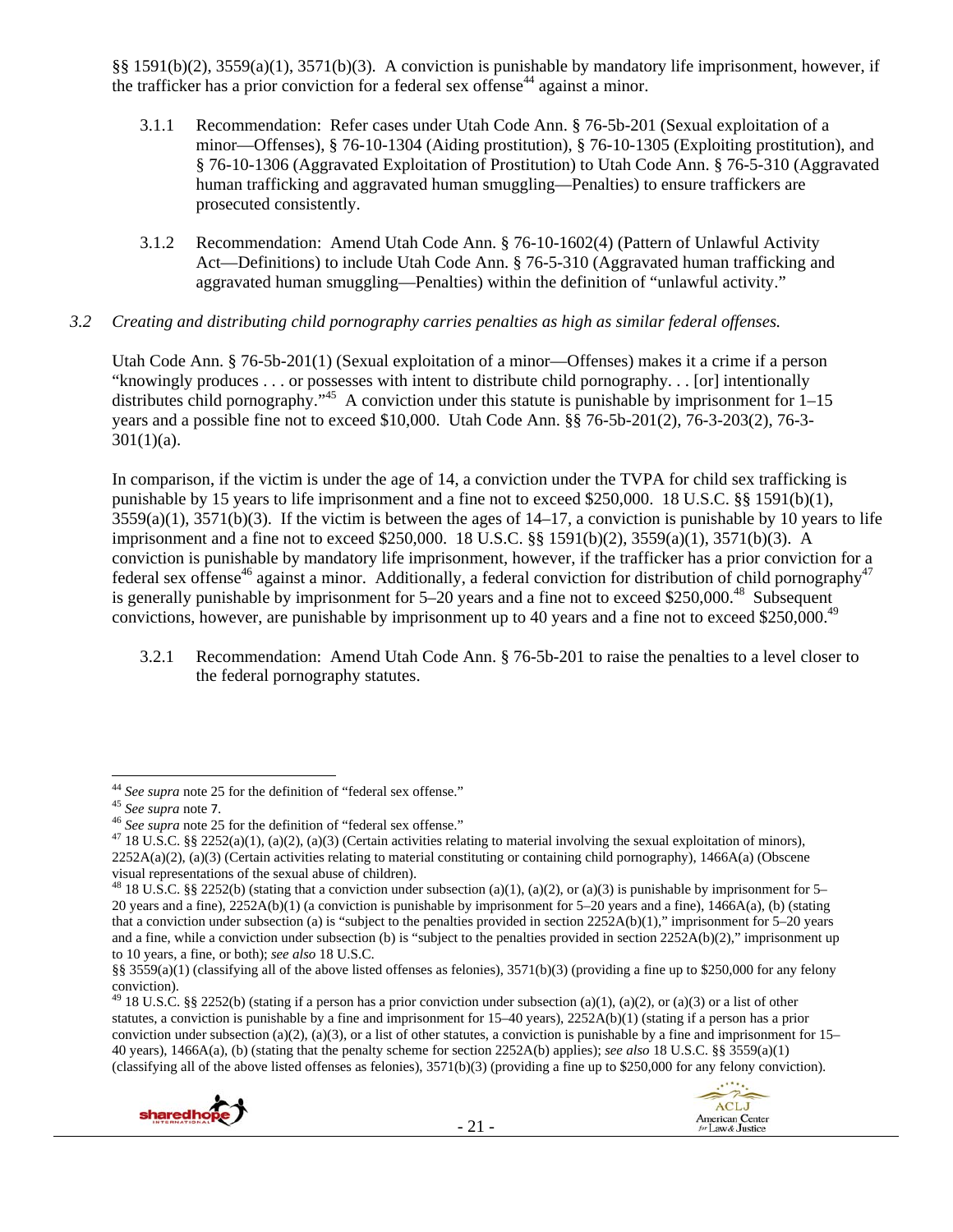*3.3 Using the Internet to lure, entice, recruit or sell commercial sex acts with a minor is a separate crime or results in an enhanced penalty for traffickers.* 

Although Utah Code Ann. § 76-4-401(2) (Enticing a minor—Elements—Penalties) is not expressly commercial in nature, it states,

(a) A person commits enticement of a minor when the person knowingly uses or attempts to use the Internet or text messaging to solicit, seduce, lure, or entice a minor or another person that the actor believes to be a minor to engage in any sexual activity which is a violation of state criminal law. (b) A person commits enticement of a minor when the person knowingly uses the Internet or text messaging to:

(i) initiate contact with a minor or a person the actor believes to be a minor; and (ii) subsequently to the action under Subsection  $(2)(b)(i)$ , by any electronic or written means, solicits, seduces, lures, or entices, or attempts to solicit, seduce, lure, or entice the minor or a person the actor believes to be the minor to engage in any sexual activity which is a violation of state criminal law.

Penalties for convictions under Utah Code Ann. § 76-4-401(2) are determined by the crime the defendant intended to commit. Utah Code Ann. § 76-4-401(4). Generally, a conviction is a felony one degree lower than the felony intended to be committed (e.g., a defendant who enticed a minor with the intent to commit a second degree felony will be convicted of a third degree felony, etc.). Utah Code Ann. § 76-4-401(4). However, in instances where the defendant has the intent to commit a first degree felony and also has a prior conviction under this statute, the defendant will be guilty of a first degree felony punishable by imprisonment for 3 years to life. Utah Code Ann. § 76-4-401(4).

3.3.1 Recommendation: Enact a law that makes it a distinct crime to use the Internet to commit, or attempt to commit, CSEC and trafficking offenses.

## *3.4 Financial penalties for traffickers, including asset forfeiture, are sufficiently high.*

Convicted traffickers are subject to fines up to \$10,000. Specifically, traffickers convicted under Utah Code Ann. § 76-5-310 (Aggravated human trafficking and aggravated human smuggling—Penalties), § 76-10-1306 (Aggravated exploitation of prostitution), § 76-5b-201(Sexual exploitation of a minor—Offenses), § 76-5- 404.1(4) (Sexual abuse of a child—Aggravated sexual abuse of a child), § 76-5-302 (Aggravated kidnapping), § 76-10-1603(1) (Unlawful acts), or § 76-10-1903(1)(a)–(c) (Money laundering) are subject to a possible fine not to exceed  $$10,000$ .<sup>50</sup> Utah Code Ann. § 76-3-301(a).

A trafficker convicted under Utah Code Ann. § 76-10-1903(1)(d) (Money laundering), a third degree felony, is subject to a possible fine not to exceed \$5,000. Utah Code Ann. §§ 76-10-1904(2), 76-3-301(1)(b). A trafficker convicted under Utah Code Ann. § 76-10-1304(1) (Aiding prostitution), a Class B misdemeanor, is subject to a possible fine not to exceed \$1,000. Utah Code Ann. §§ 76-10-1304(2), 76-3-301(1)(d).

In addition to possible fines, a court may order traffickers to pay restitution. Utah Code Ann. § 77-38a-301. Convicted defendants, including traffickers, whose criminal activity results in pecuniary damages are subject to "court-ordered restitution,"51 payable to the court, "complete restitution,"52 payable to victims, or both. Utah

- 22 -





 <sup>50</sup> These statutes are either first or second degree felonies and, pursuant to Utah Code Ann. § 76-3-301(a), are subject to a possible fine not to exceed \$10,000. Utah Code Ann. §§ 76-5-310(4)(a), 76-10-1306(2), 76-5b-201(2), 76-5-404.1(5), 76-5- 302(3), 76-10-1603.5(1), 76-10-1904(1).

<sup>&</sup>lt;sup>51</sup> Utah Code Ann. § 77-38a-302(2)(b) defines "court-ordered restitution" as "the restitution the court having criminal jurisdiction orders the defendant to pay as a part of the criminal sentence at the time of sentencing or within one year after sentencing."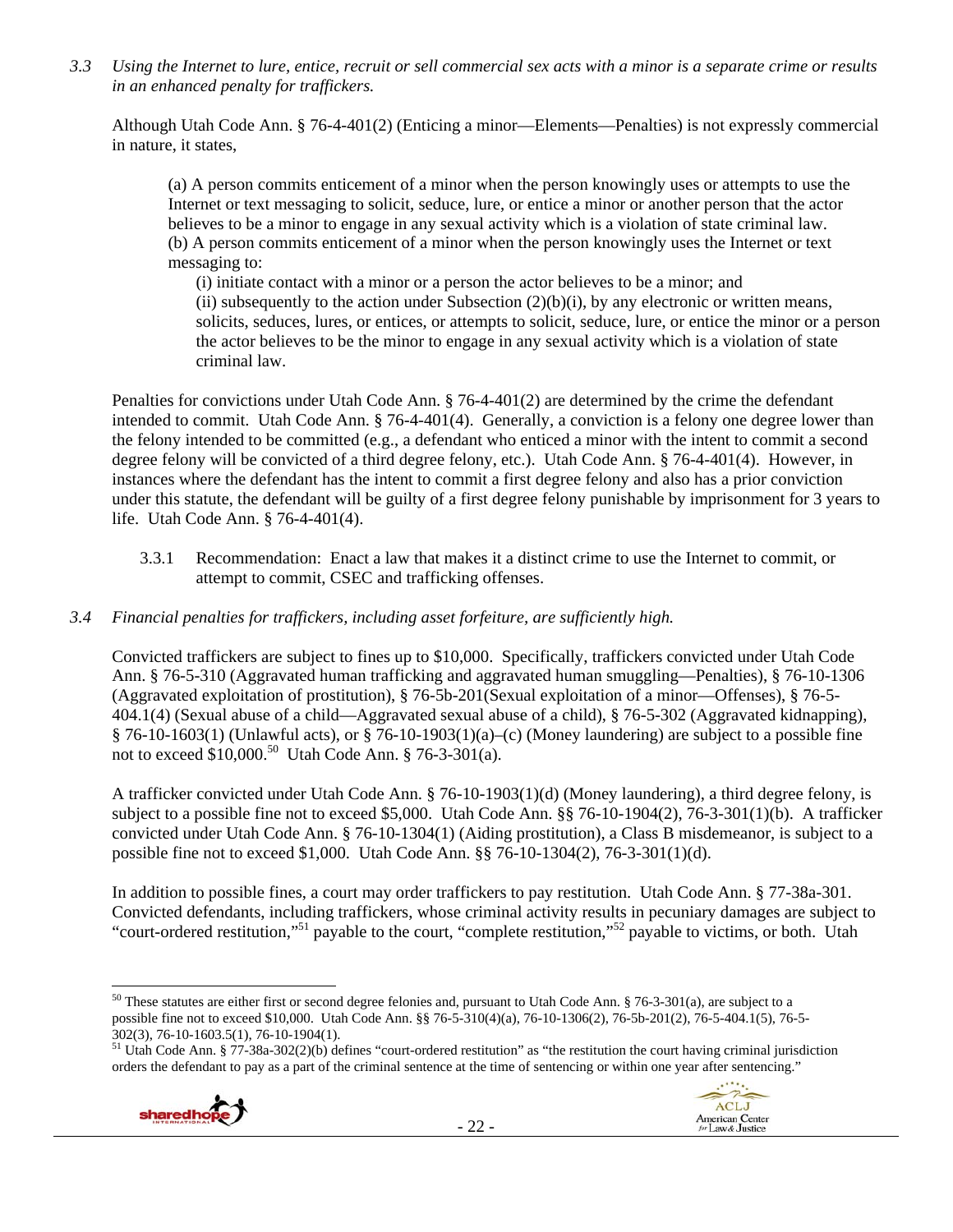Code Ann. § 77-38a-302(1), (2). Under Utah's Crime Victims Restitution Act,<sup>53</sup> a victim is "any person whom the court determines has suffered pecuniary damages<sup>54</sup> as a result of the defendant's criminal activities." Utah Code Ann. § 77-38a-102(14)(a) (Definitions).

Pursuant to Utah Code Ann. § 77-38a-302(5)(b),

(b) In determining the monetary sum and other conditions for complete restitution, the court shall consider all relevant facts, including:

(i) the cost of the damage or loss if the offense resulted in damage to or loss or destruction of property of a victim of the offense;

(ii) the cost of necessary medical and related professional services and devices relating to physical or mental health care, including nonmedical care and treatment rendered in accordance with a method of healing recognized by the law of the place of treatment;

(iii) the cost of necessary physical and occupational therapy and rehabilitation;

(iv) the income lost by the victim as a result of the offense if the offense resulted in bodily injury to a victim;

. . . .

In determining court-ordered restitution, pursuant to Utah Code Ann. § 77-38a-302(5)(c), the court must consider the factors listed above in Utah Code Ann. § 77-38a-302(5)(b), as well as the following factors:

(i) the financial resources of the defendant and the burden that payment of restitution will impose, with regard to the other obligations of the defendant;

(ii) the ability of the defendant to pay restitution on an installment basis or on other conditions to be fixed by the court;

(iii) the rehabilitative effect on the defendant of the payment of restitution and the method of payment; and

(iv) other circumstances which the court determines may make restitution inappropriate.

If a trafficker disobeys an order to make restitution, and the "victim . . . elects to pursue collection of the order by civil process, the victim shall be entitled to recover collection and attorney's fees." Utah Code Ann. § 77- 38a-401(3).

Traffickers convicted in Utah may also be subject to certain forfeiture provisions. Pursuant to Utah Code Ann. § 76-10-1603.5(1), traffickers convicted under Utah Code Ann. § 76-10-1603, a section of Utah's Pattern of Unlawful Activity Act, $55$  may be ordered to forfeit

(a) any interest acquired or maintained in violation of any provision of Section 76-10-1603; (b) any interest in, security of, claim against, or property or contractual right of any kind affording a source of influence over any enterprise which the person has established, operated, controlled, conducted, or participated in the conduct of in violation of Section 76-10-1603; and (c) any property constituting or derived from the net proceeds which the person obtained, directly or indirectly, from the conduct constituting the pattern of unlawful activity or from any act or conduct constituting the pattern of unlawful activity proven as part of the violation of any provision of Section 76-10-1603.

<sup>&</sup>lt;sup>55</sup> See supra Section 3.1 for a more detailed discussion of Utah Code Ann. § 76-10-1601 et seq.



 $52$  Utah Code Ann. § 77-38a-302(2)(a) defines "complete restitution" as the "restitution necessary to compensate a victim for all losses caused by the defendant."

 $53$  Utah Code Ann. § 77-38a-101 et seq.<br> $54$  See supra note 30.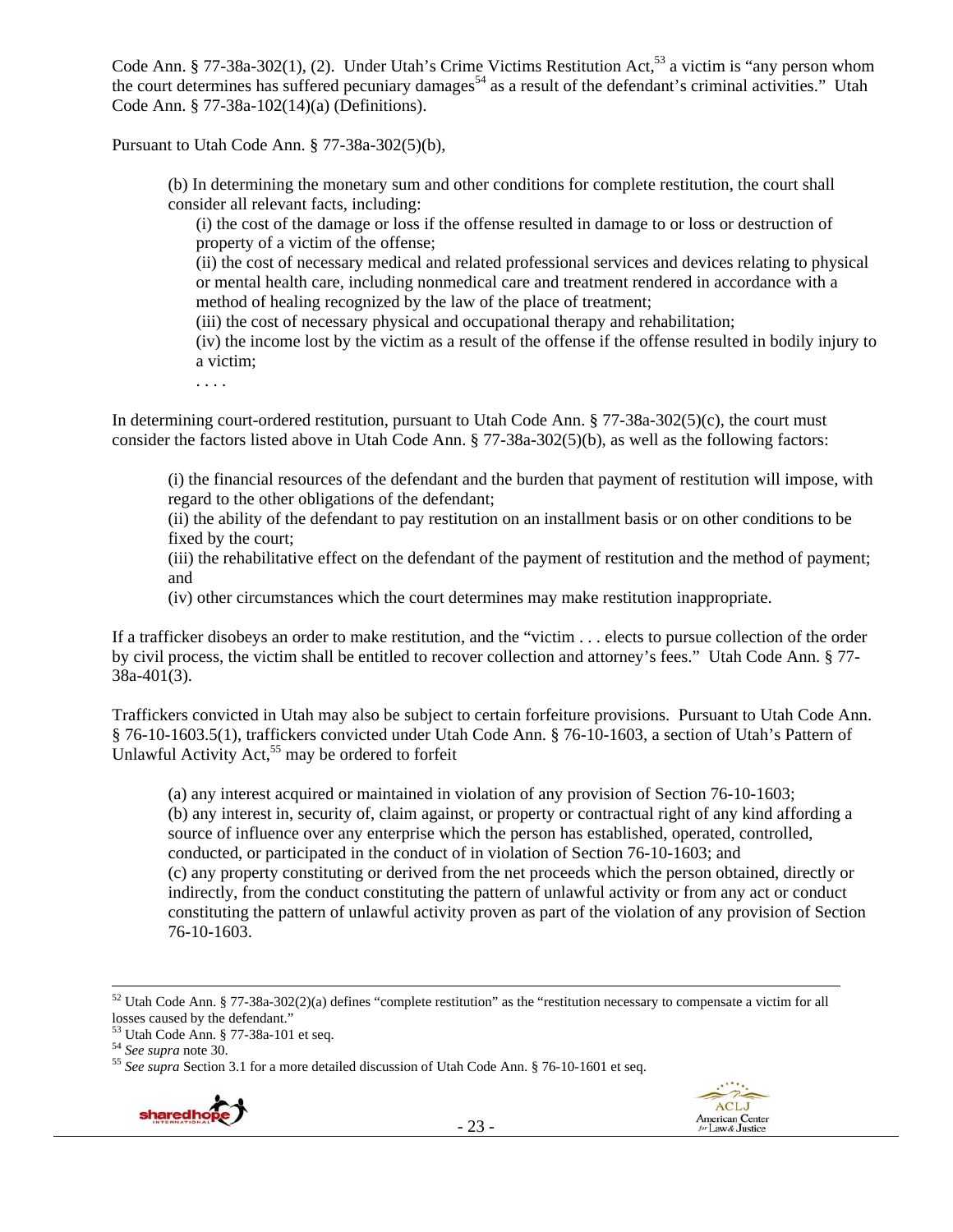In addition, any property that is part of the "net proceeds"<sup>56</sup> of a trafficker's conviction under Utah Code Ann. § 76-10-1903 (Money laundering), may also be seized. Utah Code Ann. § 76-10-1908(1)(a)(ii).

Lastly, while there is no specific civil cause of action for damages under Utah Code Ann. § 76-5-310 (Aggravated human trafficking and aggravated human smuggling—Penalties), victims who are injured by a trafficker under Utah Code Ann. § 76-10-1603 (Unlawful acts)<sup>57</sup> are expressly afforded the right to "sue . . . and recover twice the damages [that the victim] sustains." Utah Code Ann. § 76-10-1605(1).

- 3.4.1 Recommendation: Amend Utah Code Ann. § 76-5-310 (Aggravated human trafficking and aggravated human smuggling—Penalties) to include a forfeiture provision under which the assets of suspected traffickers may be seized and forfeited upon conviction.
- *3.5 Convicted traffickers are required to register as sex offenders.*

Under Utah law, "sex offenders," fall under Utah's sex offender registration statute. Utah Code § 77-27-  $21.5(1)(i)$ , (12). Utah Code Ann. § 77-27-21.5(1)(n)(i) (Sex and kidnap offenders—Registration— Information system—Law enforcement and courts to report—Penalty—Effect of expungement) defines "sex offender" in part as

## any person . . .

. . .

(i) convicted in this state of:

(A) a felony or class A misdemeanor violation of Section 76-4-401, enticing a minor;

(M) Section 76-5-404.1, sexual abuse of a child or aggravated sexual abuse of a child;

. . . (P) Section 76-5b-201, sexual exploitation of a minor;

. . . (U) Section 76-9-702.5, lewdness involving a child;

. . . (W) Section 76-10-1306, aggravated exploitation of prostitution; or

(X) attempting, soliciting, or conspiring to commit any felony offense listed in Subsection  $(1)(n)(i);$ 

. . . .

Traffickers convicted of certain trafficking crimes are also required to register as a "kidnap offender." Utah Code § 77-27-21.5(5)–(11). Utah Code Ann. § 77-27-21.5(1)(g) defines "kidnap offender" in part as a person who

(i) has been convicted in this state of a violation of:

. . . (B) Section 76-5-301.1, child kidnapping;

(C) Section 76-5-302, aggravated kidnapping;

(D) Section 76-5-310, aggravated human trafficking, on or after May 10, 2011; or

(E) attempting, soliciting, or conspiring to commit any felony offense listed [above].

- . . . .
- 3.5.1 Recommendation: Amend Utah Code Ann. § 77-27-21.5(1)(n)(i) to include Utah Code Ann. § 76- 10-1304 (Aiding prostitution) in instances when the victim is a minor under 18.

<sup>57</sup> *See supra* Section 3.1 for the substantive provisions of Utah Code Ann. § 76-10-1603.





 <sup>56</sup> For purposes of Utah Code Ann. § 76-10-1908, "net proceeds" is defined as "property acquired as a result of the violation minus the direct costs of acquiring the property."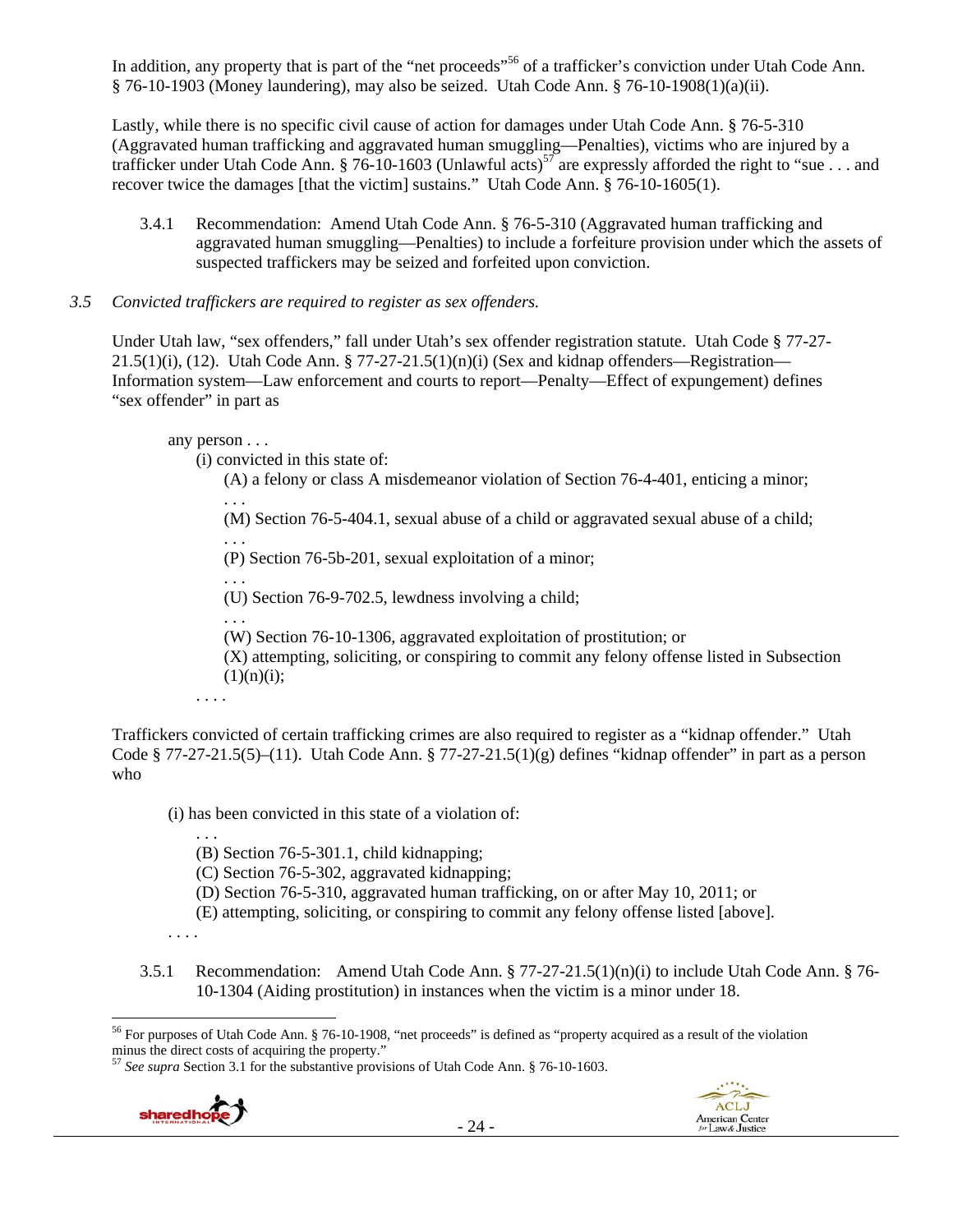*3.6 Laws relating to termination of parental rights for certain offenses include sex trafficking or CSEC offenses in order to remove the children of traffickers from their control and potential exploitation.*

Although Utah's statutes relating to the termination of parental rights do not expressly mandate termination of parental rights for convictions under Utah Code Ann. § 76-5-310 (Aggravated human trafficking and aggravated human smuggling—Penalties),<sup>58</sup> Utah Code Ann. § 78A-6-507 (Grounds for termination of parental rights— Findings regarding reasonable efforts) and Utah Code Ann. § 62A-4a-203.5 (Mandatory petition for termination of parental rights) provide other grounds that may be used to petition for termination of parental rights of a convicted trafficker.

Utah Code Ann. § 78A-6-507(1)(b), (c) provides that the court may terminate parental rights if it finds "that the parent has neglected or abused the child" or "that the parent is unfit or incompetent." For purposes of Utah's Juvenile Court Act of 1996, commercial sexual exploitation is expressly identified as a type of abuse. Specifically, Utah Code Ann. § 78A-6-105(1) (Definitions) defines "abuse" as "(i) nonaccidental harm of a child; (ii) threatened harm of a child; (iii) sexual exploitation; or (iv) sexual abuse." Utah Code Ann. § 78A-6- 105(36) defines "sexual exploitation" as

knowingly:

(a) employing, using, persuading, inducing, enticing, or coercing any child to:

(i) pose in the nude for the purpose of sexual arousal of any person; or

(ii) engage in any sexual or simulated sexual conduct for the purpose of photographing, filming, recording, or displaying in any way sexual or simulated sexual conduct;

(b) displaying, distributing, possessing for the purpose of distribution, or selling material depicting a child:

(i) in the nude, for the purpose of sexual arousal of any person; or

(ii) engaging in sexual or simulated sexual conduct; or

(c) engaging in any conduct that would constitute an offense under Section 76-5b-201, Sexual Exploitation of a Minor, regardless of whether the person who engages in the conduct is actually charged with, or convicted of, the offense.

Additionally, Utah Code Ann. § 78A-6-508(2) (Evidence of grounds for termination) lists circumstances that a court must examine in order to determine whether a parent is unfit or neglected a child, including, "conduct toward a child of a physically, emotionally, or sexually cruel or abusive in nature" and "whether the parent is incarcerated as a result of conviction of a felony, and the sentence is of such length that the child will be deprived of a normal home for more than one year." Utah Code Ann. § 78A-6-508(2)(b),(2)(e). Furthermore, Utah Code Ann. § 78A-6-508(6)(a) provides that "sexual abuse, sexual exploitation, injury, or death of a sibling of the child, or of any child, due to known or substantiated abuse or neglect by the parent or parents" is "prima facie evidence of unfitness."

3.6.1 Recommendation: Amend Utah Code Ann. § 78A-6-507 (Grounds for termination of parental rights—Findings regarding reasonable efforts) to provide that a conviction under Utah Code Ann.

<sup>(</sup>iv) committed a felony assault or abuse that has resulted in serious physical injury to another child of that parent, or to the other parent of that child.





  $58$  Utah Code Ann. § 62A-4a-203.5(2)(b) (Mandatory petition for termination of parental rights) requires the Division of Child and Family Services to file a petition seeking the termination of parental rights when a child's parent has, among other things,

<sup>(</sup>ii) committed manslaughter of another child of that parent;

<sup>(</sup>iii) aided, abetted, attempted, conspired, or solicited to commit murder, child abuse homicide, or manslaughter against another child of that parent; or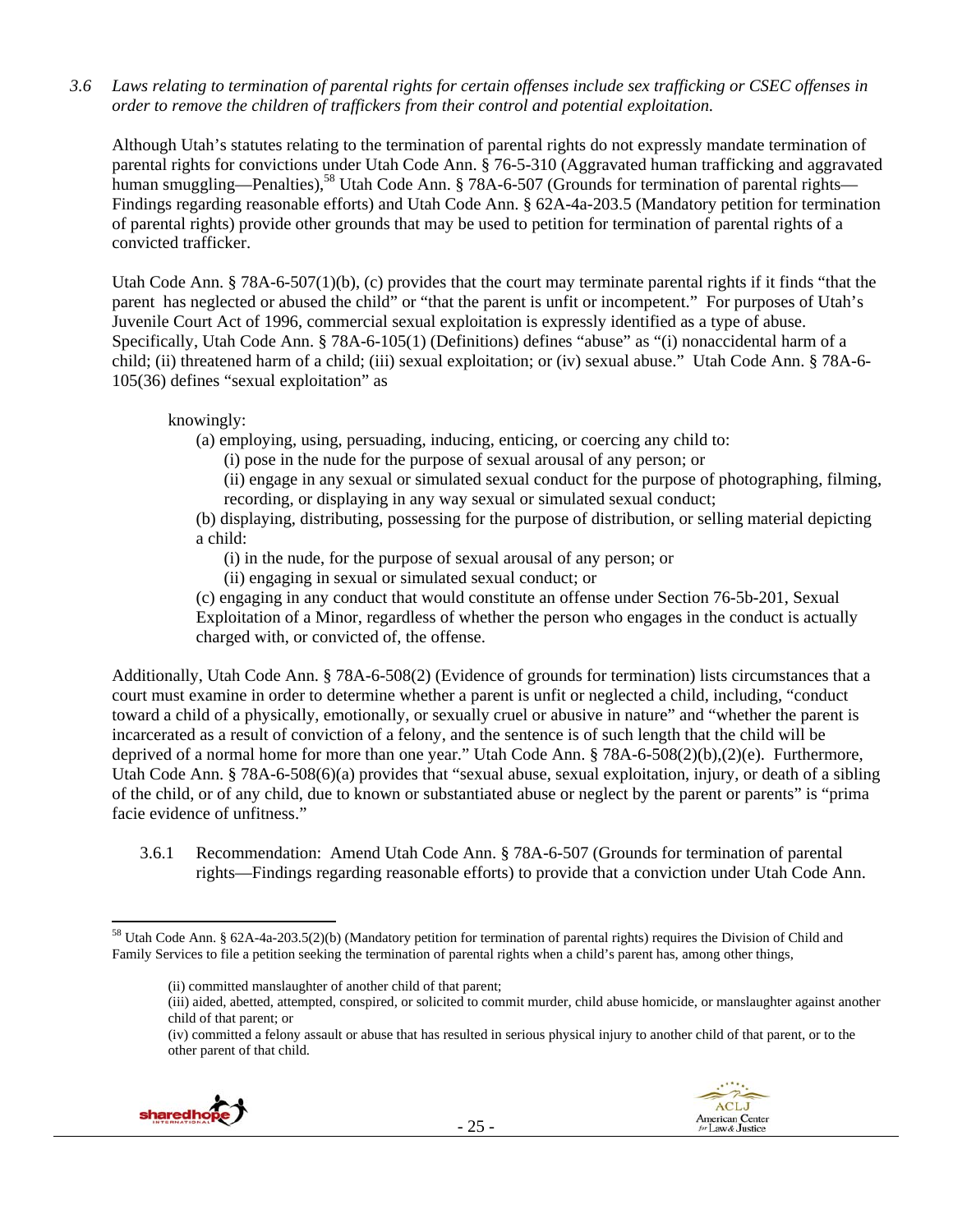§ 76-5-310 (Aggravated human trafficking and aggravated human smuggling—Penalties) is a reasonable ground for terminating parental rights.

3.6.2 Recommendation: Amend Utah Code Ann. § 62A-4a-203.5(2)(b) (Mandatory petition for termination of parental rights) to require the Division of Child and Family Services to file a petition for termination of parental rights when a parent has been convicted under Utah Code Ann. §76-5- 310 (Aggravated human trafficking and aggravated human smuggling—Penalties).

### Framework Issue 4: Criminal provisions for facilitators

#### *Legal Components:*

- *4.1 The acts of assisting, enabling, or financially benefitting from child sex trafficking are included as criminal offenses in the state sex trafficking statute.*
- *4.2 Financial penalties, including asset forfeiture laws, are in place for those who benefit financially from or aid and assist in committing domestic minor sex trafficking.*

*\_\_\_\_\_\_\_\_\_\_\_\_\_\_\_\_\_\_\_\_\_\_\_\_\_\_\_\_\_\_\_\_\_\_\_\_\_\_\_\_\_\_\_\_\_\_\_\_\_\_\_\_\_\_\_\_\_\_\_\_\_\_\_\_\_\_\_\_\_\_\_\_\_\_\_\_\_\_\_\_\_\_\_\_\_\_\_\_\_\_\_\_\_\_* 

- *4.3 Promoting and selling child sex tourism is illegal.*
- *4.4 Promoting and selling child pornography is illegal.*

### *Legal Analysis:*

4.1 *The acts of assisting, enabling, or financially benefitting from child sex trafficking are included as criminal offenses in the state sex trafficking statute*. 59

Utah Code Ann. § 76-5-308 (Human trafficking) does not expressly apply to facilitators. However, Utah Code § 76-5-309(4) (Human trafficking and human smuggling—Penalties) makes it a crime if a person "benefits financially or materially by receiving anything of value from knowing participation in: (a) human trafficking . . . ." A conviction for financially benefitting from human trafficking is a second degree felony punishable by imprisonment for 1–15 years and a possible fine not to exceed \$10,000. Utah Code Ann. §§ 76-5-309(4)(a), 76-3-203(2), 76-3-301(1)(a).

Also, under Utah Code Ann. § 76-10-1306 (Aggravated exploitation of prostitution) a facilitator who commits the act of exploiting prostitution<sup>60</sup> will be guilty of aggravated exploitation if "the person" procured transported, or persuaded . . . is under eighteen years of age." Aggravated exploitation of prostitution<sup>61</sup> is a second degree felony punishable by imprisonment for  $1-15$  years and a possible fine not to exceed \$10,000. Utah Code Ann. §§ 76-10-1306(2), 76-3-201(2), 76-3-301(1)(a).

Facilitators may also be prosecuted under Utah's Pattern of Unlawful Activity Act.<sup>62</sup> A conviction under Utah Code Ann. § 76-10-1603 is a second degree felony punishable by imprisonment for 1–15 years and a possible fine not to exceed \$10,000, or any other amount not exceeding twice the proceeds the facilitator obtained from the commission of the crime. Utah Code Ann. §§ 76-10-1603.5(1), (3), 76-3-203(2), 76-3-301(1)(a). Pursuant

- (1) A person is guilty of aggravated exploitation if: (a) in committing an act of exploiting prostitution, as defined in Section 76-10-1305, he uses any force, threat, or fear against any person; or
	- (b) the person procured, transported, or persuaded or with whom he shares the proceeds of prostitution is under

eighteen years of age or is the wife of the actor. 62 *See supra* Section 3.1 for a more complete discussion of Utah Code Ann. § 76-10-1601 et. seq.





 <sup>59</sup> See supra Sections 1.1, 1.2 for a discussion of the relevant statutory provisions discussed in this section.<br><sup>60</sup> See supra note 4.<br><sup>61</sup> Utah Code Ann. § 76-10-1306(1) (Aggravated exploitation of prostitution) states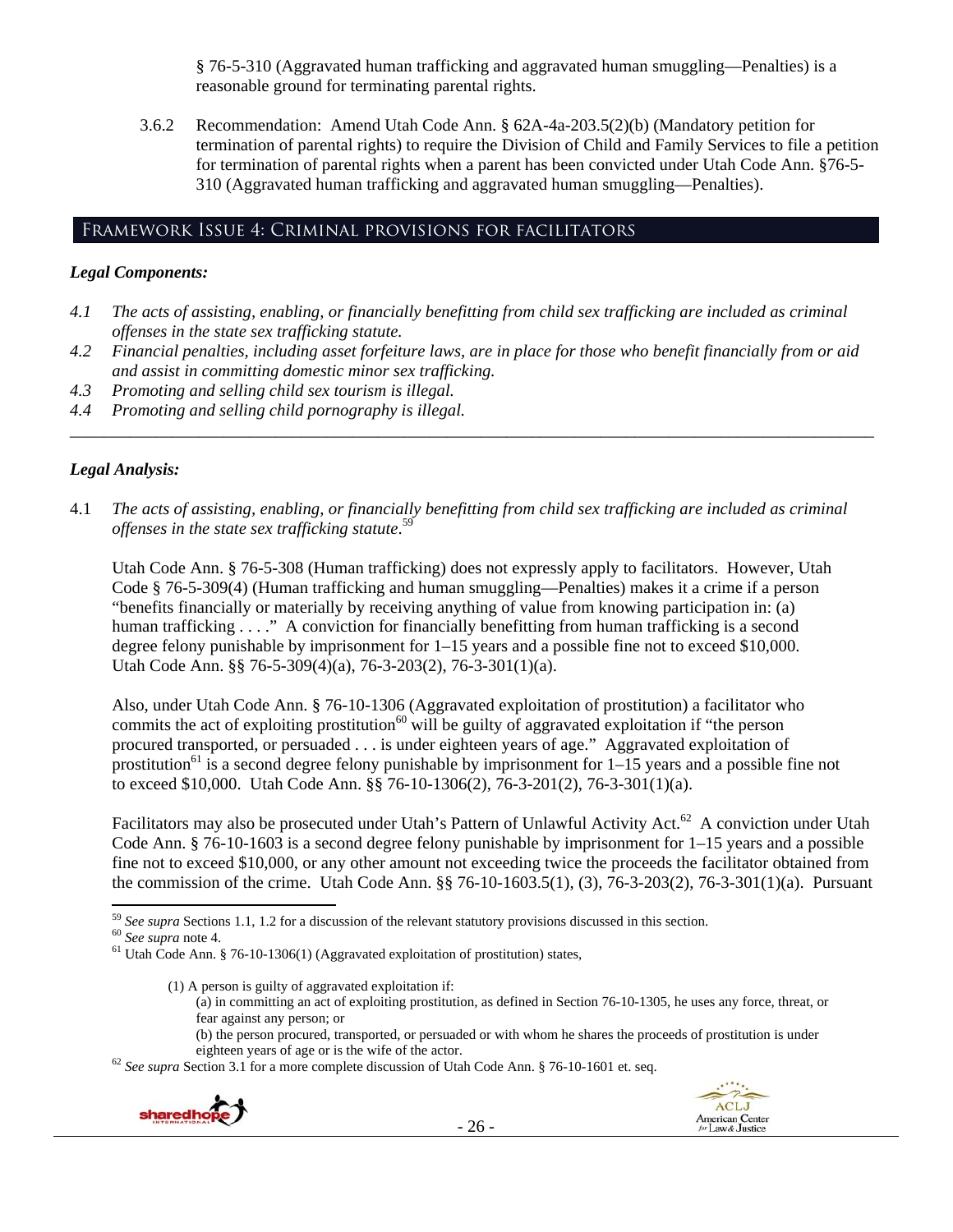to Utah Code Ann. § 76-10-1603.5(1), facilitators convicted under Utah Code Ann. § 76-10-1603 may also be ordered to forfeit assets gained directly or indirectly from the crime.<sup>63</sup>

Lastly, facilitators may face prosecution under Utah Code Ann. § 76-10-1903(1) (Money laundering), which states,

(1) A person commits the offense of money laundering who:

(a) transports, receives, or acquires the property which is in fact proceeds of the specified unlawful activity, knowing that the property involved represents the proceeds of some form of unlawful activity;

(b) makes proceeds of unlawful activity available to another by transaction, transportation, or other means, knowing that the proceeds are intended to be used for the purpose of continuing or furthering the commission of specified unlawful activity;

(c) conducts a transaction knowing the property involved in the transaction represents the proceeds of some form of unlawful activity with the intent:

(i) to promote the unlawful activity;

(ii) to conceal or disguise the nature, location, source, ownership, or control of the property; or

(iii) to avoid a transaction reporting requirement under this chapter or under federal law; or (d) knowingly accepts or receives property which is represented to be proceeds of unlawful activity.64

 A conviction under Utah Code Ann. § 76-10-1903(1)(a), (b), or (c) is a second degree felony punishable by imprisonment for 1–15 years and a possible fine not to exceed \$10,000, while a conviction under Utah Code Ann. § 76-10-1903(1)(d) (knowingly accepting or receiving property) is a third degree felony punishable by imprisonment up to 5 years and a possible fine not to exceed \$5,000. Utah Code Ann. §§ 76-10-1904, 76-3- 203(2), (3), 76-3-301(1)(a), (b).

- 4.1.1 Recommendation: Amend Utah Code Ann. § 76-5-308 (Human trafficking) to include the crime of "knowingly benefitting from or aiding in the commission of a crime of human trafficking" in order to prosecute facilitators of all forms of human trafficking.
- 4.2 *Financial penalties, including asset forfeiture laws, are in place for those who benefit financially from or aid and assist in committing domestic minor sex trafficking.*

Convicted facilitators are subject to fines ranging from \$1,000 to \$10,000. Specifically, facilitators convicted under Utah Code Ann. § 76-5-309(4)(a) (Human trafficking and human smuggling—Penalties), § 76-10-1306 (Aggravated exploitation of prostitution), § 76-5b-201(Sexual exploitation of a minor—Offenses), § 76-10- 1603(1) (Unlawful acts), or  $\S$  76-10-1903(1)(a)–(c) (Money laundering) are subject to a possible fine not to exceed  $$10,000$ .<sup>65</sup> Utah Code Ann. § 76-3-301(a).

A facilitator convicted under Utah Code Ann. § 76-10-1903(1)(d) (Money laundering), a third degree felony, is subject to a possible fine not to exceed \$5,000. Utah Code Ann. §§ 76-10-1904(2); 76-3-301(1)(b). A facilitator convicted under Utah Code Ann. § 76-10-1304(1) (Aiding prostitution), a Class B misdemeanor, is subject to a possible fine not to exceed \$1,000. Utah Code Ann. §§ 76-10-1304(2), 76-3-301(1)(d).

 $65$  These statutes are either first or second degree felonies and, pursuant to Utah Code Ann. § 76-3-301(a), are subject to a possible fine not to exceed \$10,000. Utah Code Ann. §§ 76-10-1306(2), 76-5b-201(2), 76-10-1603.5(1), 76-10-1904(1).



 $63$  See infra Section 5.10 for a more complete discussion of this provision.

<sup>&</sup>lt;sup>64</sup> "Specified unlawful activity" includes "any unlawful activity defined as an unlawful activity in Section 76-10-1602," which includes violations of Utah Code Ann. § 76-5b-201 (Sexual exploitation of a minor—Offenses), § 76-10-1304 (Aiding prostitution), § 76-10-1305 (Exploiting prostitution), and § 76-10-1306 (Aggravated exploitation of prostitution). Utah Code Ann. § 76-10-1902(12).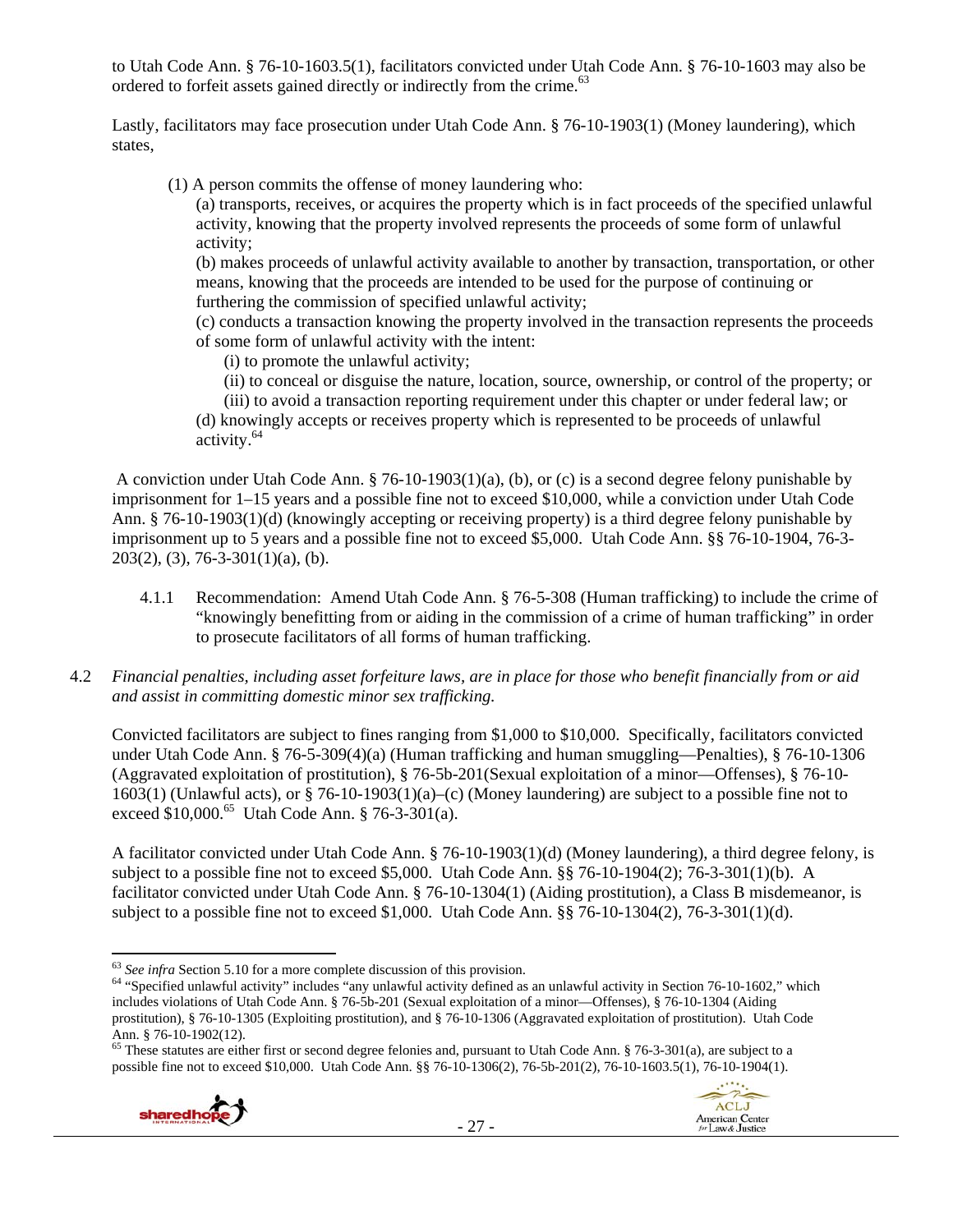In addition to possible fines, a court may order facilitators to pay restitution. Utah Code Ann. § 77-38a-301 (Restitution—Convicted defendant may be required to pay). Convicted defendants, including facilitators, are subject to "court-ordered restitution,"<sup>66</sup> payable to the court, "complete restitution,"<sup>67</sup> payable to victims, or both. Utah Code Ann.§ 77-38a-302(1), (2)(a). Under Utah's Crime Victims Restitution Act,<sup>68</sup> a victim is "any person whom the court determines has suffered pecuniary damages<sup>69</sup> as a result of the defendant's criminal activities." Utah Code Ann. § 77-38a-102(14)(a) (Definitions).

Pursuant to Utah Code Ann. § 77-38a-302(5)(b),

(b) In determining the monetary sum and other conditions for complete restitution, the court shall consider all relevant facts, including:

(i) the cost of the damage or loss if the offense resulted in damage to or loss or destruction of property of a victim of the offense;

(ii) the cost of necessary medical and related professional services and devices relating to physical or mental health care, including nonmedical care and treatment rendered in accordance with a method of healing recognized by the law of the place of treatment;

(iii) the cost of necessary physical and occupational therapy and rehabilitation;

(iv) the income lost by the victim as a result of the offense if the offense resulted in bodily injury to a victim as a result of the offense if the offense resulted in bodily injury to a victim;

. . . .

In determining court-ordered restitution, pursuant to Utah Code Ann. § 77-38a-302(5)(c), the court must consider the factors listed above in Utah Code Ann. § 77-38a-302(5)(b), as well as the following factors:

(i) the financial resources of the defendant and the burden that payment of restitution will impose, with regard to the other obligations of the defendant;

(ii) the ability of the defendant to pay restitution on an installment basis or on other conditions to be fixed by the court;

(iii) the rehabilitative effect on the defendant of the payment of restitution and the method of payment; and

(iv) other circumstances which the court determines may make restitution inappropriate.

If a facilitator disobeys an order to make restitution, and the "victim . . . elects to pursue collection of the order by civil process, the victim shall be entitled to recover collection and attorney's fees." Utah Code Ann. § 77- 38a-401(3).

Facilitators convicted in Utah may also be subject to certain forfeiture provisions. Pursuant to Utah Code Ann. § 76-10-1603.5(1), facilitators convicted under Utah Code Ann. § 76-10-1603, a section of Utah's Pattern of Unlawful Activity Act,<sup>70</sup> may be ordered to forfeit assets or property gained as a result of the crime.<sup>71</sup>

In addition, any property that is a "net proceeds"<sup>72</sup> of a facilitator's conviction under Utah Code Ann. § 76-10-1903 (Money laundering), may also be seized. Utah Code Ann. § 76-10-1908(1)(a)(ii).



<sup>&</sup>lt;sup>66</sup> See supra note 51.<br><sup>67</sup> See supra note 52.<br><sup>68</sup> See supra note 53.<br><sup>69</sup> See supra note 30.<br><sup>70</sup> Utah Code Ann. § 76-10-1601 et seq.

<sup>71</sup> *See supra* Section 3.1 for a more complete discussion of Utah Code Ann. § 76-10-1601 et. seq. 72 *See supra* note 56.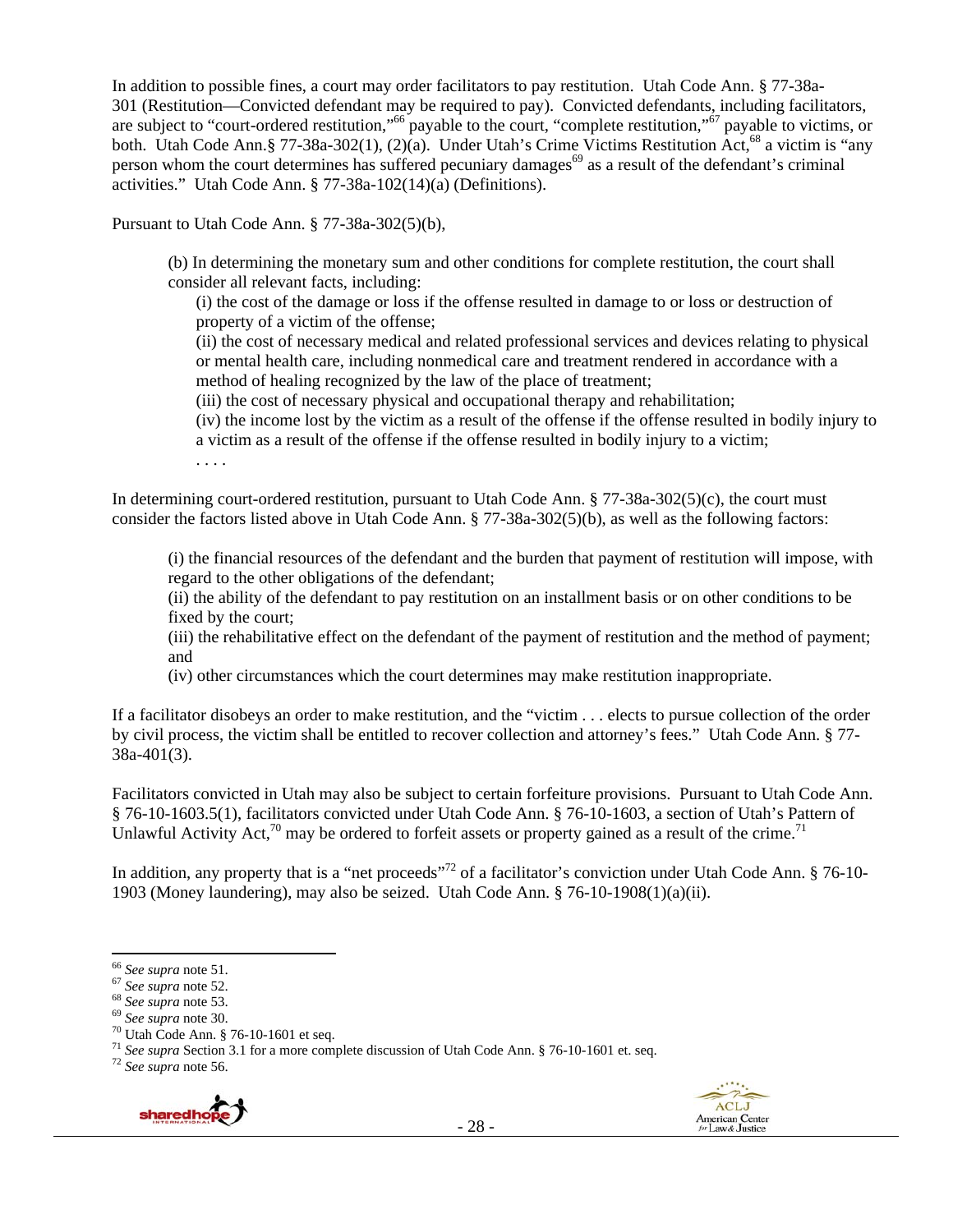Lastly, while there is no specific civil cause of action for damages under Utah Code Ann. § 76-5-310 (Aggravated human trafficking and aggravated human smuggling—Penalties), victims who are injured by a facilitator under Utah Code Ann. § 76-10-1603 (Unlawful acts)<sup>73</sup> are expressly afforded the right to "sue . . . and recover twice the damages [that the victim] sustains." Utah Code Ann. § 76-10-1605(1).

4.2.1 Recommendation: Amend Utah Code Ann. § 76-5-310 (Aggravated human trafficking and aggravated human smuggling—Penalties) to include a forfeiture provision under which the assets of facilitators of trafficking may be seized and forfeited.

## 4.3 *Promoting and selling child sex tourism is illegal*.

There is no specific provision in Utah law criminalizing the promotion or selling of child sex tourism.

- 4.3.1 Recommendation: Enact a law that prohibits the selling or offering to sell travel services that include or facilitate travel for the purpose of engaging in commercial sexual exploitation of a minor or prostitution of a minor, if occurring in Utah.
- 4.4 *Promoting and selling child pornography is illegal*.

Utah Code Ann. § 76-5b-201(1) (Sexual exploitation of a minor—Offenses) states, "A person is guilty of sexual exploitation of a minor: (a) when the person: (i) knowingly produces, possesses, or possesses with intent to distribute child pornography; or (ii) intentionally distributes or views child pornography."<sup>74</sup> A conviction under this statute is a second degree felony punishable by imprisonment for 1–15 years and a possible fine not to exceed \$10,000. Utah Code Ann. §§ 76-5b-201(2), 76-3-203(2), 76-3-301(1)(a).





<sup>73</sup> *See supra* Section 3.1 for the substantive provisions of Utah Code Ann. § 76-10-1603. 74 *See supra* note 7.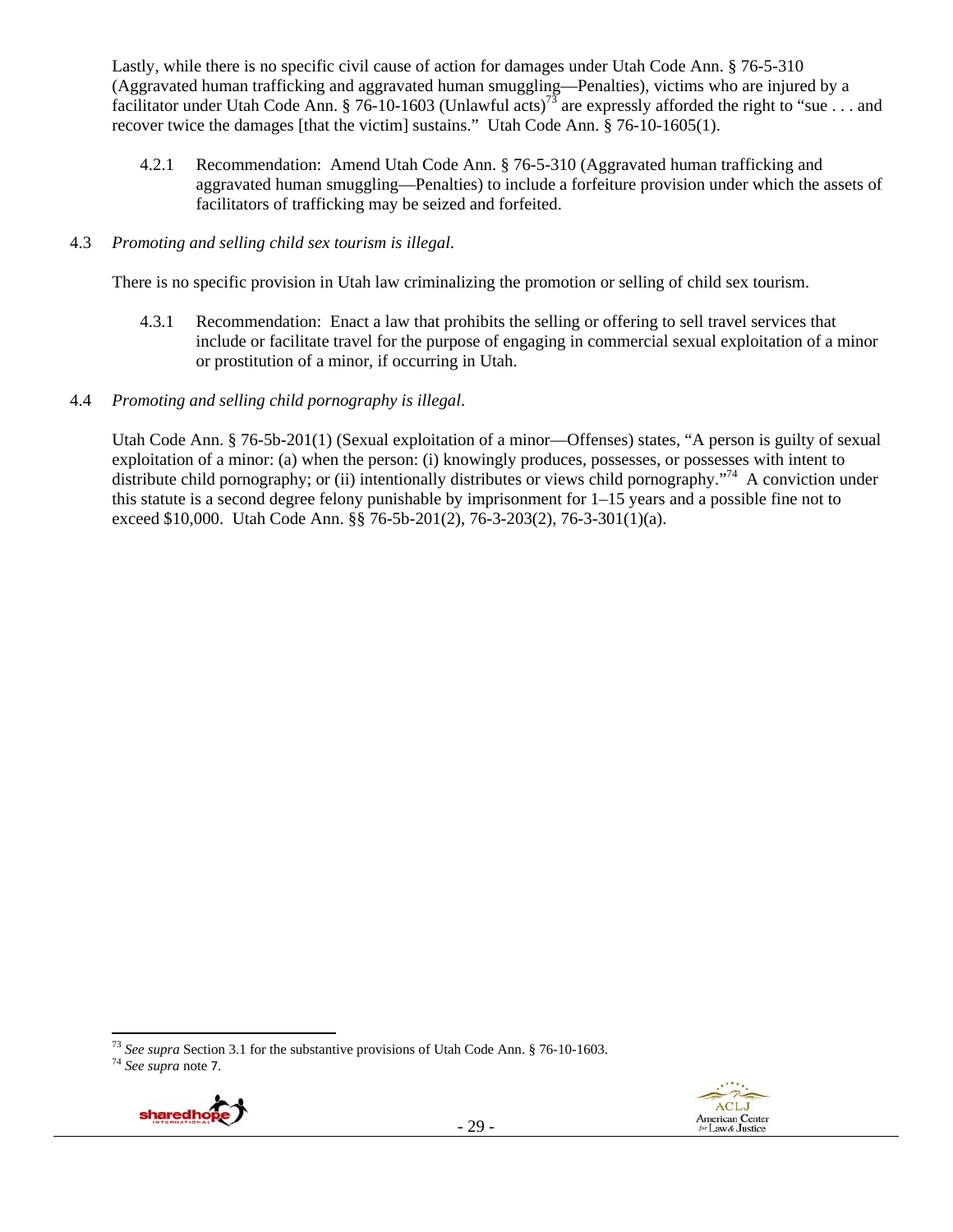# Framework Issue 5: Protective provisions for the child victims

## *Legal Components:*

- *5.1 A victim of domestic minor sex trafficking or CSEC is defined as a victim for purposes of qualifying for crime victims' compensation and other victim benefits.*
- *5.2 The state sex trafficking statute expressly prohibits a defendant from raising consent of the minor to the commercial sex acts as a defense.*
- *5.3 Prostitution laws apply only to adults, making minors under 18 specifically immune from this offense.*
- *5.4 Commercially sexually exploited children are provided with a child protection response, including specialized shelter and services, and are not detained in juvenile detention facilities.*
- *5.5 Commercial sexual exploitation is identified as a type of abuse and neglect within child protection statutes.*
- *5.6 The definition of "caregiver" (or similar term) in the child welfare statutes is broad enough to include a trafficker who has custody or control of a child in order to bring a trafficked child into protection of child protective services.*
- *5.7 Crime victims' compensation is specifically available to a child victim of sex trafficking or CSEC without regard to ineligibility factors.*
- *5.8 Victim-friendly procedures and protections are provided in the trial process for minors under 18.*
- *5.9 Expungement or sealing of juvenile arrest or criminal records resulting from arrests or adjudications for prostitution-related offenses committed as a result of, or in the course of, the commercial sexual exploitation of a minor is available within a reasonable time after turning 18.*
- *5.10 Victim restitution and civil remedies are authorized by law for minor victims of sex trafficking or CSEC.*
- *5.11 Statutes of limitations for civil and criminal actions for child sex trafficking or CSEC offenses are eliminated or lengthened sufficiently to allow prosecutors and victims a realistic opportunity to pursue criminal actions and legal remedies.*

*\_\_\_\_\_\_\_\_\_\_\_\_\_\_\_\_\_\_\_\_\_\_\_\_\_\_\_\_\_\_\_\_\_\_\_\_\_\_\_\_\_\_\_\_\_\_\_\_\_\_\_\_\_\_\_\_\_\_\_\_\_\_\_\_\_\_\_\_\_\_\_\_\_\_\_\_\_\_\_\_\_\_\_\_\_\_\_\_\_\_\_\_\_* 

## *Legal Analysis:*

*5.1 A victim of domestic minor sex trafficking or CSEC is defined as a victim for purposes of qualifying for crime victims' compensation and other victim benefits.* 

A commercially sexually exploited child may be considered a "victim" under Utah laws. Utah Code Ann. § 77- 37-2(3) (Definitions) defines a "victim," for purposes of Utah's Crime Victims' Bill of Rights,75 as "a person against whom a crime has allegedly been committed, or against whom an act has allegedly been committed by a juvenile or incompetent adult, which would have been a crime if committed by a competent adult." Additionally, Utah Code Ann. § 77-38-2(9)(a) (Definitions) defines "victim of a crime," for purposes of the Rights of Crime Victims  $Act^{76}$  and the Utah Constitution, in part as

any natural person against whom the charged crime or conduct is alleged to have been perpetrated or attempted by the defendant or minor personally or as a party to the offense or conduct or, in the discretion of the court, against whom a related crime or act is alleged to have been perpetrated or attempted, unless the natural person is the accused or appears to be accountable or otherwise criminally responsible for or criminally involved in the crime or conduct or a crime or act arising from the same conduct, criminal episode, or plan as the crime is defined under the laws of this state.

For purposes of receiving reparation awards, a "victim" is defined as including "a person who suffers bodily or psychological injury or death as a direct result of criminally injurious conduct<sup>77</sup> or of the production of

 $77$  Utah Code Ann. § 63M-7-502(10) defines "criminally injurious conduct"





 75 Utah Code Ann. § 77-37-1 et seq.

<sup>76</sup> Utah Code Ann. § 77-38-1 et seq.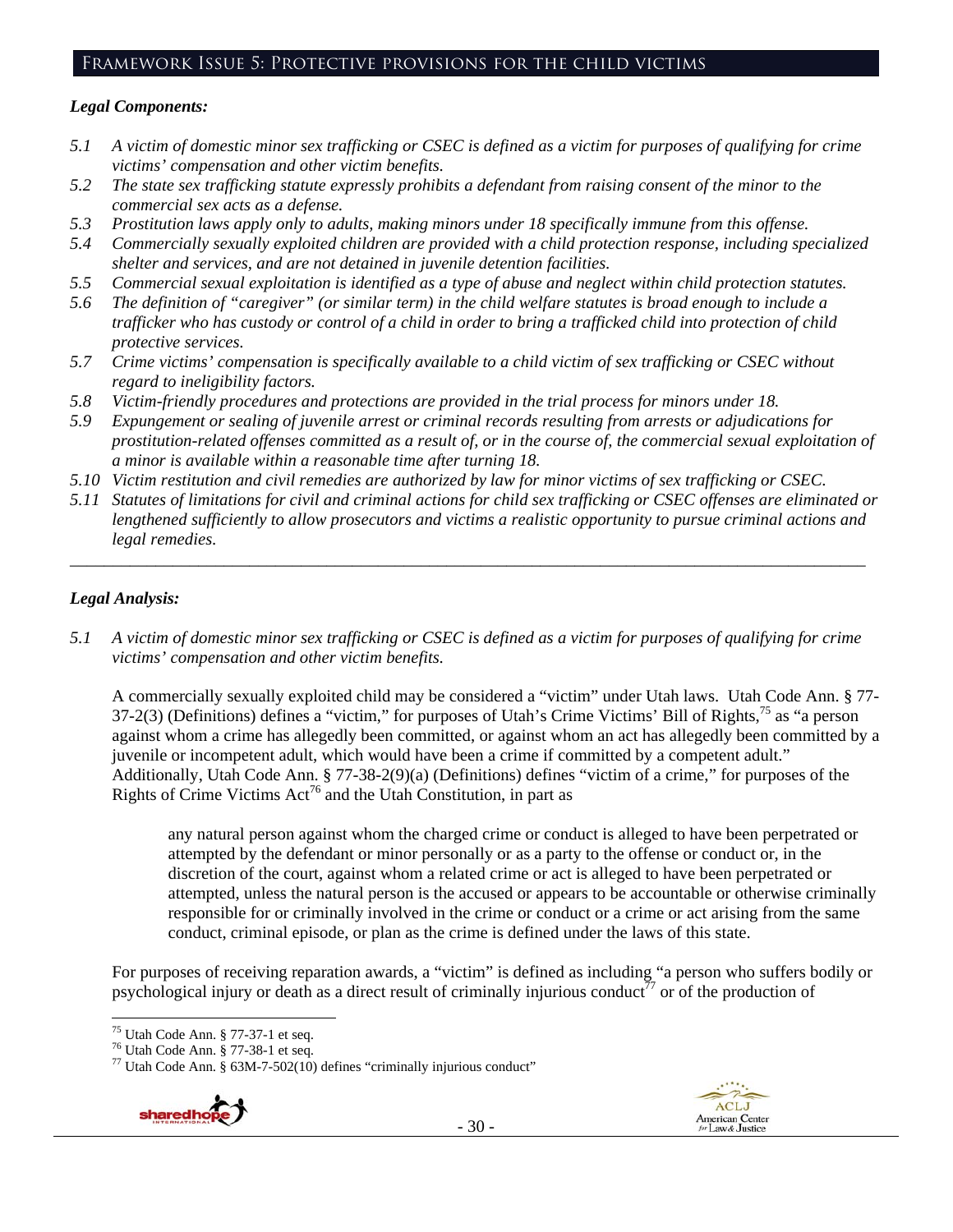pornography in violation of [Sexual exploitation of a minor—Offenses] if the person is a minor," but not "a person who participated in or observed the judicial proceedings against an offender unless otherwise provided by statute or rule." Utah Code Ann. § 63M-7-502(36)(a), (b).

Lastly, the Crime Victims Restitution Act,<sup>78</sup> defines "victim" as "any person whom the court determines has suffered pecuniary damages<sup>79</sup> as a result of the defendant's criminal activities." Utah Code Ann. § 77-38a-102(14)(a). The definition does not include "a codefendant or accomplice." Utah Code Ann. § 77-38a-102(14)(b).

*5.2 The state sex trafficking statute expressly prohibits a defendant from raising consent of the minor to the commercial sex acts as a defense.* 

Neither Utah Code Ann. § 76-05-310 (Aggravated human trafficking and aggravated human smuggling— Penalties) nor § 76-10-1306(1)(b) (Aggravated exploitation of prostitution) expressly provide that the consent of a minor to a commercial sex act is immaterial to the crime. While not directly related to the victim's consent for Utah Code Ann. § 76-5-309 (Human trafficking and human smuggling—Penalties) and § 76-5-310 (Aggravated human trafficking and aggravated human smuggling—Penalties), it is a defense under Utah Code Ann. § 76-5-305(2) (Defenses), that the defendant "was acting under the reasonable belief that the custodian, guardian, legal guardian, custodial parent, or person acting in loco parentis to the victim would, if present, have consented to the actor's conduct."

In contrast, Utah Code Ann. § 76-5b-102(c) (Legislative determinations—Purpose of this chapter) expresses, as part of the Utah Legislature's determination and purpose of Utah's Sexual Exploitation Act,<sup>80</sup> that "a minor cannot intelligently and knowingly consent to sexual exploitation."

- 5.2.1 Recommendation: Amend Utah Code Ann. § 76-5-305 (Defenses), to clarify that consent is not a defense to Utah Code Ann. § 76-5-310 (Aggravated human trafficking and aggravated human smuggling—Penalties) if the victim is a minor. Amend Utah Code Ann. § 76-10-1306(1)(b) (Aggravated exploitation of prostitution) to clearly prohibit the use of the defense of consent when the victim is a minor under 18 years of age.
- *5.3 Prostitution laws apply only to adults, making minors under 18 specifically immune from this offense.*

Utah Code Ann. § 76-10-1302(1) (Prostitution) is age-neutral, stating that

[a] person is guilty of prostitution when:

(a) he engages in any sexual activity  $81$  with another in exchange for a fee,

<u> 1989 - Johann Stein, marwolaethau a gweledydd a ganlad y ganlad y ganlad y ganlad y ganlad y ganlad y ganlad</u>

- conduct that:
	- (i) is or would be subject to prosecution in this state under Section 76-1-201;
	- (ii) occurs or is attempted;

drugs.<br><sup>78</sup> See supra note 53.<br><sup>79</sup> See supra note 30.<br><sup>80</sup> Utah Code Ann. § 76-5b-201 et seq.





<sup>(</sup>iii) causes, or poses a substantial threat of causing, bodily injury or death;

<sup>(</sup>iv) is punishable by fine, imprisonment, or death if the person engaging in the conduct possessed the capacity to commit the conduct; and

<sup>(</sup>v) does not arise out of the ownership, maintenance, or use of a motor vehicle, aircraft, or water craft, unless the conduct is intended to cause bodily injury or death, or is conduct which is or would be punishable under Title 76, Chapter 5, Offenses Against the Person, or as any offense chargeable as driving under the influence of alcohol or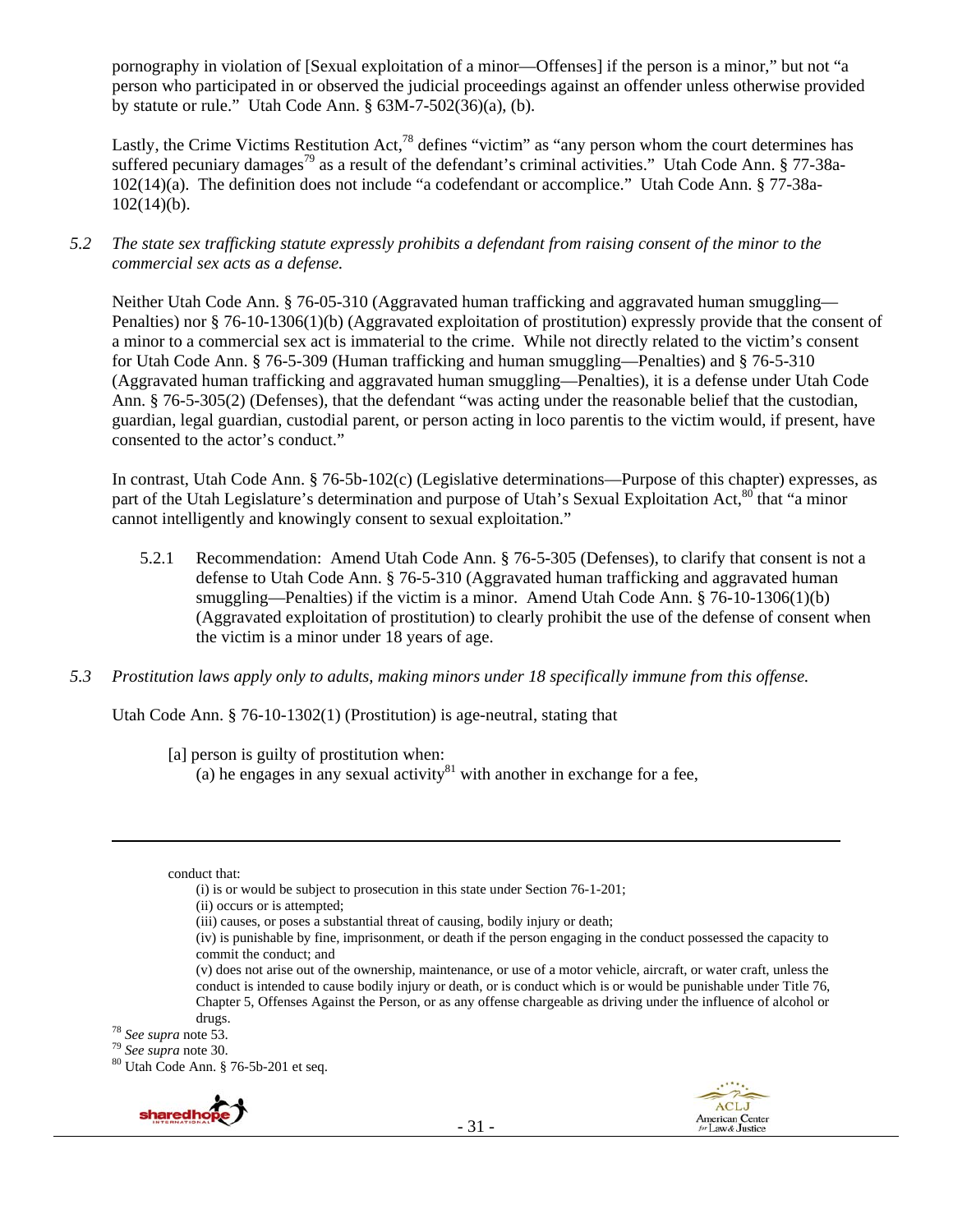(b) he is an inmate<sup>82</sup> of a house of prostitution,  $83$  or (c) he loiters in or within view of any public place for the purpose of engaging in sexual activity in exchange for a fee.

- 5.3.1 Recommendation: Amend Utah Code Ann. § 76-10-1302 (Prostitution) to make minors under 18 immune from prosecution and to refer cases involving prostituted minors to Utah Code Ann. § 76- 05-310 (Aggravated human trafficking and aggravated human smuggling—Penalties).
- *5.4 Commercially sexually exploited children are provided with a child protection response, including specialized shelter and services, and are not detained in juvenile detention facilities.*

Utah provides some protective provisions to commercially sexually exploited children. While there is no mandated child protection response for commercially sexually exploited children that would prevent them from being detained in juvenile detention facilities, Utah laws do allow child protective services and law enforcement to immediately remove children from abusive situations that commercially sexually exploited children may be experiencing.

Under the Juvenile Court Act of 1996, Utah Code Ann. § 78A-6-106(2) (Search warrants and subpoenas— Authority to issue—Protective custody—Expedited hearing) states,

A peace officer or child welfare worker may not enter the home of a child who is not under the jurisdiction of the court, remove a child from the child's home or school, or take a child into protective custody unless:

(a) there exist exigent circumstances sufficient to relieve the peace officer or child welfare worker of the requirement to obtain a warrant;

(b) the peace officer or child welfare worker obtains a search warrant under Subsection (3);

(c) the peace officer or child welfare worker obtains a court order after the parent or guardian of the child is given notice and an opportunity to be heard; or

(d) the peace officer or child welfare worker obtains the consent of the child's parent or guardian.

Under the Utah Human Services Code, Child and Family Services Chapter, Utah Code Ann. § 62A-4a-202.1(1) (Entering home of a child—Taking a child into protective custody—Caseworker accompanied by peace officer—Preventive services—Shelter facility or emergency placement) states, "A peace officer or child welfare worker may not enter the home of a child who is not under the jurisdiction of the court, remove a child from the child's home or school, or take a child into protective custody<sup>84</sup> unless authorized under Subsection 78A-6-106(2)[Search warrants and subpoenas—Authority to issue—Protective custody—Expedited hearing]."

A child taken into custody under Utah Code Ann. § 62A-4a-202.1 "may not be placed or kept in a secure detention facility pending court proceedings unless the child is detainable based on guidelines promulgated by the Division of Juvenile Justice Services." Utah Code Ann. § 62A-4a-202.1(4)(a). Additionally, unless the child requires physical restriction, a child who is removed from the custody of a parent or guardian must be

- 32 -





 $81$  For purposes of this statute, "sexual activity" is defined as "acts of masturbation, sexual intercourse, or any sexual act involving the genitals of one person and the mouth or anus of another person, regardless of the sex of either participant." Utah Code Ann.  $\frac{6}{5}$  76-10-1301(4).

<sup>82</sup> For purposes of this statute, "inmate" is defined as "a person who engages in prostitution in or through the agency of a house of prostitution." Utah Code Ann. § 76-10-1301(2).

<sup>&</sup>lt;sup>83</sup> For purposes of this statute, "house of prostitution" is defined as "a place where prostitution or promotion of prostitution is regularly carried on by one or more persons under the control, management, or supervision of another." Utah Code Ann. § 76- 10-1301(1).

<sup>&</sup>lt;sup>84</sup> Utah Code Ann. § 62A-4a-101(20) defines "protective custody" as "the shelter of a child by the [Division of Child and Family Services] from the time the child is removed from the child's home until the earlier of: (a) the shelter hearing; or (b) the child's return home."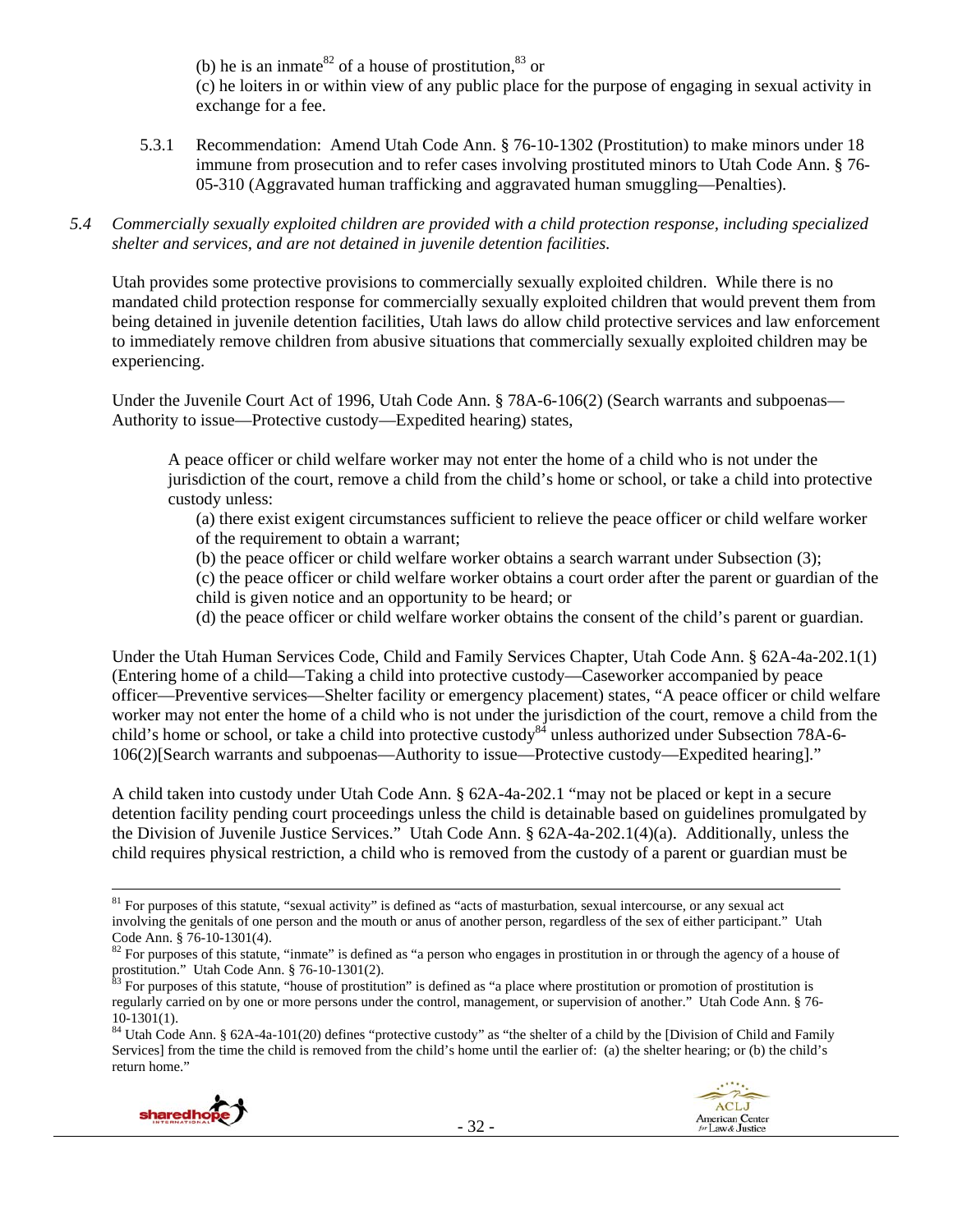"given temporary care in: (i) a shelter facility;<sup>85</sup> or (ii) an emergency placement in accordance with Section 62A-4a-209 [Emergency placement]." Utah Code Ann. § 62A-4a-202.1(4)(b). In determining where to place a child under Utah Code Ann. § 62A-4a-202.1(4)(b), "a noncustodial parent, relative, or friend, in accordance with Section 62A-4a-209 [Emergency Placement]" will receive priority. Utah Code Ann. § 62A-4a-202.1(4)(c).

After taking a child into protective custody under Utah Code Ann. § 62A-4a-202.1, § 78A-6-106, or § 78A-6- 302 (Court-ordered protective custody of a child following petition filing—Grounds) the Division of Child and Family Services ("DCFS") must "immediately initiate an investigation of the: (a) circumstances of the child; and (b) grounds upon which the decision to place the child into protective custody was made." Utah Code Ann. § 62A-4a-202.3(1). If appropriate, in any case involving sexual abuse, the DCFS must provide the child a medical examination within 24 hours of taking the child into custody. Utah Code Ann. § 62A-4a-202.3(2)(g).

The court is required to hold a shelter hearing within 72 hours of, among other things, the division taking a child into protective custody or removing a child or "emergency place under [Utah Code Ann. § 62A-4a-202.1(4)]." Utah Code Ann. § 78A-6-306(1)(a)–(c) (Shelter hearing). At the shelter hearing, the DCFS must tell the court, among other things, why the child "was removed from the parent's or guardian's custody . . . [and] the need, if any, for continued shelter." Utah Code Ann. § 78A-6-306(6)(a), (c). After the shelter hearing, pursuant to Utah Code Ann. § 78A-6-306(9)(a), the court must release the child from protective custody unless the court finds by a preponderance of the evidence any of the following:

(i) subject to Subsection  $(9)(b)(i)$ , there is a substantial danger to the physical health or safety of the child and the child's physical health or safety may not be protected without removing the child from the custody of the child's parent;

(ii) (A) the child is suffering emotional damage; and

(B) there are no reasonable means available by which the child's emotional health may be protected without removing the child from the custody of the child's parent;

(iii) there is a substantial risk that the child will suffer abuse or neglect if the child is not removed from the custody of the child's parents;

(iv) subject to Subsection  $(9)(b)(ii)$ , the child or a minor residing in the same household has been, or is considered to be at substantial risk of being, physically abused, sexually abused, or sexually exploited by a:

(A) parent;

(B) member of the parent's household; or

(C) person known to the parent;

. . .

(xiii) the child's welfare is substantially endangered.

Utah Code Ann. § 78A-6-306(12) provides that "[i]n cases where actual sexual abuse, sexual exploitation, ... [or] severe abuse . . . are involved, neither the [DCFS] nor the court has any duty to make 'reasonable efforts' or to . . . attempt to maintain a child in the child's home, return a child to the child's home, provide reunification services, or attempt to rehabilitate the offending parent or parents." Furthermore, Utah Code Ann. § 78A-6- 306(15) states,

(15) If the court finds that continued removal and temporary custody are necessary for the protection of a child because harm may result to the child if the child were returned home, the court shall order continued removal regardless of:

(a) any error in the initial removal of the child;

(b) the failure of a party to comply with notice provisions; or

 <sup>85</sup> "Shelter care" is defined as "the temporary care of a minor in a nonsecure facility." Utah Code Ann. § 62A-4a-101(26).



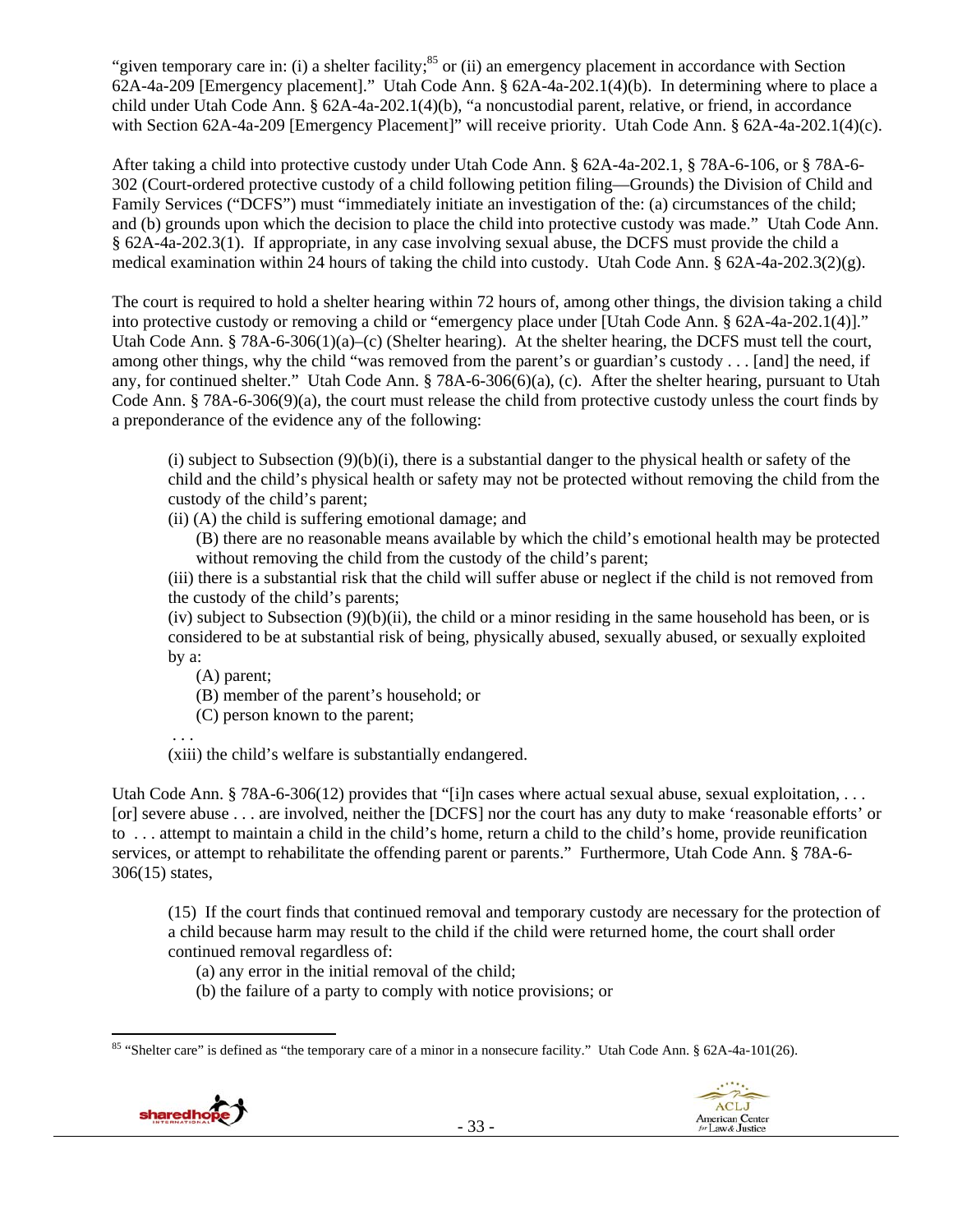(c) any other procedural requirement of this chapter or Title 62A, Chapter 4a, Child and Family Services.

Pursuant to Utah Code Ann. § 78A-6-307(2) (Shelter hearing—Placement—DCFS custody), the court will make reasonable efforts at a shelter hearing to place the child with the child's parent. However, Utah Code Ann. § 78A-6-307(7) states,

(7) If, at the time of the shelter hearing, a child is removed from the custody of the child's parent and is not placed in the custody of the child's other parent, the court:

(a) shall, at that time, determine whether, subject to Subsections  $(18)(c)$  through (e), there is a relative of the child or a friend of a parent of the child who is able and willing to care for the child; [and]

(d) may order that the child be placed in the custody of the division pending the determination under Subsection (7)(a).

At a dispositional hearing, the court may order any disposition stated in Utah Code Ann. § 78A-6-117(2). Utah Code Ann. § 78A-6-312. Pursuant to Utah Code Ann. § 78A-6-117(2) (Adjudication of jurisdiction of juvenile court—Disposition of cases—Enumeration of possible court orders—Considerations of court—Obtaining DNA sample), "[u]pon adjudication the court may make" any of the listed dispositions, including "place the minor in state supervision . . . under the legal custody of: (A) the minor's parent or guardian; (B) the Division of Juvenile Services: or (C) the Division of Child and Family Services." Utah Code Ann. § 78A-6-117(2)(a)(ii). Furthermore, "[t]the court may: (A) vest legal custody of the minor in the Division of Child and Family Services, Division of Juvenile Justice Services, or the Division of Substance Abuse and Mental Health; and (B) order the Department of Human Services to provide dispositional recommendations and services." Utah Code Ann. § 78A-6-117(2)(c)(i). Pursuant to Utah Code Ann. § 78A-6-117(2)(d)(i) the "court may commit a minor to the Division of Juvenile Justice Services for secure confinement" but not if the minor is only under the jurisdiction of the court for "abuse, neglect or dependency." Utah Code Ann. § 78A-6-117(2)(d)(ii). Minors under the jurisdiction of the court for committing an act "which if committed by an adult would be a criminal offense" may be placed in "detention or an alternative to detention" for no more than 30 days. Utah Code Ann. § 78A-6-117(2)(f)(i), (2)(f)(ii). Pursuant to Utah Code Ann. § 78A-6-312(1) the court can may also enter any of the following alternative orders at a dispositional hearing:

(b) place the minor in the custody or guardianship of any:

(i) individual; or

(ii) public or private entity or agency; or

(c) order:

. . .

(i) protective supervision;

(ii) family preservation;

(iii) subject to Subsection 78A-6-117(2)(n)(iii) [Adjudication of jurisdiction of juvenile court— Disposition of cases—Enumeration of possible court orders—Considerations of court—Obtaining DNA sample], medical or mental health treatment; or (iv) other services.

Furthermore, if at the dispositional hearing the court determines that continued removal is in the best interest of the minor, it must "(a) establish a primary permanency goal for the minor; and (b) determine whether, in view of the primary permanency goal, reunification services are appropriate for the minor and the minor's family . . . ." Utah Code Ann. § 78A-6-312(2). However, "[i]n cases where obvious sexual abuse, sexual exploitation, abandonment, severe abuse, or severe neglect are involved, neither the [DCFS] nor the court has any duty to make 'reasonable efforts' or to, in any other way, attempt to provide reunification services, or to attempt to rehabilitate the offending parent or parents." Utah Code Ann. § 78A-6-312(4).



ACLJ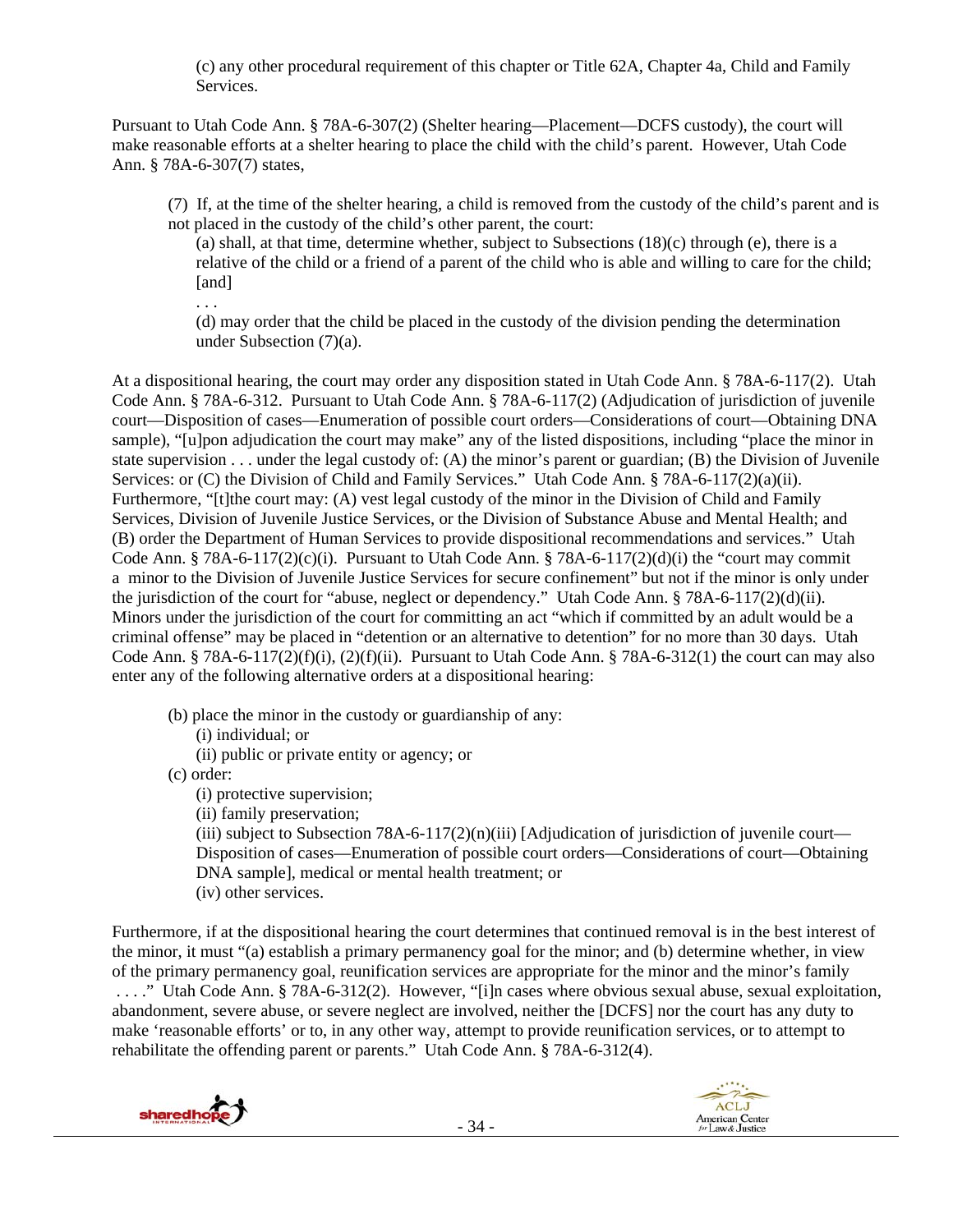If the court does not order reunification services at the dispositional hearing, a permanency hearing must be held within 30 days after the day on which the dispositional hearing ends. Utah Code Ann. § 78A-6-314(1)(b).

Despite these protections and services, it still appears that it is possible for a child to be taken into custody and detained for a conviction under Utah Code Ann. § 76-10-1302(1) (Prostitution) or for a status offense arising from the child's exploitation. Utah Code Ann. § 78A-6-112(1) (Minor taken into custody by peace officer, private citizen, or probation officer—Grounds—Notice requirements—Release or detention—Grounds for peace officer to take adult into custody) states,

(1) A minor may be taken into custody by a peace officer without order of the court if: (a) in the presence of the officer the minor has violated a state law, federal law, local law, or municipal ordinance;

(d) there are reasonable grounds to believe the minor has run away or escaped from the minor's parents, guardian, or custodian; or

(e) there is reason to believe that the minor is:

. . .

(i) subject to the state's compulsory education law; and

(ii) absent from school without legitimate or valid excuse, subject to Section 53A-11-105 [Taking custody of a person believed to be a truant minor—Disposition—Receiving centers— Reports—Immunity from liability).

When a child is arrested, the arresting officer must file a formal referral with the juvenile court within 10 days of the child's arrest, unless the arrested child was taken to a detention facility, in which case, the arresting officer must file within 72 hours. Utah Code Ann. § 78A-6-602(2)(a).

Upon arrival at the youth corrections facility, a staff member must immediately determine "whether to admit the minor to secure detention,<sup>86</sup> admit the minor to home detention, place the minor in a placement other than detention, or return the minor home." Utah Code Ann. § 78A-6-112(5)(b)(i). Pursuant to Utah Code Ann. § 78A-6-113(1) (Placement of minor in detention or shelter facility—Grounds—Detention hearings—Period of detention—Notice—Confinement for criminal proceedings—Bail laws applicable—Exception),

(a) A minor may not be placed or kept in a secure detention facility pending court proceedings unless it is unsafe for the public to leave the minor with the minor's parents, guardian, or custodian and the minor is detainable based on guidelines promulgated by the Division of Juvenile Justice Services. (b) A child who must be taken from the child's home but who does not require physical restriction shall be given temporary care in a shelter facility and may not be placed in a detention facility. (c) A child may not be placed or kept in a shelter facility pending court proceedings unless it is unsafe to leave the child with the child's parents, guardian, or custodian.

Additionally, "[a] child under 16 years of age may not be held in jail, lockup, or other place for adult detention except as provided by Section 62A-7-201 [Definitions] or unless certified as an adult pursuant to Section 78A-6-703 [Certification hearings—Juvenile court to hold preliminary hearing —Factors considered by juvenile court for waiver of jurisdiction to district court]." Utah Code Ann. § 78A-6-113(8)(a).

A child placed in a shelter facility "may not be held in a shelter facility longer than 48 hours prior to a shelter

 <sup>86</sup> Although Utah Code Ann. 78A-6-105 (Definitions) does not define "secure detention," it defines "secure facility" as "any facility operated by or under contract with the Division of Juvenile Justice Services, that provides 24-hour supervision and confinement for youth offenders committed to the division for custody and rehabilitation." Utah Code Ann. § 78A-6-105(32). Utah Code Ann. § 62A-7-101(19), however, defines "secure detention" as "predisposition placement in a facility operated by or under contract with the division, for conduct by a child who is alleged to have committed a delinquent act."



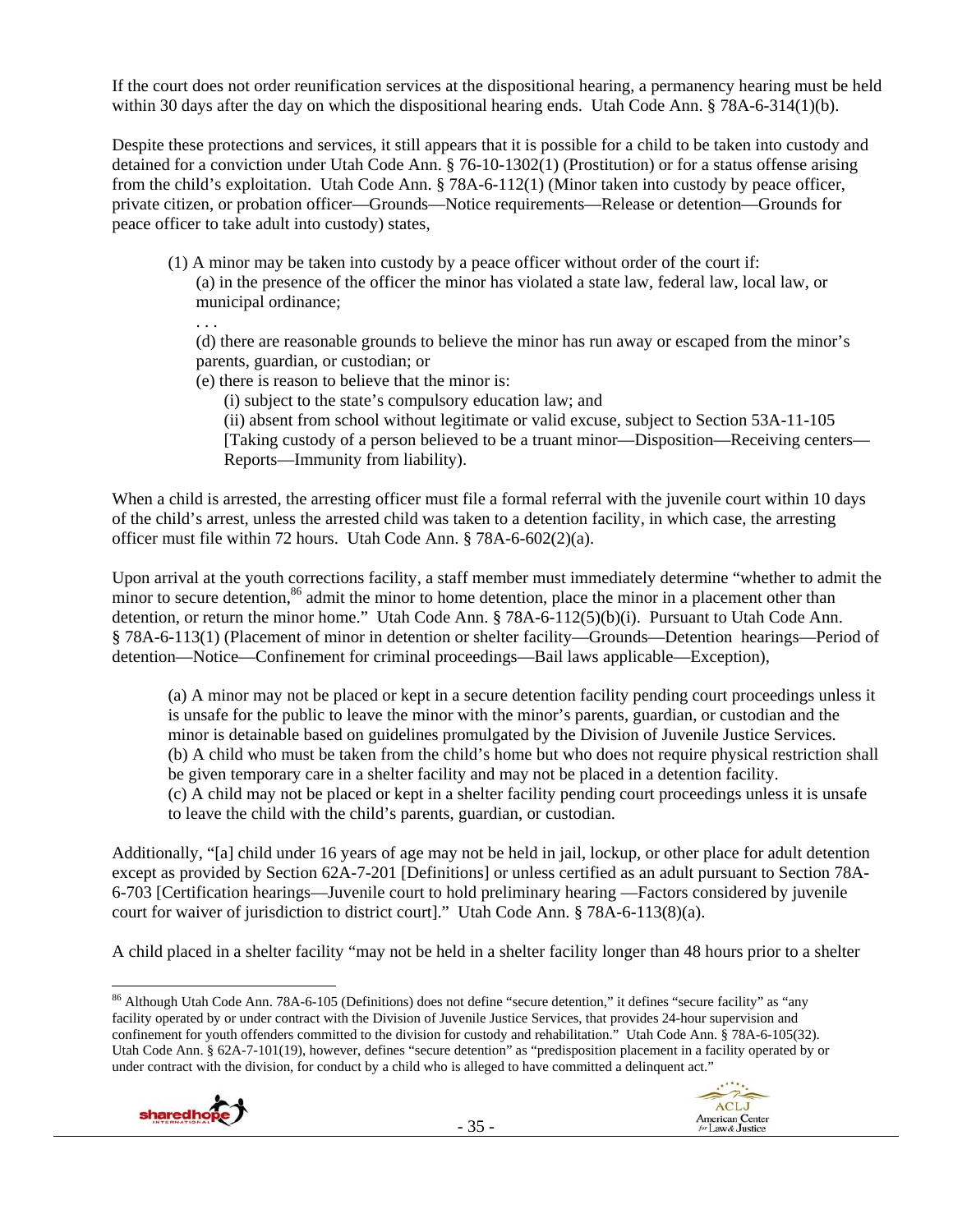hearing, excluding weekends and holidays," pursuant to Utah Code Ann. § 78A-6-113(4)(b). Similarly, "[a] minor may not be held in a detention facility longer than 48 hours prior to a detention hearing, excluding weekends and holidays, unless the court has entered an order for continued detention." Utah Code Ann. § 78A-6-113(4)(a). If at the detention hearing the court determines that it would be unsafe to release the minor, the minor may continue to be held in that facility or a more appropriate facility. Utah Code Ann. § 78A-6- 113(4)(d). After the detention hearing has been conducted, only the court has the authority to release the minor. Utah Code Ann. § 78A-6-113(4)(e)(i). Once a dispositional order has been entered, the minor may not be held in nonsecure substitute care  $87$  or community-based placement for longer than 72 hours, unless the court determines that it is in the best interest of the minor that the period of detention be extended. Utah Code Ann. § 78A-6-113(5).

Upon adjudication, Utah Code Ann. § 78A-6-117(2) (Adjudication of jurisdiction of juvenile court— Disposition of cases—Enumeration of possible court orders—Considerations of court—Obtaining DNA samples) allows the court to enter certain adjudicatory decrees, including placing the child on probation in the child's home; "place the minor in the legal custody of a relative or other suitable person, with or without probation or protective supervision;" "commit a minor to the Division of Juvenile Justice Services for secure confinement;" or "vest legal custody of an abused, neglected, or dependent minor in the Division of Child and Family Services or any other appropriate person in accordance with the requirements and procedures of Title 78A, Chapter 6, Part 3, Abuse, Neglect, and Dependency Proceedings."

5.4.1 Recommendation: Enact a mandatory response law that diverts any minor involved in prostitution or who is a victim of Utah Code Ann. § 76-5-310 (Aggravated human trafficking and aggravated human smuggling—Penalties) away from the juvenile justice system and into specialized services for sexually exploited children.

### *5.5 Commercial sexual exploitation is identified as a type of abuse and neglect within child protection statutes.*

For purposes of Utah's Juvenile Court Act of 1996, and for Utah's "Child and Family Services" chapter, which refers back to the Juvenile Court Act definition, commercial sexual exploitation is expressly identified as a type of abuse; however, the definition of commercial sexual exploitation used in Utah's child protection statutes only includes conduct criminalized under Utah Code Ann. § 76-5b-201 (Sexual exploitation of a minor—Offenses) and does not expressly include conduct prohibited under Utah Code Ann. § 76-5-310 (Aggravated human trafficking and aggravated human smuggling—Penalties) or Utah's other CSEC laws.

Specifically, Utah Code Ann. § 78A-6-105(1) (Definitions) defines "abuse" as the "(i) nonaccidental harm of a child; (ii) threatened harm of a child; (iii) sexual exploitation; or (iv) sexual abuse." Utah Code Ann. § 78A-6- 105(36), then defines "sexual exploitation" as

knowingly:

- (a) employing, using, persuading, inducing, enticing, or coercing any child to:
	- (i) pose in the nude for the purpose of sexual arousal of any person; or
	- (ii) engage in any sexual or simulated sexual conduct for the purpose of photographing, filming, recording, or displaying in any way sexual or simulated sexual conduct;

<sup>(</sup>c) the licensing and supervision of a substitute care facility.





<sup>&</sup>lt;sup>87</sup> "Substitute care" is defined in Utah Code Ann. § 78A-6-113(5) by referring to Utah Code Ann. § 62A-4a-101(32), which defines the term as

<sup>(</sup>a) the placement of a minor in a family home, group care facility, or other placement outside the minor's own home, either at the request of a parent or other responsible relative, or upon court order, when it is determined that continuation of care in the minor's own home would be contrary to the minor's welfare;

<sup>(</sup>b) services provided for a minor awaiting placement; and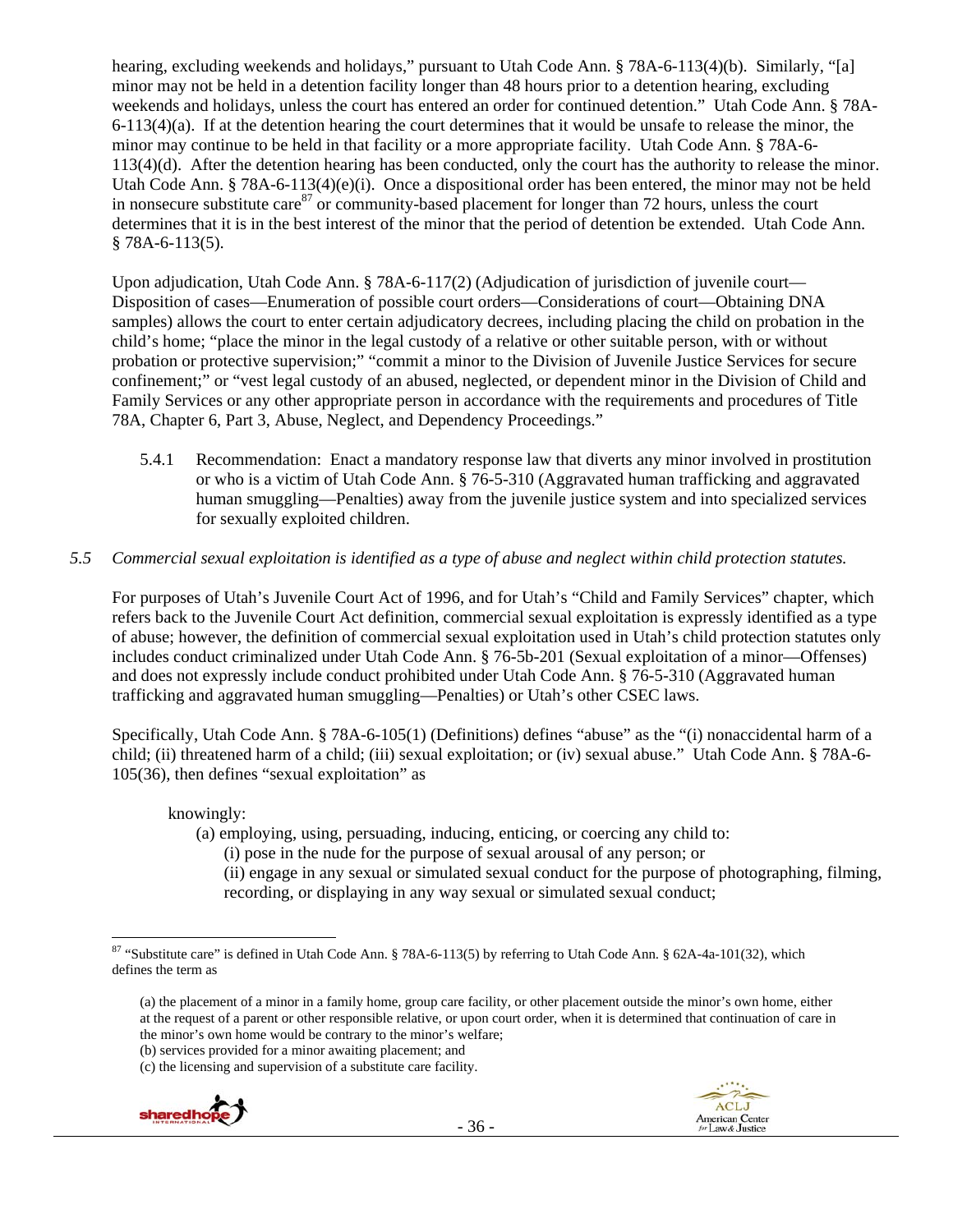(b) displaying, distributing, possessing for the purpose of distribution, or selling material depicting a child:

(i) in the nude, for the purpose of sexual arousal of any person; or

(ii) engaging in sexual or simulated sexual conduct; or

(c) engaging in any conduct that would constitute an offense under Section 76-5b-201 [Sexual exploitation of a minor—Offenses], regardless of whether the person who engages in the conduct is actually charged with, or convicted of, the offense.

*5.6 The definition of "caregiver" (or similar term) in the child welfare statutes is broad enough to include a trafficker who has custody or control of a child in order to bring a trafficked child into the protection of child protective services.* 

Utah's child protective statues do not use the term "caregiver." Although, Utah's child protective statutes frequently refer to a child's parent, guardian, or custodian, these terms are not defined in Utah Code Ann. § 78A-6-105(21) (Definitions) of the Juvenile Court Act of 1996 or 62A-4a-101 (Definitions) of the Utah Human Services Code.

- 5.5.1 Recommendation: Amend Utah Code Ann. § 78A-6-105(21) (Definitions) and § 62A-4a-101 (Definitions) to define "custodian" so that traffickers with physical custody of trafficking victims may be brought within the jurisdiction of Child Protective Services and trafficked children may be removed from the trafficker's custody.
- *5.7 Crime victims' compensation is specifically available to a child victim of sex trafficking or CSEC without regard to ineligibility factors.*

The Utah Crime Victim Reparations and Assistance Board may award reparations to victims of criminally injurious conduct that occurred in Utah, or, if the claimant is a Utah resident, for criminally injurious conduct<sup>88</sup> that occurred outside of Utah if the location where the conduct occurred "does not provide a crime victims' compensation program." Utah Code Ann. §§  $63M-7-509(1)(a)$ ,  $(2)$ ,  $63M-7-506(1)(h)$ . For purposes of awarding victim reparations, a "victim" includes "a person who suffers bodily or psychological injury or death as a direct result of criminally injurious conduct or of the production of pornography in violation of Section 76- 5b-201[Sexual exploitation of a minor—Offenses] if the person is a minor." Utah Code Ann. § 63M-7- 502(36)(a).

The requirement under Utah Code Ann. § 63M-7-502(10)(a)(iii) that the criminal conduct must "cause[], or pose[] a substantial threat of causing, bodily injury or death" to the victim could prevent some domestic minor sex trafficking victims from being eligible to receive a reparations award.

Additionally, under Utah Code Ann. § 63M-7-509(4), (5)(a) (Grounds for eligibility), to be eligible to receive a reparations award, a victim must report the criminally injurious conduct to "law enforcement, or other federal or state investigative agencies," and "cooperate with the appropriate law enforcement agencies and prosecuting attorneys in their efforts to apprehend or convict the perpetrator of the alleged offense."

Even when a domestic minor sex trafficking victim qualifies as a victim under Utah Code Ann. § 63M-7- 502(36)(a), (b) and meets the eligibility requirements of Utah Code Ann. § 63M-7-509, several other requirements in Utah Code Ann. § 63M-7-510 (Ineligible persons—Fraudulent claims—Penalties) and Utah Code Ann. § 63M-7-512(1) (Reparations reduction) could present difficulties for domestic minor sex trafficking victims. Utah Code Ann. § 63M-7-510(1)(f) provides that "any convicted offender serving a sentence of imprisonment in any prison or jail or residing in any other correctional facility" is ineligible to receive a

 <sup>88</sup> *See supra* note 77 for a definition of "criminally injurious conduct."



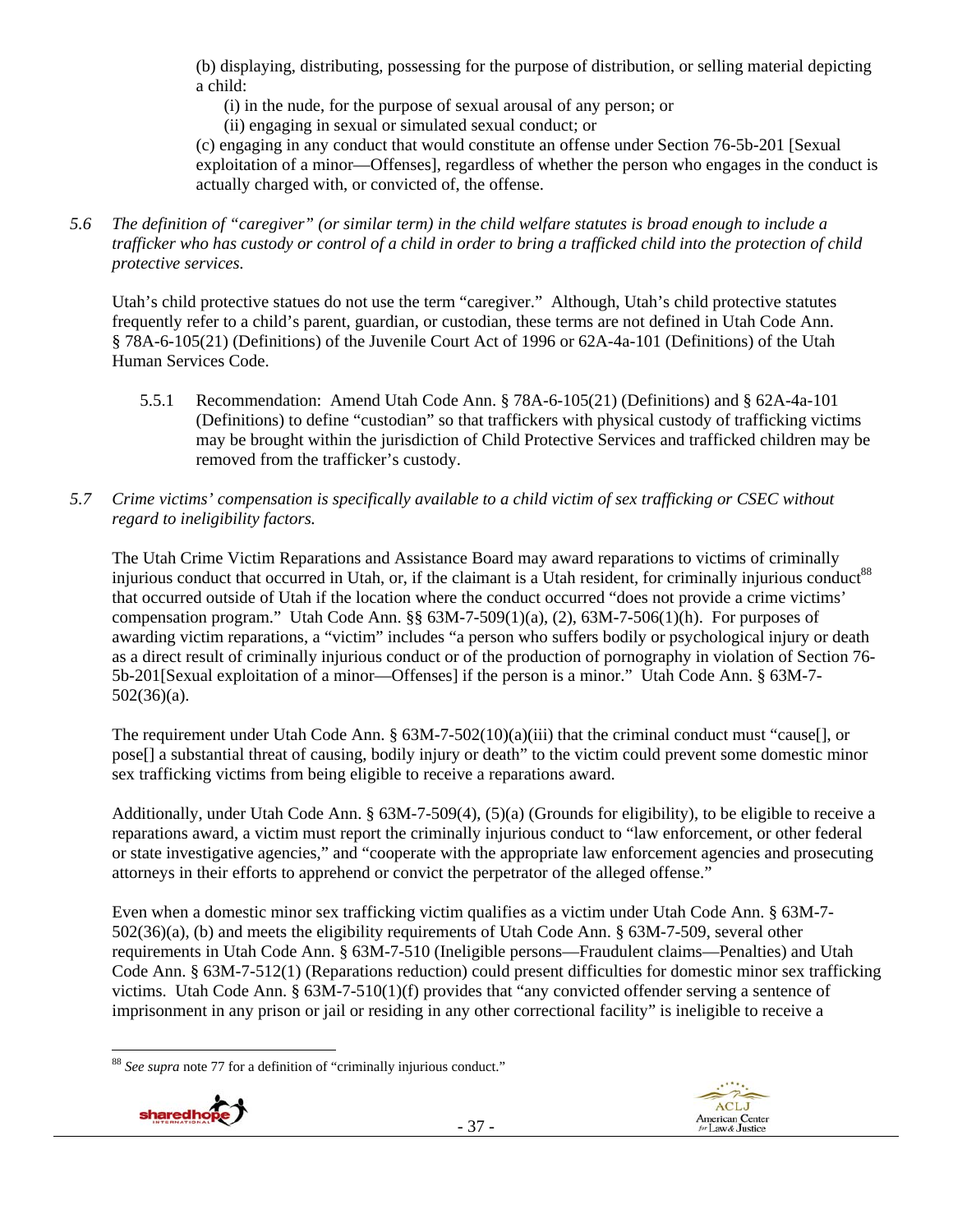reparations award. Consequently, to the extent a domestic minor sex trafficking victim has been sentenced for a crime in connection with his or her exploitation, that victim may be ineligible to receive a reparations award. Similarly, under Utah Code Ann. § 63M-7-512(1), even an eligible victim's reparations award can be reduced or denied if:

(a) the economic loss upon which the claim is based has been or could be recouped from other persons, including collateral sources;

(b) the reparations officer considers the claim unreasonable because of the misconduct of the claimant or of a victim through whom the claimant claims; . . .

. . . .

No provision of Utah's laws regarding reparation awards provides guidance as to when the reparations officer may consider a victim's claim "unreasonable" or exempts commercially sexually exploited child victims from the eligibility requirements or these award reduction factors. Moreover, under Utah Code Ann. § 63M-7- 511.5(1)(a) (Limitations of awards), most reparations awards cannot exceed \$25,000. In contrast, "claims involving homicide, attempted homicide, aggravated assault, or DUI offenses," provide victim reparation awards up to \$50,000. Utah Code Ann. § 63M-7-511.5(1)(b).

- 5.7.1 Recommendation: Amend Utah Code Ann. § 63M-7-509 (Grounds for eligibility) to specify that victims of Utah Code Ann. § 76-5-310 (Aggravated human trafficking and human smuggling— Penalties) are eligible victims. Amend Utah Code Ann. § 63M-7-510 (Ineligible persons— Fraudulent claims—Penalties) and § 63M-7-512(1) (Reparations reduction) to expressly exempt commercially sexually exploited children from the listed ineligibility and award reduction factors with a good cause exception from the requirement to cooperate with law enforcement.
- *5.8 Victim-friendly procedures and protections are provided in the trial process for minors under 18.*

Utah Code Ann. § 77-37-3 (Bill of rights) affords victims and witnesses in criminal justice proceedings several rights, including the following:

(a) Victims and witnesses have a right to be informed as to the level of protection from intimidation and harm available to them, and from what sources, as they participate in criminal justice proceedings as designated by Section 76-8-508, regarding witness tampering, and Section 76-8-509, regarding threats against a victim. Law enforcement, prosecution, and corrections personnel have the duty to timely provide this information in a form which is useful to the victim. . . . .

(d) Victims and witnesses should have a secure waiting area that does not require them to be in close proximity to defendants or the family and friends of defendants.

(e) Victims may seek restitution or reparations . . . .

(f) Victims and witnesses have a right to have any personal property returned . . . . Criminal justice agencies shall expeditiously return the property . . . .

. . . .

(h) Victims and witnesses, particularly children, should have a speedy disposition of the entire criminal justice process. All involved public agencies shall establish policies and procedures to encourage speedy disposition of criminal cases.

. . . .

Additionally, Utah Code Ann. § 77-37-4 (Additional rights—Children) affords additional rights to child<sup>89</sup> victims $90$  and witnesses, specifically stating that

 <sup>89</sup> Utah Code Ann. § 77-37-2(1) defines "child" as "a person who is younger than 18 years of age, unless otherwise specified in statute. The rights to information as extended in this chapter also apply to the parents, custodian, or legal guardians of children."



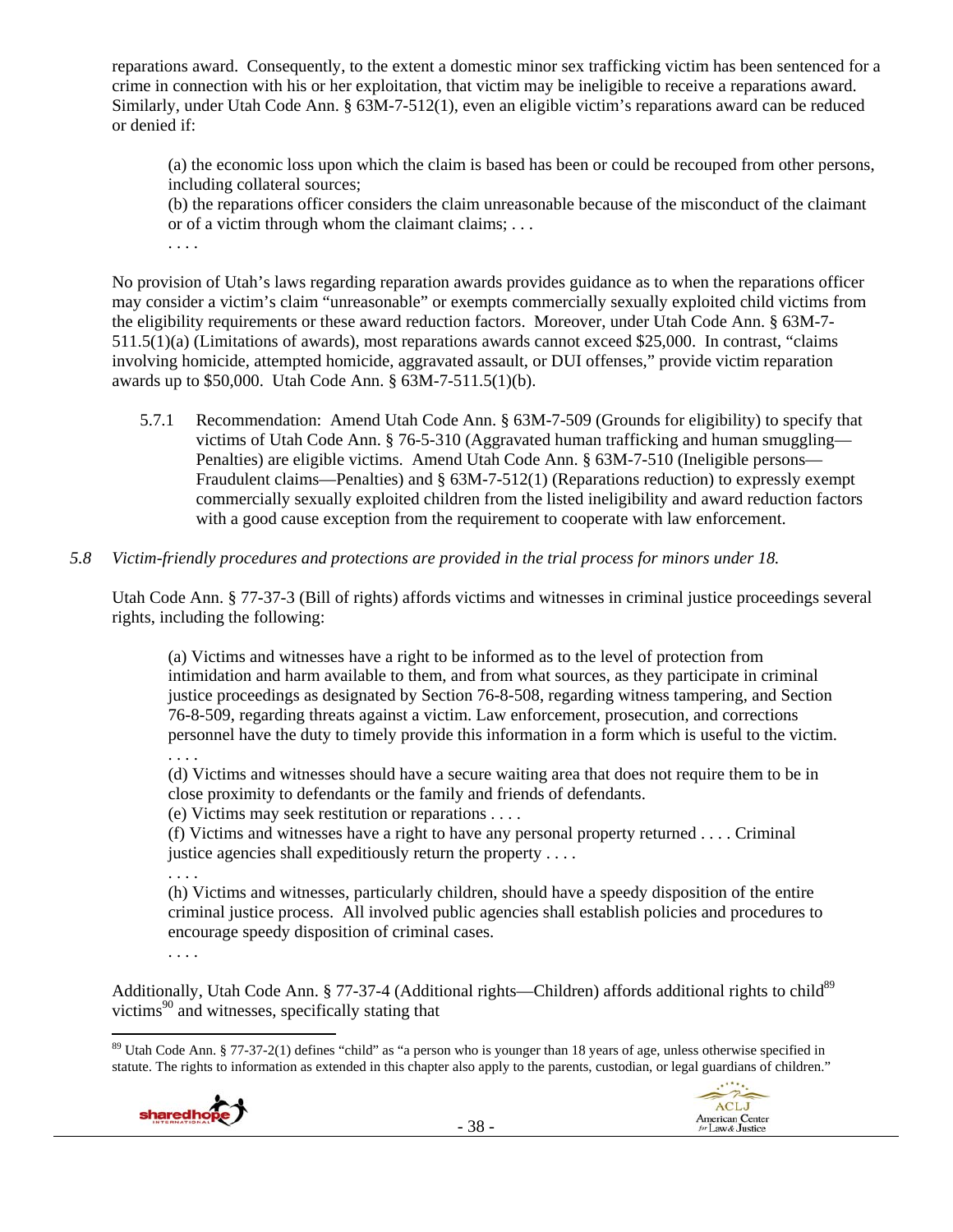(1) Children have the right to protection from physical and emotional abuse during their involvement with the criminal justice process.

(2) Children are not responsible for inappropriate behavior adults commit against them and have the right not to be questioned, in any manner, nor to have allegations made implying this responsibility. Those who interview children have the responsibility to consider the interests of the child in this regard. (3) Child victims and witnesses have the right to have interviews relating to criminal procedure kept to a minimum. All agencies shall coordinate interviews and ensure that they are conducted by persons sensitive to the needs of children.

(4) Child victims have the right to be informed of available community resources that might assist them and how to gain access to those resources. Law enforcement and prosecutors have the duty to ensure that child victims are informed of community resources, including counseling prior to the court proceeding, and have those services available throughout the criminal justice process.

(5) Child victims have the right, once an investigation has been initiated by law enforcement or the Division of Child and Family Services, to have their investigative interviews that are conducted at a Children's Justice Center, including both video and audio recordings, protected. Except as provided . . . [within Utah Code Ann. § 77-37-4 (5)(b), (c)], interviews may not be distributed, released, or displayed to anyone without a court order.

. . . .

Additionally, "in any criminal proceeding or juvenile court proceeding," the court may appoint an advisor to witnesses under the age of 14 to assist the witness "in understanding questions asked by counsel." Utah Code Ann. § 77-38-8(1), (2)(a). Utah Code Ann. § 77-38-8(1) also states that the person examining or crossexamining the child witness shall use "age-appropriate language."

Utah law does not, however, expressly authorize the court to appoint a guardian ad litem for a child victim or witness in a criminal proceeding. However, for purposes of the Juvenile Court Act of  $1996<sup>91</sup>$ , the court "may appoint an attorney guardian ad litem to represent the best interest of a minor involved in any case before the court." Utah Code Ann. § 78A-6-902(1)(a)(i).

Children who are under the age of 14 and are victim witnesses in criminal prosecutions involving sexual or physical abuse may be allowed to give testimony outside the courtroom. Utah R. Crim. P. 15.5(a), (b). In cases of child abuse or a sexual offense against a child, Utah R. Crim. P. 15.5(a) (Out of court statement and testimony of child victims or child witnesses of sexual or physical abuse—Conditions of admissibility) allows out of court oral statements of victims or witnesses under the age of 14 that were "recorded prior to the filing of an information or indictment" to be admitted as evidence in court if certain requirements are met.<sup>92</sup>

(3) the recording is visual and aural and is recorded on film, videotape or other electronic means;

- (4) the recording is accurate and has not been altered;
- (5) each voice in the recording is identified;
- (6) the person conducting the interview of the child in the recording is present at the proceeding and is available to testify and be cross-examined by either party;

<sup>(7)</sup> the defendant and his attorney are provided an opportunity to view the recording before it is shown to the court or jury; and



 $90$  Utah Code Ann. § 77-37-2(3) defines "victim" as "a person against whom a crime has allegedly been committed, or against whom an act has allegedly been committed by a juvenile or incompetent adult, which would have been a crime if committed by a competent adult."

 $91$  Utah Code Ann. § 78A-6-101 et seq.

 $92$  Pursuant to Utah R. Crim. P. 15.5(a), a child's recorded out of court oral statement may be admissible in court if

<sup>(1)</sup> the child is available to testify and to be cross-examined at trial, either in person or as provided by law, or the child is unavailable to testify at trial, but the defendant had a previous opportunity to cross-examine the child concerning the recorded statement, such that the defendant's rights of confrontation are not violated;

<sup>(2)</sup> no attorney for either party is in the child's presence when the statement is recorded;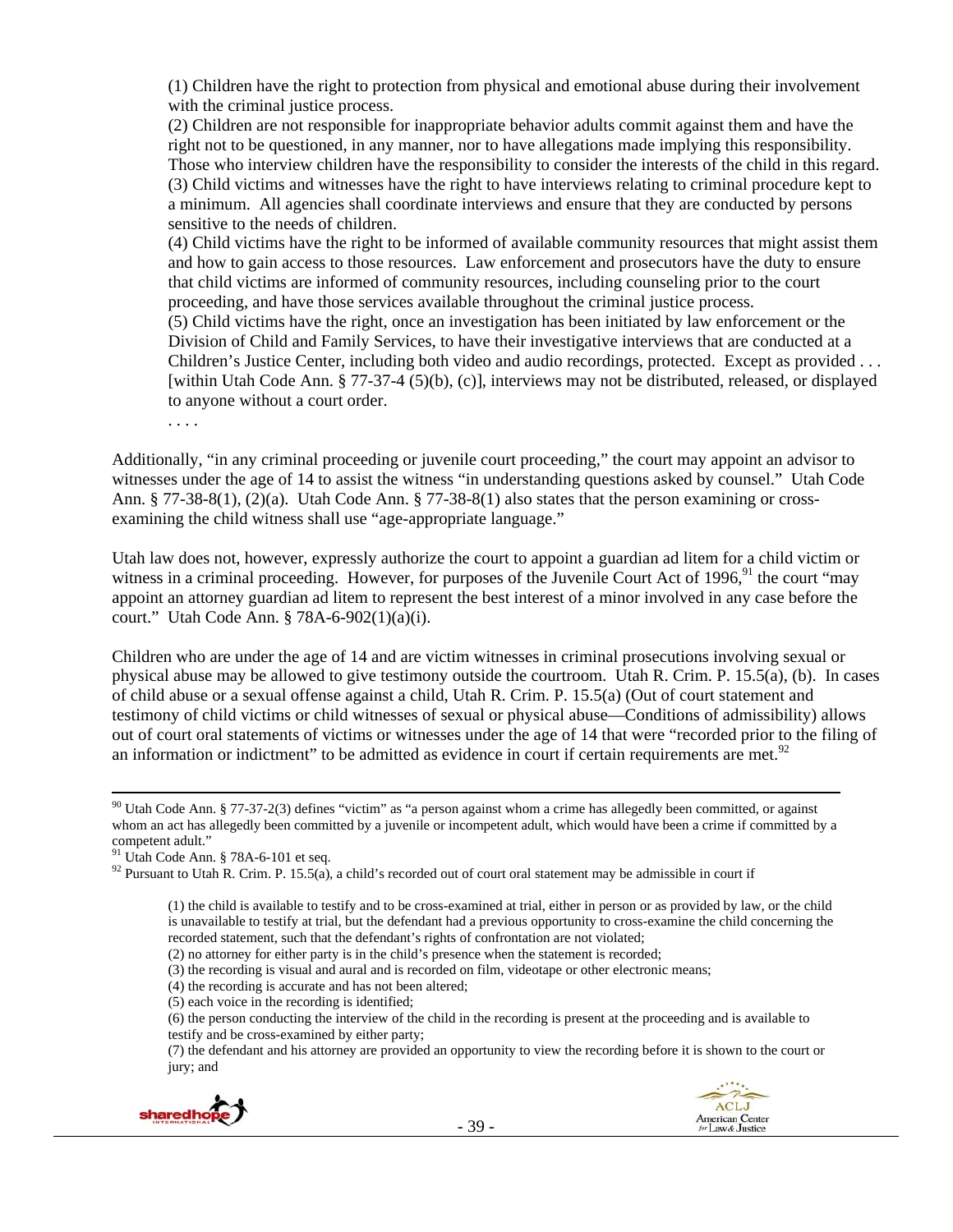Additionally, in cases involving child abuse or a sexual offense against a child (e.g., Utah Code Ann. § 76-5- 404.1(4) (Sexual abuse of a child—Aggravated sexual abuse of a child)), but not involving Utah Code Ann. § 76-5-310 (Aggravated human trafficking and aggravated human smuggling—Penalties) or Utah's other CSEC laws,<sup>93</sup> the court may order the testimony of a child under "14 years of age to be taken in a room other than the court room, and be televised by closed circuit equipment to be viewed by the jury in the court room." Utah R. Crim. P. Rule 15.5(b). Pursuant to Utah R. Crim. P. 15.5(b)(1), when a child under 14 years of age provides testimony via closed-circuit television,

(1) Only the judge, attorneys for each party and the testifying child (if any), persons needed to operate the recording equipment and a counselor or therapist whose presence contributes to the welfare and emotional well-being of the child may be in the room during the child's testimony. A defendant who consents to be hidden from the child's view may also be present unless the court determines that the child will suffer serious emotional or mental strain if required to testify in the defendant's presence, or that the child's testimony will be inherently unreliable if required to testify in the defendant's presence. If the court makes that determination, or if the defendant consents:

(A) the defendant may not be present during the child's testimony;

(B) the court shall ensure that the child cannot hear or see the defendant;

(C) the court shall advise the child prior to his testimony that the defendant is present at the trial and may listen to the child's testimony;

(D) the defendant shall be permitted to observe and hear the child's testimony, and the court shall ensure that the defendant has a means of two-way telephonic communication with his attorney during the child's testimony; and

(E) the conditions of a normal court proceeding shall be approximated as nearly as possible.

While not limited in application to child victims, Utah R. Evid. 412(a), (b) (Admissibility of alleged victim's sexual behavior or alleged sexual predisposition) applies in "any criminal proceeding involving alleged sexual misconduct" and prohibits the admission of evidence "offered to prove that any alleged victim engaged in other sexual behavior" or "offered to prove any alleged victim's sexual predisposition," except,

The following evidence is admissible, if otherwise admissible under these rules:

(1) evidence of specific instances of sexual behavior by the alleged victim offered to prove that a person other than the accused was the source of the semen, injury, or other physical evidence; (2) evidence of specific instances of sexual behavior by the alleged victim with respect to the person accused of the sexual misconduct offered:

- (A) by the accused to prove consent; or
- (B) by the prosecution; and
- (3) evidence the exclusion of which would violate the constitutional rights of the defendant.
- 5.8.1 Recommendation: Amend Utah R. Crim. P. 15.5 (Out of court statement and testimony of child victims or child witnesses of sexual or physical abuse—Conditions of admissibility) and Utah Code Ann. § 77-38-8(1) (Age-appropriate language at judicial proceedings—Advisor) to specifically apply in cases involving violations of Utah Code Ann. § 76-5-310 (Aggravated human trafficking and aggravated human smuggling—Penalties) and Utah's CSEC laws.

<sup>(8)</sup> the court views the recording before it is shown to the jury and determines that it is sufficiently reliable and trustworthy and that the interest of justice will best be served by admission of the statement into evidence. 93 *See supra* Section 1.2 for Utah's statutes.



<u> 1989 - Johann Stein, marwolaethau a gweledydd a ganlad y ganlad y ganlad y ganlad y ganlad y ganlad y ganlad</u>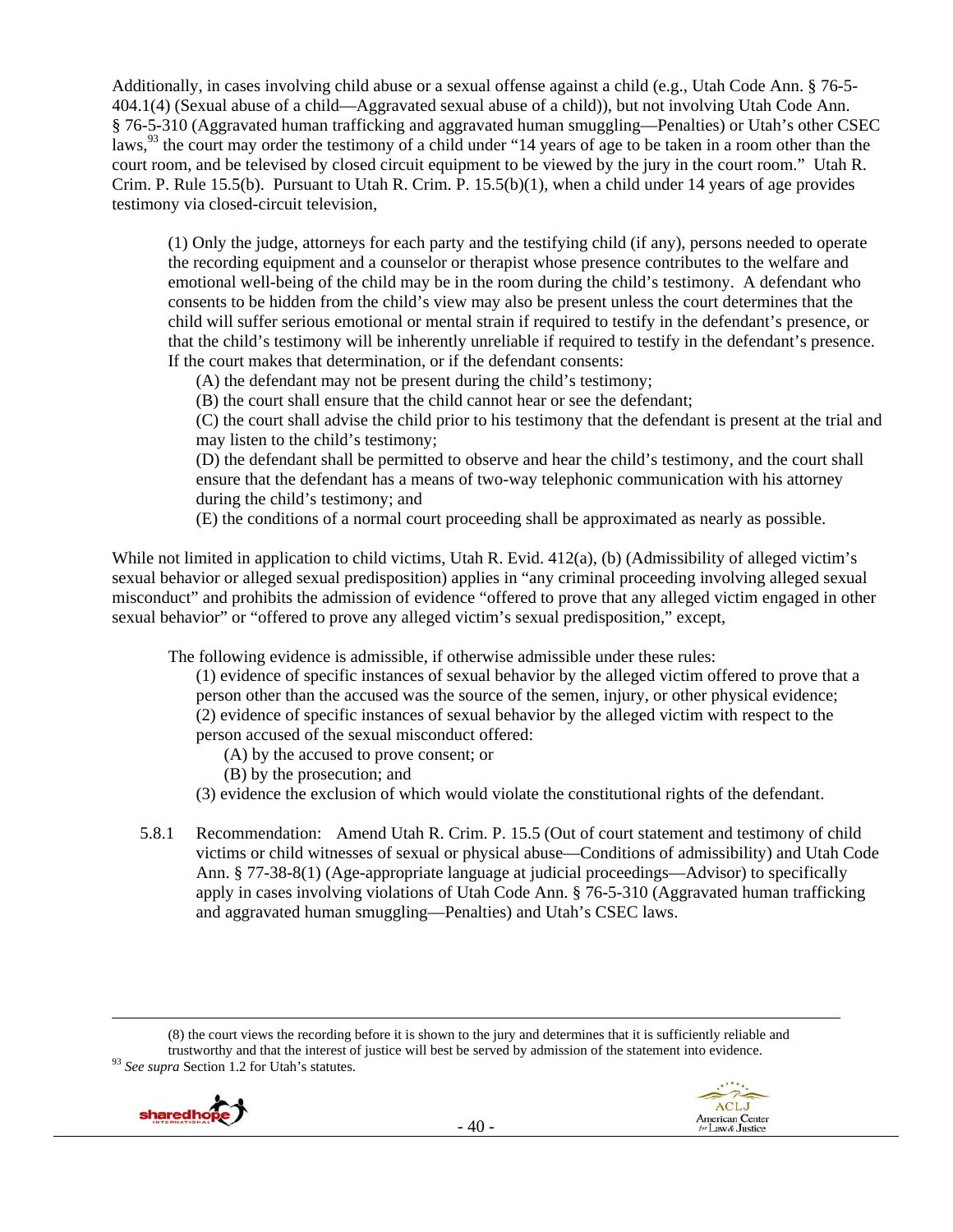*5.9 Expungement or sealing of juvenile arrest or criminal records resulting from arrests or adjudications for prostitution-related offenses committed as a result of, or in the course of, the commercial sexual exploitation of a minor is available within a reasonable time after turning 18.* 

Utah Code Ann. § 78A-6-1105(1)(a) (Expungement of juvenile court record—Petition—Procedure) allows a person adjudicated under the Juvenile Court Act of 1996 to

petition the court for the expungement of the person's juvenile court record and any related records in the custody of a state agency, if:

(i) the person has reached the age of 18 years of age; and

(ii) one year has elapsed from the date of termination of the continuing jurisdiction of the juvenile court, or if the person was committed to a secure youth corrections facility, one year from the date of the person's unconditional release from the custody of the Division of Juvenile Justice Services.

However, the court may waive either of these requirements when it deems it appropriate. Utah Code Ann. § 78A-6-1105(1)(b). A hearing is held on the request and, pursuant to Utah Code Ann. § 78A-6-1105(2)(c),

The court may order sealed all petitioner's records under the control of juvenile court of any of petitioner's records under the control of any other agency or official pertaining to the petitioner's adjudicated juvenile court cases, including relevant related records contained in the Management Information System created by Section 62A-4a-1003 [Management information system— Requirements—Contents—Purpose—Access] and the Licensing Information System created by Section 62A-4a-1005 [Supported finding of a severe type of child abuse or neglect], if the court finds that: (i) the petitioner has not, since the termination of the court's jurisdiction or his unconditional release from the Division of Juvenile Justice Services, been convicted of a:

(A) felony; or

(B) misdemeanor involving moral turpitude;

(ii) no proceeding involving a felony or misdemeanor is pending or being instituted against the petitioner; and

(iii) a judgment for restitution entered by the court on the conviction for which the expungement is sought has been satisfied.

If however, the petitioner's juvenile court records consist "solely of nonjudicial adjustments as provided in Section 78A-6-602 [Petition—Preliminary inquiry—Nonjudicial adjustments—Formal referral—Citation— Failure to appear]," the juvenile may only petition the court for expungement after turning 18 years old and only if they have "completed the conditions of the nonjudicial adjustments," in which case the court shall, without a hearing, order the records relating to the petitioner's nonjudicial adjustments sealed. Utah Code Ann. § 78A-6- 1105(6).

Once the court orders the person's records sealed, the person's case will "be considered never to have occurred and the petitioner may properly reply accordingly upon any inquiry in the matter. Inspection of the records may thereafter only be permitted by the court upon petition by the person who is the subject of the records, and only to persons named in the petition." Utah Code Ann. § 78A-6-1105(4).

*5.10 Victim restitution and civil remedies are authorized by law for minor victims of sex trafficking or CSEC.* 

Victims of crimes in Utah may be eligible to receive restitution from their offender pursuant to Utah's Crime Victims Restitution Act.<sup>94</sup> Specifically, Utah Code Ann. § 77-38a-301 (Restitution—Convicted defendant may be required to pay) authorizes the court to order "a convicted defendant to make restitution." Convicted

 <sup>94</sup> *See supra* note 53.

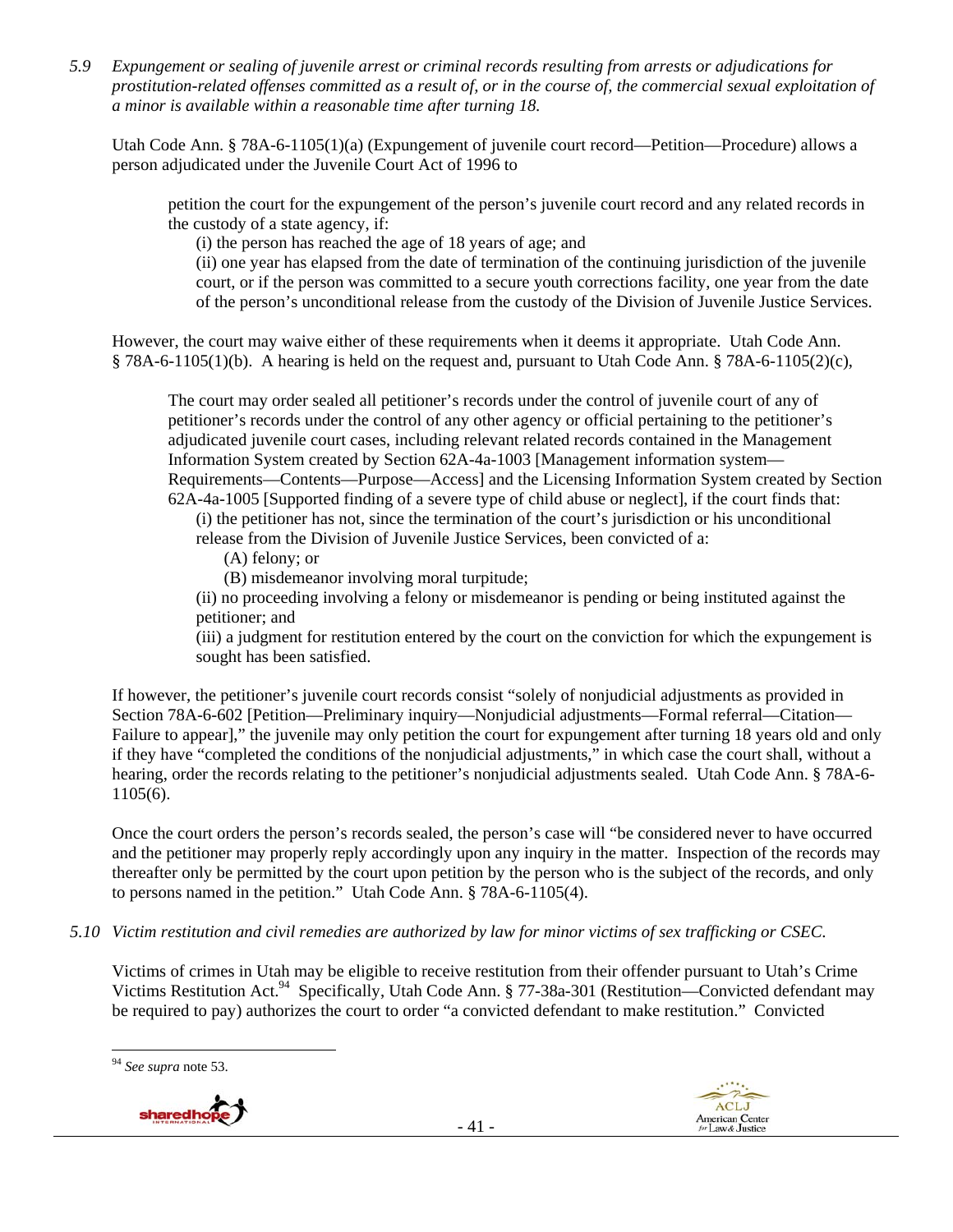offenders are subject to "court-ordered restitution,"95 payable to the court, "complete restitution,"96 payable to victims, or both. Utah Code Ann.  $\S 77-38a-302(1)$ ,  $(2)(a)$ .

For purposes of the Crime Victims Restitution Act, a "victim" is defined as "any person whom the court determines has suffered pecuniary damages as a result of the defendant's criminal activities," who is not "a codefendant or accomplice." Utah Code Ann. § 77-38a-102(14). Pursuant to Utah Code Ann. § 77-38a-102(6), a victim's pecuniary damages include

all demonstrable economic injury, whether or not yet incurred, which a person could recover in a civil action arising out of the facts or events constituting the defendant's criminal activities and includes the fair market value of property taken, destroyed, broken, or otherwise harmed, and losses including lost earnings and medical expenses, but excludes punitive or exemplary damages and pain and suffering.

Pursuant to Utah Code Ann. § 77-38a-302(5)(b), the court considers a number of factors in determining the amount of complete restitution, several of which are as follows:

(i) the cost of the damage or loss if the offense resulted in damage to or loss or destruction of property of a victim of the offense;

(ii) the cost of necessary medical and related professional services and devices relating to physical or mental health care, including nonmedical care and treatment rendered in accordance with a method of healing recognized by the law of the place of treatment;

(iii) the cost of necessary physical and occupational therapy and rehabilitation;

(iv) the income lost by the victim as a result of the offense if the offense resulted in bodily injury to a victim as a result of the offense if the offense resulted in bodily injury to a victim;

. . . .

In determining court-ordered restitution, pursuant to Utah Code Ann. § 77-38a-302(5)(c), the court shall consider the factors listed in Utah Code Ann. § 77-38a-302(5)(b), as well as the following factors:

(i) the financial resources of the defendant and the burden that payment of restitution will impose, with regard to the other obligations of the defendant;

(ii) the ability of the defendant to pay restitution on an installment basis or on other conditions to be fixed by the court;

(iii) the rehabilitative effect on the defendant of the payment of restitution and the method of payment; and

(iv) other circumstances which the court determines may make restitution inappropriate.

Lastly, while there is no specific civil cause of action for damages under Utah Code Ann. § 76-5-310 (Aggravated human trafficking and aggravated human smuggling—Penalties), victims who are injured under Utah Code Ann. § 76-10-1603 (Unlawful acts)<sup>97</sup> are expressly afforded the right to "sue . . . and recover twice the damages [that the victim] sustains." Utah Code Ann. § 76-10-1605(1). Evidence that the defendant has been ordered to pay or has paid restitution based on a criminal court ruling is inadmissible in any civil action based on the same facts or events. Utah Code Ann. § 77-38a-403(1).

<sup>&</sup>lt;sup>95</sup> See supra note 51.<br><sup>96</sup> See supra note 52.<br><sup>97</sup> See supra Section 3.1 for the substantive provisions of Utah Code Ann. § 76-10-1603.

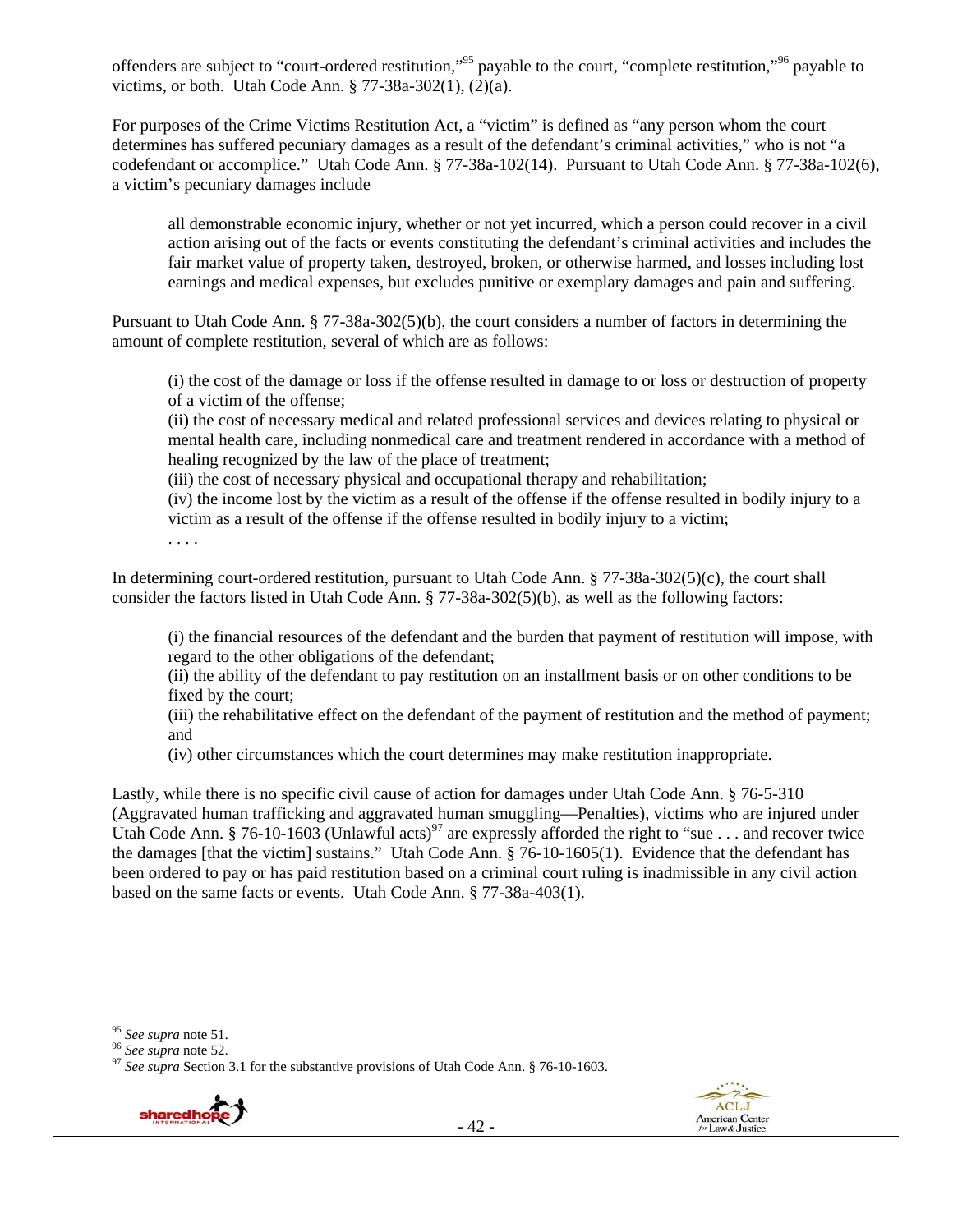*5.11 Statutes of limitations for civil and criminal actions for child sex trafficking or CSEC offenses are eliminated or lengthened sufficiently to allow prosecutors and victims a realistic opportunity to pursue criminal actions and legal remedies.* 

Under Utah Code Ann. § 76-1-301(2)(n), (o) (Offenses for which prosecution may be commenced at any time), prosecutions under Utah Code Ann. § 76-5-404.1 (Sexual abuse of a child—Aggravated sexual abuse of a child) may be brought at any time. Prosecutions of most other felonies must be commenced within 4 years of the commission of the crime. Utah Code Ann. § 76-1-302(1)(a). Prosecutions for misdemeanors generally must commence within 2 years of the commission of the crime. Utah Code Ann. § 76-1-302(1)(b).

For civil actions arising out of the sexual abuse of a child, Utah Code Ann. § 78B-2-308(2) (Civil actions for sexual abuse of a child) specifies,

(2) A person shall file a civil action for intentional or negligent sexual abuse<sup>98</sup> suffered as a child<sup>99</sup>: (a) within four years after the person attains the age of 18 years; or (b) if a person discovers sexual abuse only after attaining the age of 18 years, that person may bring a civil action for such sexual abuse within four years after discovery of the sexual abuse, whichever period expires later.

However, until the child attains the age of majority, all statutes of limitations for civil causes of actions, "other than for the recovery of real property may not run." Utah Code Ann. § 78B-2-108. A 3-year statute of limitations applies to victims seeking to bring damages claims for violations of Utah Code Ann. § 76-10-1603 (Unlawful acts). Utah Code Ann. § 76-10-1605(9) (Remedies of person injured by a pattern of unlawful activity—Double damages—Costs, including attorney fees—Arbitration—Agency—Burden of proof—Actions by attorney general or county attorney—Dismissal—Statute of limitations—Authorized orders of district court).

5.11.1 Recommendation: Amend Utah Code Ann. § 76-1-301 (Offenses for which prosecution may be commenced at any time) to include Utah Code Ann. § 76-5-310 (Aggravated human trafficking and aggravated human smuggling—Penalties).

 $99$  A "child" includes any person under the age of 18. Utah Code Ann. § 78B-2-308(1)(a).



 98 "Sexual Abuse" is defined as "acts or attempted acts of sexual intercourse, sodomy, or molestation directed towards a child." Utah Code Ann. § 78B-2-308(1)(g).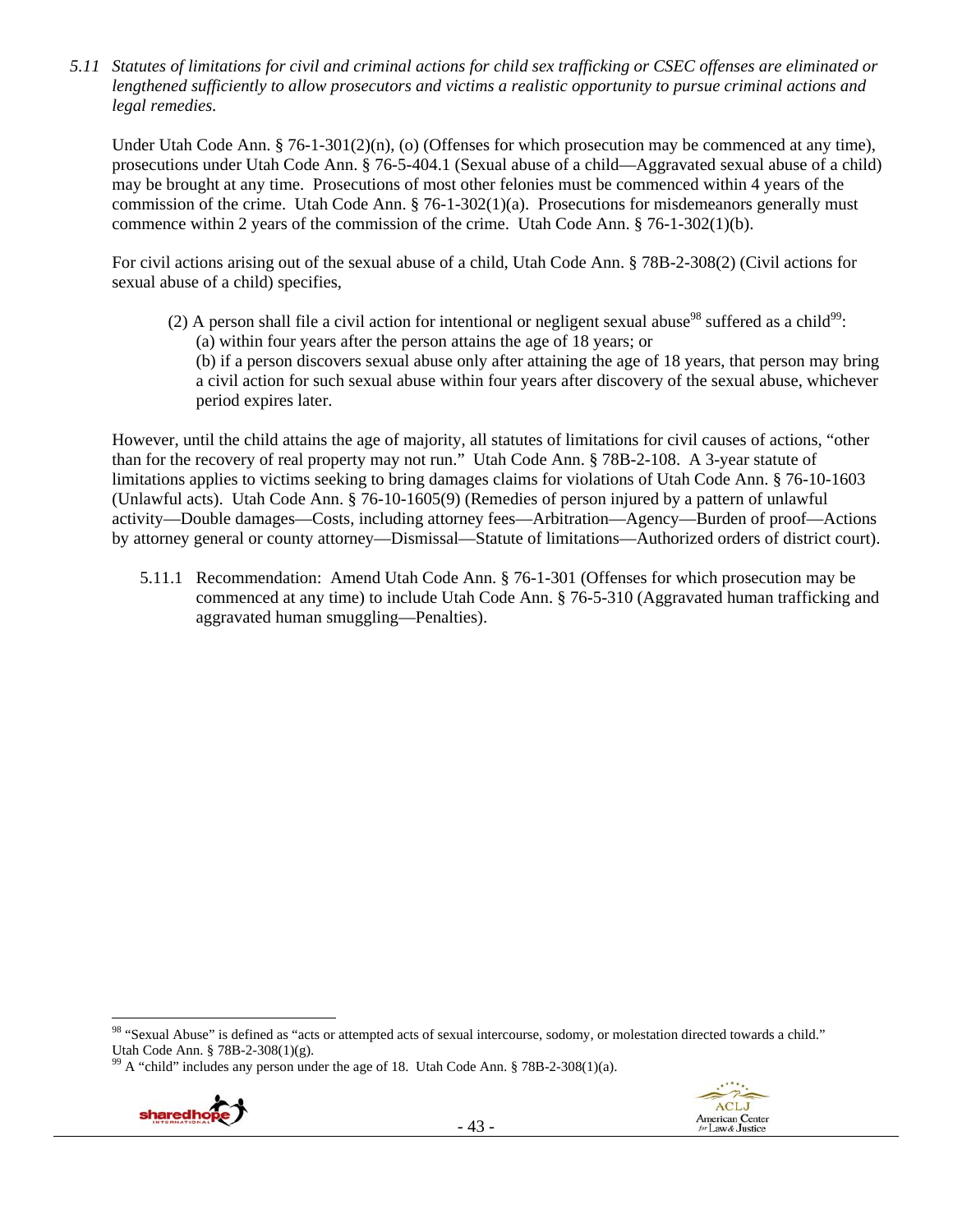#### Framework Issue 6: Criminal justice tools for investigation and prosecutions

### *Legal Components:*

- *6.1 Training on human trafficking and domestic minor sex trafficking for law enforcement is statutorily mandated.*
- *6.2 Single party consent to audiotaping is permitted in law enforcement investigations.*
- *6.3 Domestic minor sex trafficking investigations may use wiretapping to investigate the crime.*
- *6.4 Using a law enforcement decoy posing as a minor to investigate buying or selling of commercial sex acts is not a defense to soliciting, purchasing, or selling sex with a minor.*
- *6.5 Using the Internet to investigate buyers and traffickers is a permissible investigative technique.*
- *6.6 Law enforcement and child welfare agencies are mandated to promptly report missing and recovered children. \_\_\_\_\_\_\_\_\_\_\_\_\_\_\_\_\_\_\_\_\_\_\_\_\_\_\_\_\_\_\_\_\_\_\_\_\_\_\_\_\_\_\_\_\_\_\_\_\_\_\_\_\_\_\_\_\_\_\_\_\_\_\_\_\_\_\_\_\_\_\_\_\_\_\_\_\_\_\_\_\_\_\_\_\_\_\_\_\_\_\_\_\_\_*

## *Legal Analysis:*

*6.1 Training on human trafficking and domestic minor sex trafficking for law enforcement is statutorily mandated.*

While Utah's Peace Officer Training and Certification Act<sup>100</sup> requires law enforcement officers in Utah to complete a basic training course and authorizes individual municipalities to adopt higher minimum training standards, nothing expressly requires law enforcement in Utah to complete training on human trafficking or domestic minor sex trafficking. Utah Code Ann. §§ 53-6-205(1), 53-6-207.

- 6.1.1 Recommendation: Enact a law mandating that law enforcement officers receive training on domestic minor sex trafficking issues.
- *6.2 Single party consent to audiotaping is permitted in law enforcement investigations.*

Single party consent to audiotaping is permissible under Utah Code Ann.  $\S 77-23a-4(7)(a)$ , (b):

(a) A person acting under color of law may intercept a wire, electronic, or oral communication if that person is a party to the communication or one of the parties to the communication has given prior consent to the interception.

(b) A person not acting under color of law may intercept a wire, electronic, or oral communication if that person is a party to the communication or one of the parties to the communication has given prior consent to the interception, unless the communication is intercepted for the purpose of committing any criminal or tortious act in violation of state or federal laws.

*6.3 Domestic minor sex trafficking investigations may use wiretapping to investigate the crime.* 

Utah Code Ann. § 77-23a-8(1) (Court order to authorize or approve interception—Procedure) allows "the attorney general of the state [among others] . . . [to] authorize an application to a judge . . . for an order for an interception of wire, electronic, or oral communications by any law enforcement agency of the state, the federal government or of any political subdivision of the state that is responsible for investigating the type of offense for which the application is made." If the interception has provided or may provide evidence of a violation of, among other crimes, Utah Code Ann. § 76-10-1305 (Exploiting prostitution) or § 76-10-1306 (Aggravated exploitation of prostitution), a judge may grant the order. Utah Code Ann. § 77-23a-8(2)(ii), (2)(jj). However, Utah Code Ann. § 76-5-310 (Aggravated human trafficking and aggravated human smuggling—Penalties) is

 <sup>100</sup> Utah Code Ann. § 53-6-201 et seq.



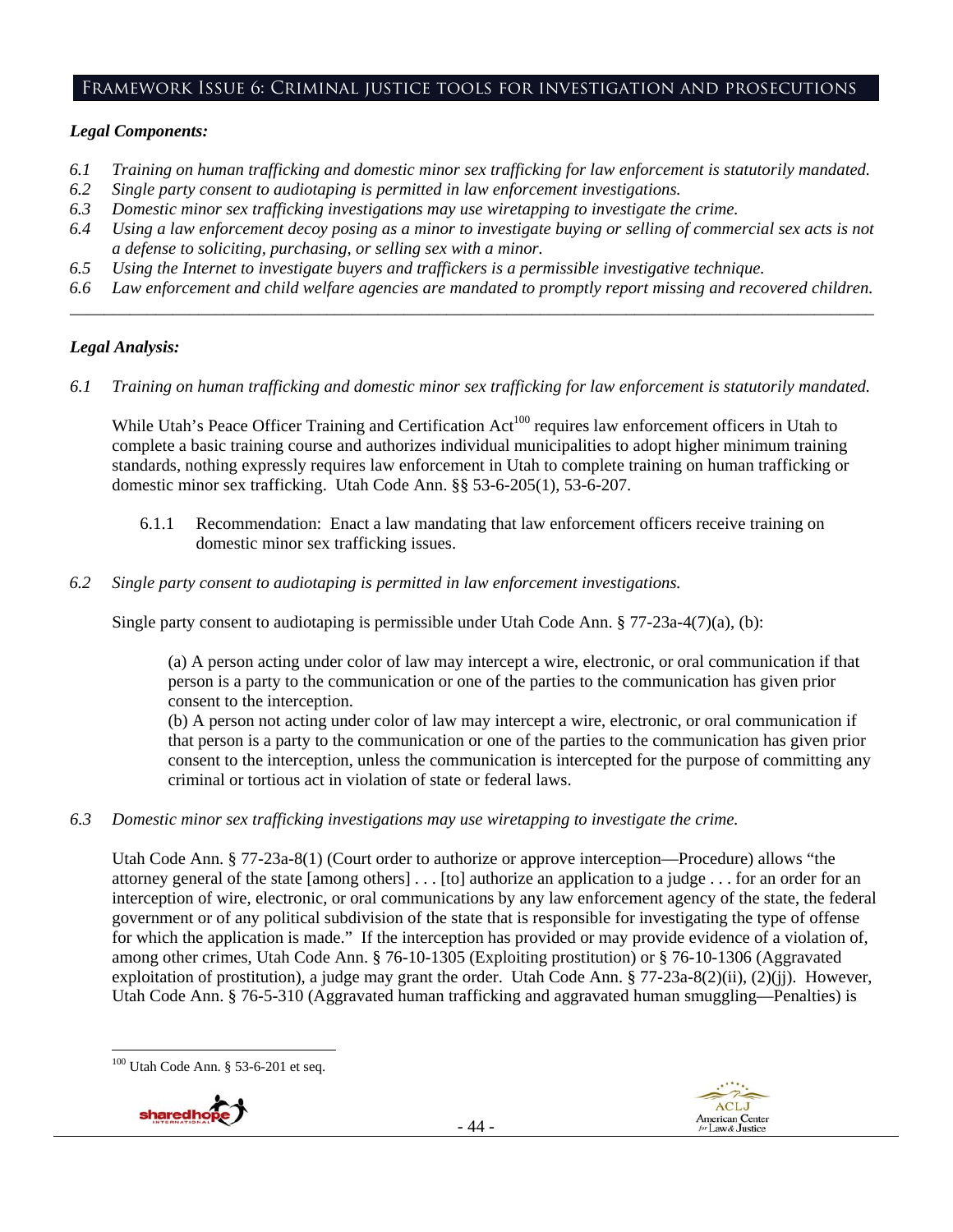not included among those crimes listed in Utah Code Ann. § 77-23a-8(2) for which a judge may grant an order authorizing wiretapping.

- 6.3.1 Recommendation: Amend Utah Code Ann. § 77-23a-8 (Court order to authorize or approve interception—Procedure) to allow judges to grant orders for wiretapping where the interception may provide evidence of Utah Code Ann. § 76-5-310 (Aggravated human trafficking and aggravated human smuggling—Penalties).
- *6.4 Using a law enforcement decoy posing as a minor to investigate buying or selling of commercial sex acts is not a defense to soliciting, purchasing, or selling sex with a minor.*

No provision in Utah law expressly authorizes the use of a decoy by law enforcement in investigations of prostitution or sex trafficking.

However, under Utah Code Ann. § 76-2-303(1) (Entrapment),

Entrapment occurs when a peace officer or a person directed by or acting in cooperation with the officer induces the commission of an offense in order to obtain evidence of the commission for prosecution by methods creating substantial risk that the offense would be committed by one not otherwise ready to commit it. Conduct merely affording a person an opportunity to commit an offense does not constitute entrapment.

Although it is unclear whether the defense of entrapment under Utah Code Ann. § 76-2-303 would be available in a case involving the commercial sexual exploitation of a child, this defense should only be available to the extent that a law enforcement decoy "induces the commission of an offense" by a defendant who was not otherwise predisposed to commit the offense. Utah Code Ann. § 76-2-303(1).

Furthermore, Utah Code Ann. § 76-4-401(3) provides that "it is not a defense to the crime of enticing a minor . . . or an attempt to commit this offense, that a law enforcement officer or undercover operative who is working with law enforcement agency was involved in the detection or investigation of the offense." Furthermore, the use of the phrase "or another person the actor believes to be a minor," implies that under Utah law it is permissible for officers to pose as minors to investigate buyers and traffickers of commercial sex act with minors.

- 6.4.1 Recommendation: Amend Utah Code Ann. § 76-5-308 (Human trafficking), § 76-5-309 (Human trafficking and human smuggling—Penalties), and § 76-5-310 (Aggravated human trafficking and aggravated human smuggling—Penalties) to include provisions that explicitly permit the use of a decoy to investigate minor sex trafficking and CSEC related crimes.
- *6.5 Using the Internet to investigate buyers and traffickers is a permissible investigative technique.*

The use of the Internet to investigate buyers and traffickers appears to be a permissible investigative technique under Utah law. Utah Code Ann. § 76-4-401(2) (Enticing a minor—Elements—Penalties) states,

(a) A person commits enticement of a minor when the person knowingly uses or attempts to use the Internet or text messaging to solicit, seduce, lure, or entice a minor or another person that the actor believes to be a minor to engage in any sexual activity which is a violation of state criminal law. (b) A person commits enticement of a minor when the person knowingly uses the Internet or text messaging to:

(i) initiate contact with a minor or a person the actor believes to be a minor; and

(ii) subsequently to the action under Subsection  $(2)(b)(i)$ , by any electronic or written means,



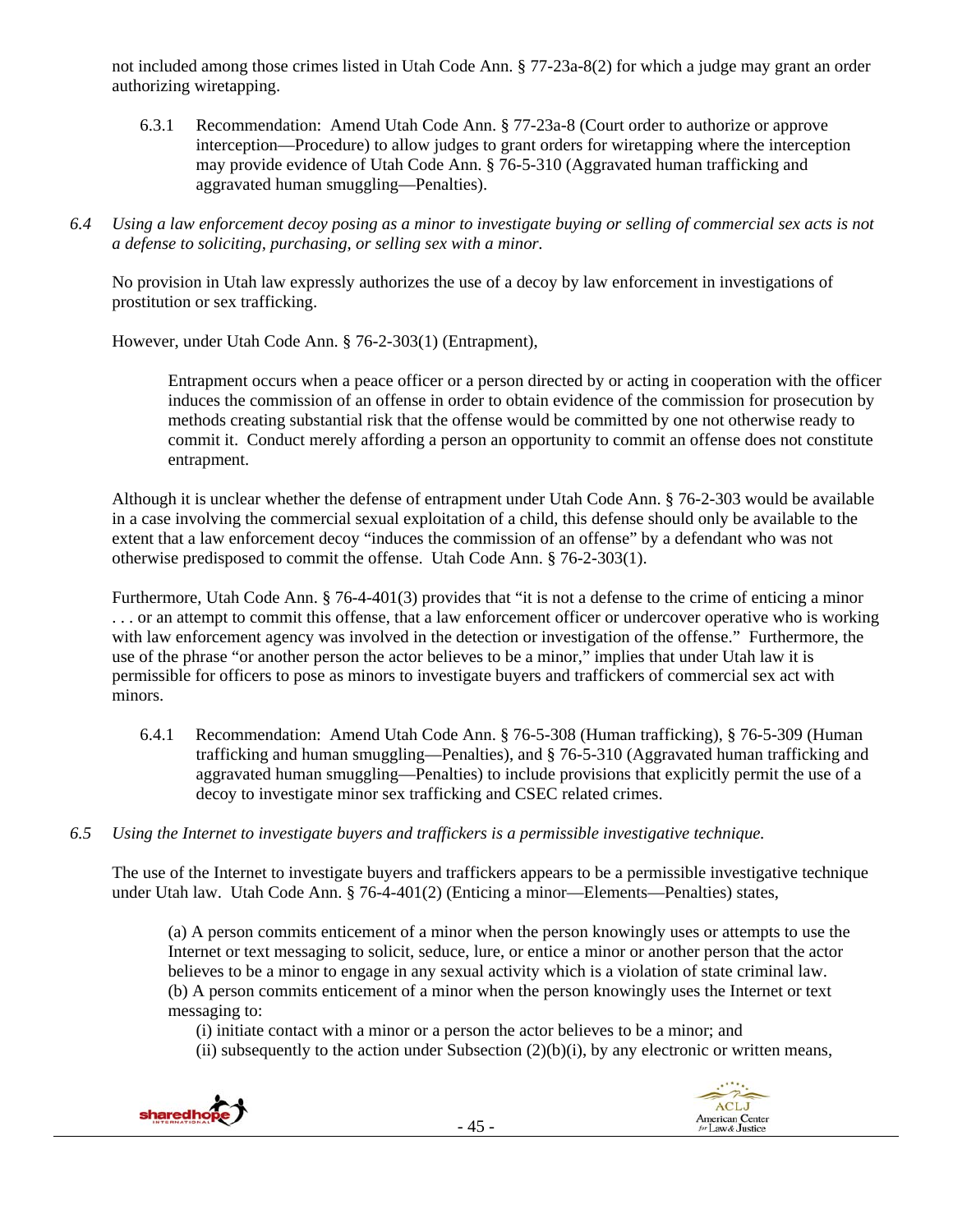solicits, seduces, lures, or entices, or attempts to solicit, seduce, lure, or entice the minor or a person the actor believes to be the minor to engage in any sexual activity which is a violation of state criminal law.

Utah Code Ann. § 76-4-401(3) further provides that "it is not a defense to the crime of enticing a minor . . . or an attempt to commit this offense, that a law enforcement officer or undercover operative who is working with law enforcement agency was involved in the detection or investigation of the offense." Furthermore, the use of the phrase "or another person the actor believes to be a minor," implies that under Utah law it is permissible for officers to pose as minors to investigate buyers and traffickers of commercial sex act with minors.

#### *6.6 Law enforcement and child welfare agencies are mandated to promptly report missing and recovered children.*

Utah Code Ann. § 53-10-203 (Missing persons—Reports—Notification) provides a series of steps that must be taken when law enforcement receives a report of a missing person. First, each law enforcement agency involved in the investigation of a missing person<sup>101</sup> must inform the division<sup>102</sup> about the missing person. Utah Code Ann. § 53-10-203(1). The division then must inform the state registrar of Vital Statistics and the FBI National Crime Information Center of the missing persons report and provide the state registrar with "information concerning the identity of the missing person." Utah Code Ann. § 53-10-203(2). Once the missing person is discovered, the division must notify the "state registrar and any school that it has previously informed of the person's disappearance." Utah Code Ann. § 53-10-203(4). Lastly, the division is required to immediately notify law enforcement "[u]pon notification by the state registrar or school personnel that a request for a birth certificate, school record, or other information concerning a missing person has been made, or that an investigation is needed in accordance with Section 53A-11-503 . . . ." Utah Code Ann. § 53-10-203(6).

Furthermore, Utah Code Ann. § 26-2-27(2) (Identifying birth certificates of missing persons—Procedures) provides,

(a) In accordance with Section 53-10-203, upon the state registrar's notification by the division that a person who was born in this state is missing, the state and local registrars shall flag the registered birth certificate of that person so that when a copy of the registered birth certificate or information regarding the birth record is requested, the state and local registrars are alerted to the fact the registered birth certificate is that of a missing person.

(b) Upon notification by the division the missing person has been recovered, the state and local registrars shall remove the flag from that person's registered birth certificate.

Similarly, Utah Code Ann. § 53A-11-502 (Identifying records—Reporting requirements) provides,

(1) Upon notification by the division of a missing child<sup>103</sup> in accordance with Section 53-10-203, a school in which that child is currently or was previously enrolled shall flag the record of that child in a manner that whenever a copy of or information regarding the record is requested, the school is alerted to the fact that the record is that of a missing child.

(2) The school shall immediately report any request concerning flagged records or knowledge as to the whereabouts of any missing child to the division.

 $103$  Utah Code Ann. § 53A-11-501(2) defines "missing child" by referring to Utah Code Ann. § 26-2-27, which defines the term as "a person younger than 18 years of age who is missing from the person's home environment or a temporary placement facility for any reason, and whose whereabouts cannot be determined by the person responsible for the child's care."





 $101$  Utah Code Ann. § 53-10-102(15) (Definitions), defines "missing child" as "any person under the age of 18 years who is missing from the person's home environment or a temporary placement facility for any reason and whose location cannot be determined by the person responsible for the child's care."<br><sup>102</sup> Utah Code Ann. § 53-10-102(12) (Definitions), defines "division" as the Criminal Investigations and Technical Services

Division of the Department of Public Safety, established in Section 53-10-103 [Division—Creation—Director appointment and qualifications].